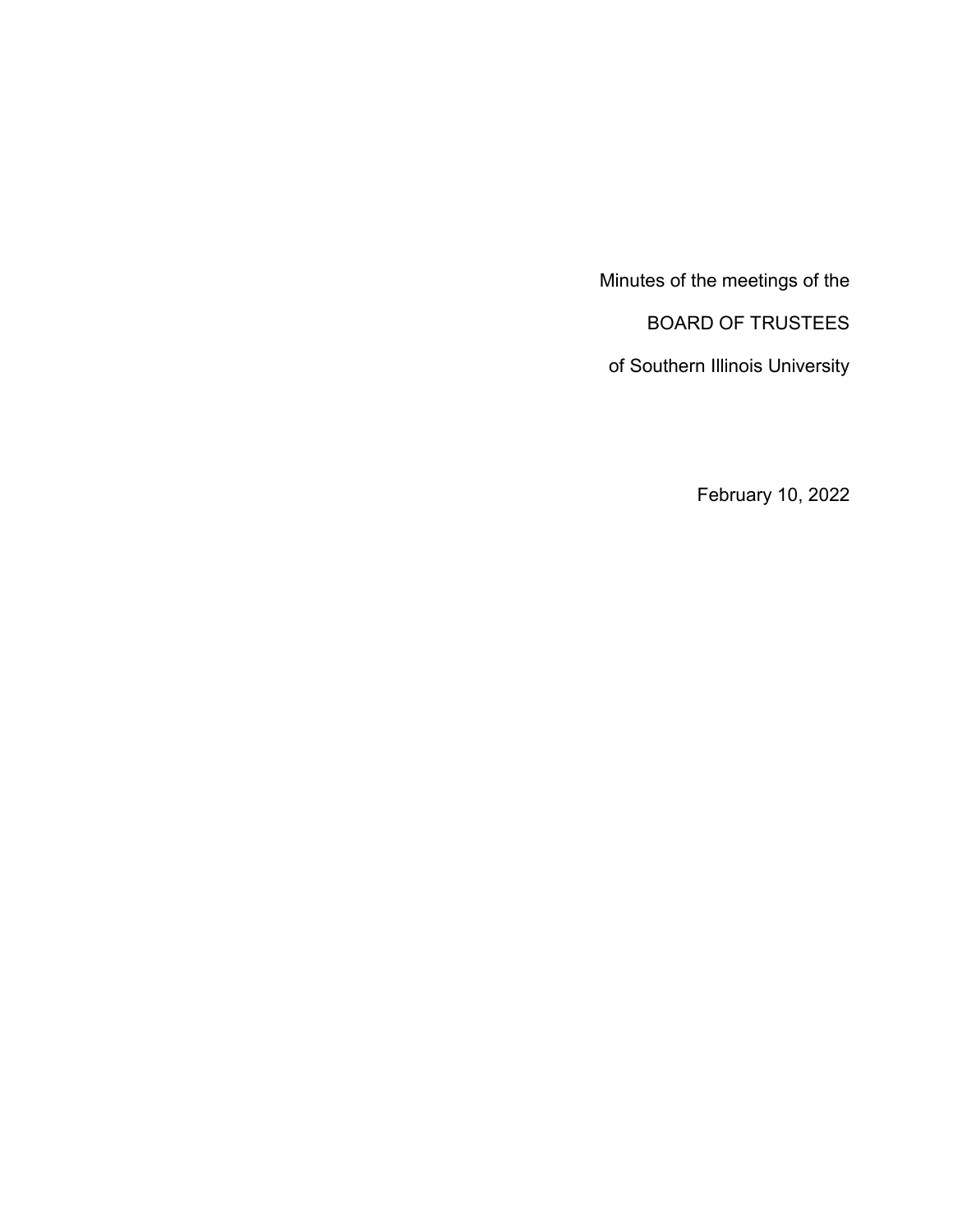# **CONTENTS**

# February 10, 2022

| Annual Election of Officers, Executive Committee, and Board Representatives, |  |
|------------------------------------------------------------------------------|--|
|                                                                              |  |
|                                                                              |  |
|                                                                              |  |
| Approval of the Minutes of the Meetings Held December 2, 2021,  13           |  |
|                                                                              |  |
|                                                                              |  |
|                                                                              |  |
|                                                                              |  |
|                                                                              |  |
|                                                                              |  |
|                                                                              |  |
|                                                                              |  |
|                                                                              |  |
|                                                                              |  |
| Change in Faculty-Administrative Payroll - Office of the President           |  |
|                                                                              |  |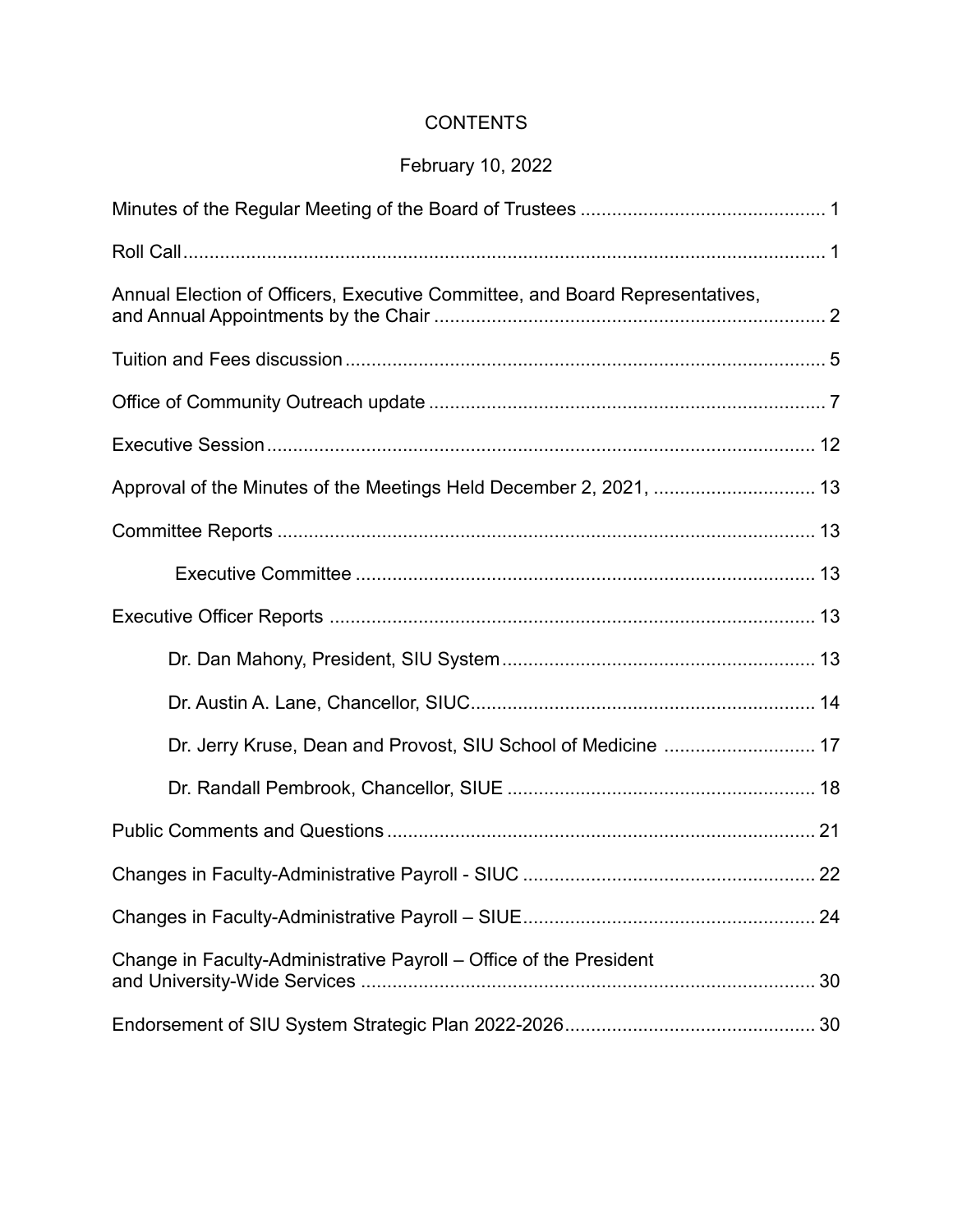| Proposed Amendments to Board Legislation<br>[Amendment to III Bylaws of the Board 3] and |  |
|------------------------------------------------------------------------------------------|--|
| Approval of Salary and Appointment: Executive Director, University                       |  |
| Designation of Real Estate as Surplus and Authorization to Sell                          |  |
| Approval to Acquire Real Estate: Wabash Avenue, Springfield                              |  |
| Award of Contract: Richard H. Moy, M.D. Building, Interior Renovations                   |  |
| Award of Contracts: Chiller Replacement, East Campus Chiller Plant                       |  |
| Reports of Purchase Orders and Contracts,                                                |  |
| Reports of Purchase Orders and Contracts,                                                |  |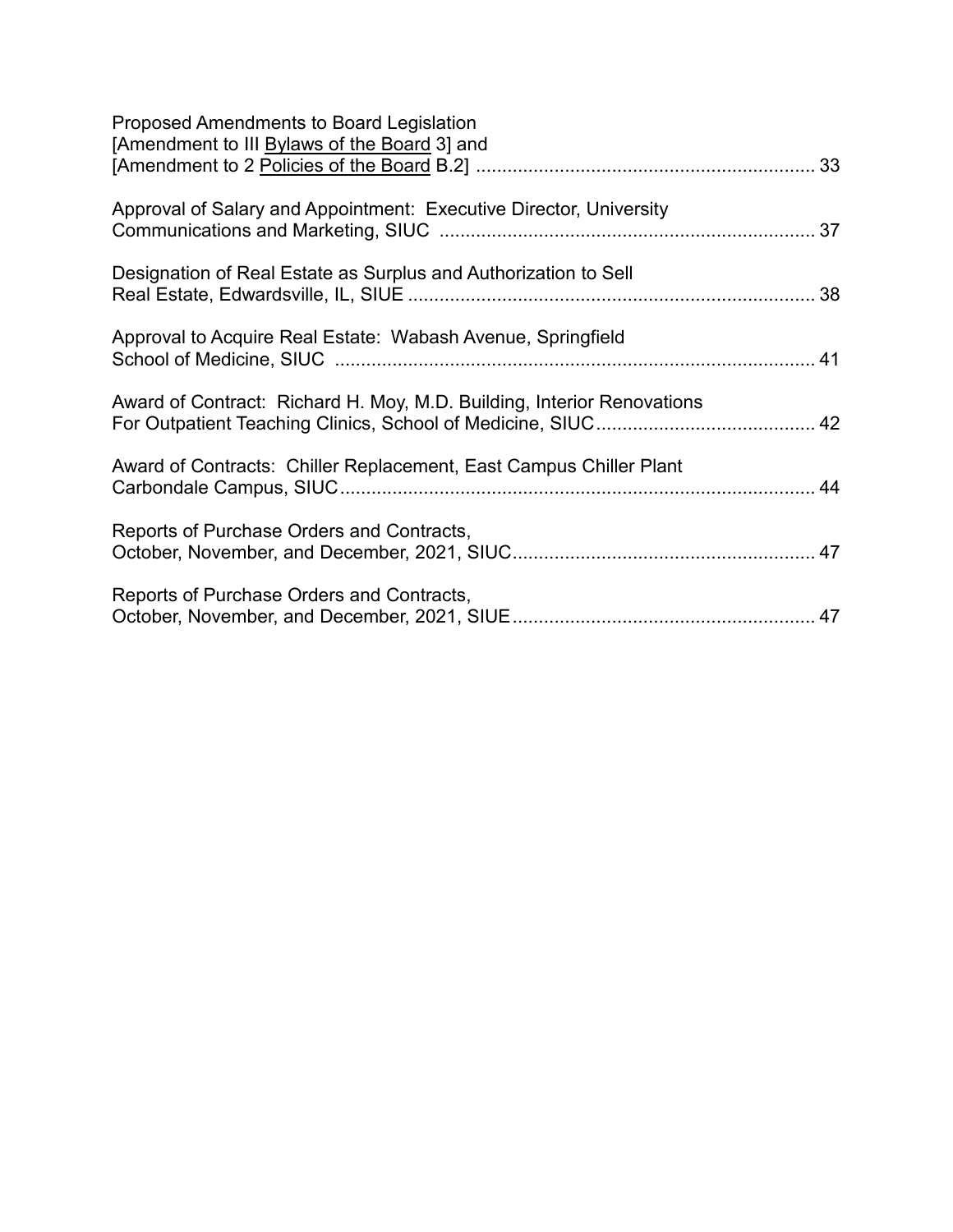#### MINUTES OF THE REGULAR MEETING OF THE BOARD OF TRUSTEES SOUTHERN ILLINOIS UNIVERSITY FEBRUARY 10, 2022

The regular meeting of the Board of Trustees of Southern Illinois University

convened on Thursday, February 10, 2022, at 10:01 a.m. in the Large Dining Room, Stone

Center, Southern Illinois University System Office, Carbondale, Illinois. The meeting was

called to order by Chair Gilbert. The following members of the Board were present:

Hon. J. Phil Gilbert, Chair Dr. Ed Hightower, Vice Chair – via Zoom videoconference Mr. Roger Tedrick, Secretary – via Zoom videoconference Ms. Shaylee Clinton – joined via Zoom videoconference Mr. Ed Curtis – via Zoom videoconference Dr. Subhash Sharma – via Zoom videoconference Mr. John Simmons – via Zoom videoconference Ms. Maddie Walters - via Zoom videoconference

Executive Officers present were:

Dr. Dan Mahony, President, SIU Dr. Austin A. Lane, Chancellor, SIU Carbondale - via Zoom videoconference Dr. Randall Pembrook, Chancellor, SIU Edwardsville - via Zoom videoconference Dr. Jerry Kruse, Provost and Dean, SIU School of Medicine - via Zoom videoconference Mr. Lucas Crater, General Counsel Dr. Sheila Caldwell, Vice President for Antiracism, Diversity, Equity and Inclusion and Chief Diversity Officer – via Zoom videoconference Dr. Gireesh Gupchup, Vice President for Academic Innovation, Planning, and Partnerships - via Zoom videoconference Dr. Duane Stucky, Senior Vice President for Financial and Administrative Affairs and Board Treasurer - via Zoom videoconference

Also present was Ms. Misty Whittington, Executive Secretary of the Board.

NOTE: Copies of all background documents furnished to the Board in connection with the following matters have been placed on file in the Office of the Board of **Trustees**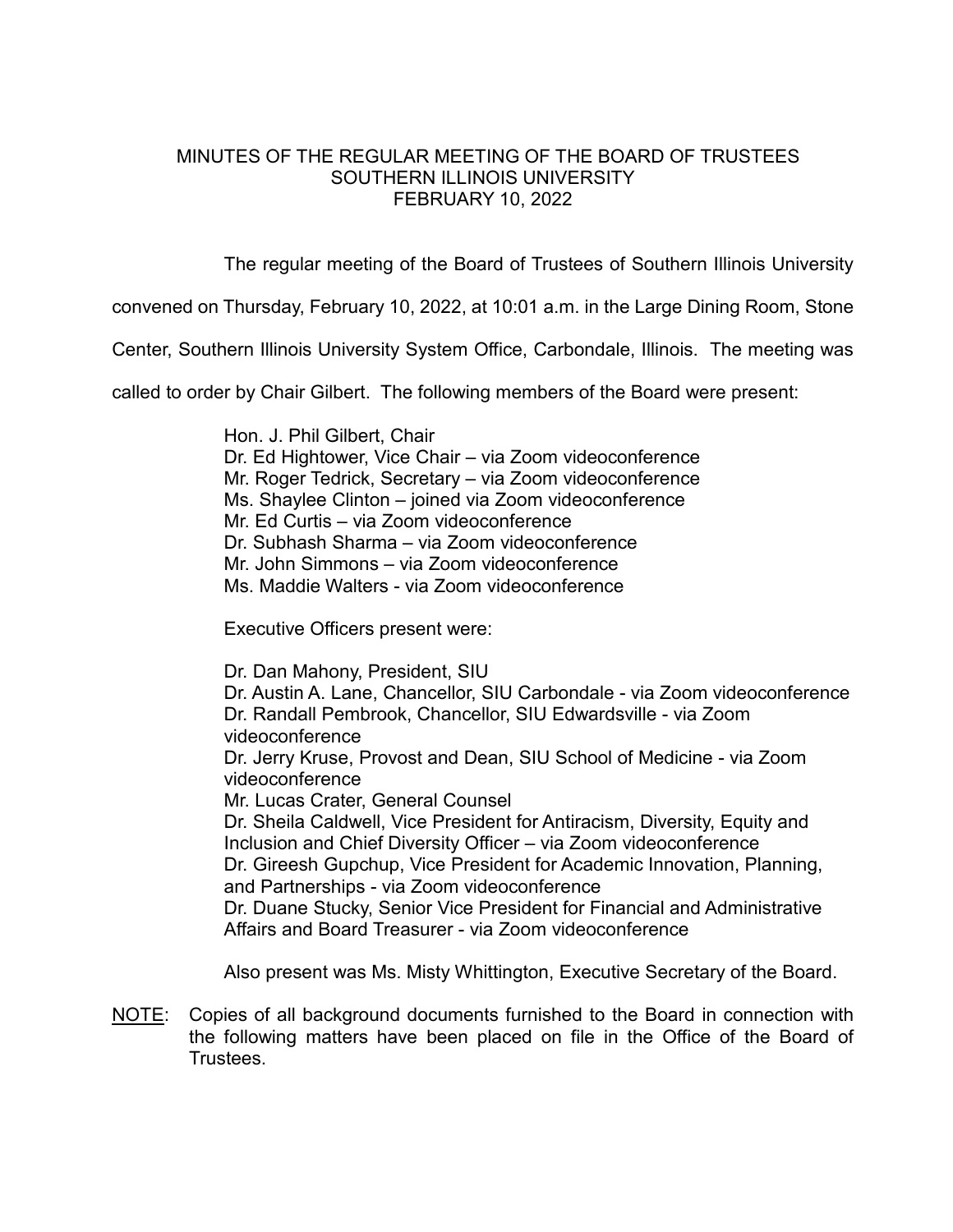The Executive Secretary reported and Chair Gilbert determined that a quorum was physically present.

Chair Gilbert stated that the next item of business on the agenda was the election of officers, Executive Committee, and Board representatives, and annual appointments by the Chair. He requested nominations for the office of Chair of the Board of Trustees.

Chair Gilbert recognized Vice Chair Hightower who nominated Hon. J. Phil Gilbert for Chair. Trustee Tedrick seconded the nomination. Hearing no other nominations, the nominations were closed. The motion to elect Hon. J. Phil Gilbert as Chair passed by the following recorded vote: aye, Ms. Shaylee Clinton, Mr. Ed Curtis, Hon. J. Phil Gilbert, Dr. Ed Hightower, Dr. Subhash Sharma, Mr. John Simmons, Mr. Roger Tedrick, Ms. Maddie Walters; nay, none. Chair Gilbert expressed his gratitude to fellow Board members for having the confidence in him to serve as Chair of the Board for another year.

Chair Gilbert nominated Dr. Ed Hightower for Vice Chair and Mr. Roger Tedrick as Secretary. Trustee Tedrick declined the nomination as Secretary. Trustee Tedrick nominated Trustee Sharma to serve as Secretary. Trustee Simmons seconded the nominations of Dr. Ed Hightower for Vice Chair and Dr. Subhash Sharma as Secretary. Hearing no other nominations, the nominations were closed. The motion to elect Dr. Ed Hightower as Vice Chair and Dr. Subhash Sharma as Secretary passed by the following recorded vote: aye, Ms. Shaylee Clinton, Mr. Ed Curtis, Hon. J. Phil Gilbert, Dr. Ed Hightower, Dr. Subhash Sharma, Mr. John Simmons, Mr. Roger Tedrick, Ms. Maddie Walters; nay, none.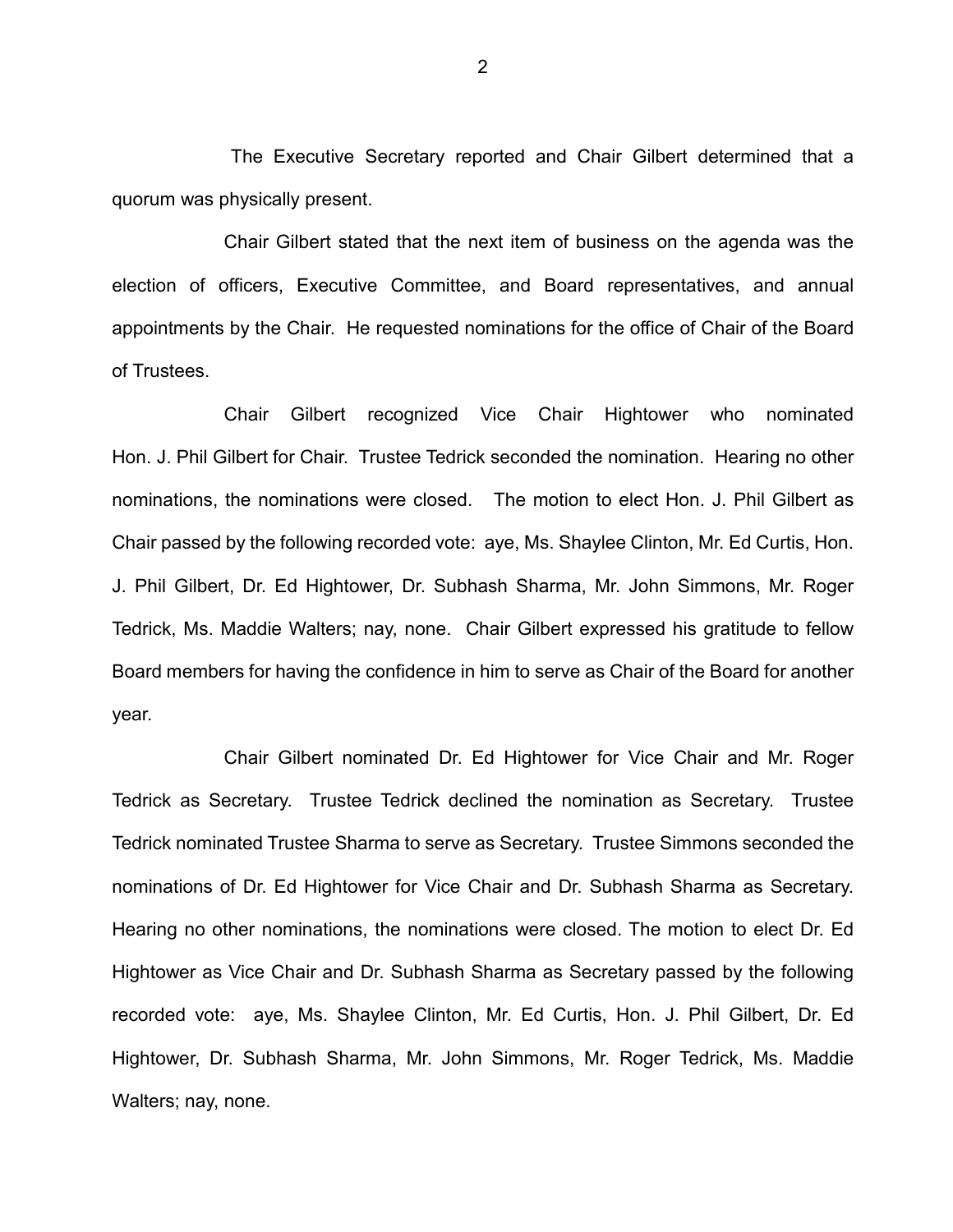Chair Gilbert nominated Mr. John Simmons and Mr. Roger Tedrick to serve as members of the Executive Committee of the Board of Trustees. Hearing no other nominations, the nominations were closed. The motion to elect Mr. John Simmons and Mr. Roger Tedrick to serve as members of the Executive Committee carried by the following recorded vote: aye, Ms. Shaylee Clinton, Mr. Ed Curtis, Hon. J. Phil Gilbert, Dr. Ed Hightower, Dr. Subhash Sharma, Mr. John Simmons, Mr. Roger Tedrick, Ms. Maddie Walters; nay, none.

Next, Chair Gilbert nominated Trustee Simmons to serve as the Board's representative on the State Universities Civil Service System Merit Board. Trustee Tedrick seconded the nomination. Hearing no other nominations, the nominations were closed. The motion to elect Trustee Simmons to serve as the Board's representative on the State Universities Civil Service System Merit Board passed by the following recorded vote: aye, Ms. Shaylee Clinton, Mr. Ed Curtis, Hon. J. Phil Gilbert, Dr. Ed Hightower, Dr. Subhash Sharma, Mr. John Simmons, Mr. Roger Tedrick, Ms. Maddie Walters; nay, none.

Chair Gilbert made the following appointments:

ACADEMIC MATTERS COMMITTEE Ed Hightower, Chair Subhash Sharma Maddie Walters

ARCHITECTURE AND DESIGN COMMITTEE John Simmons, Chair Shaylee Clinton Ed Curtis Roger Tedrick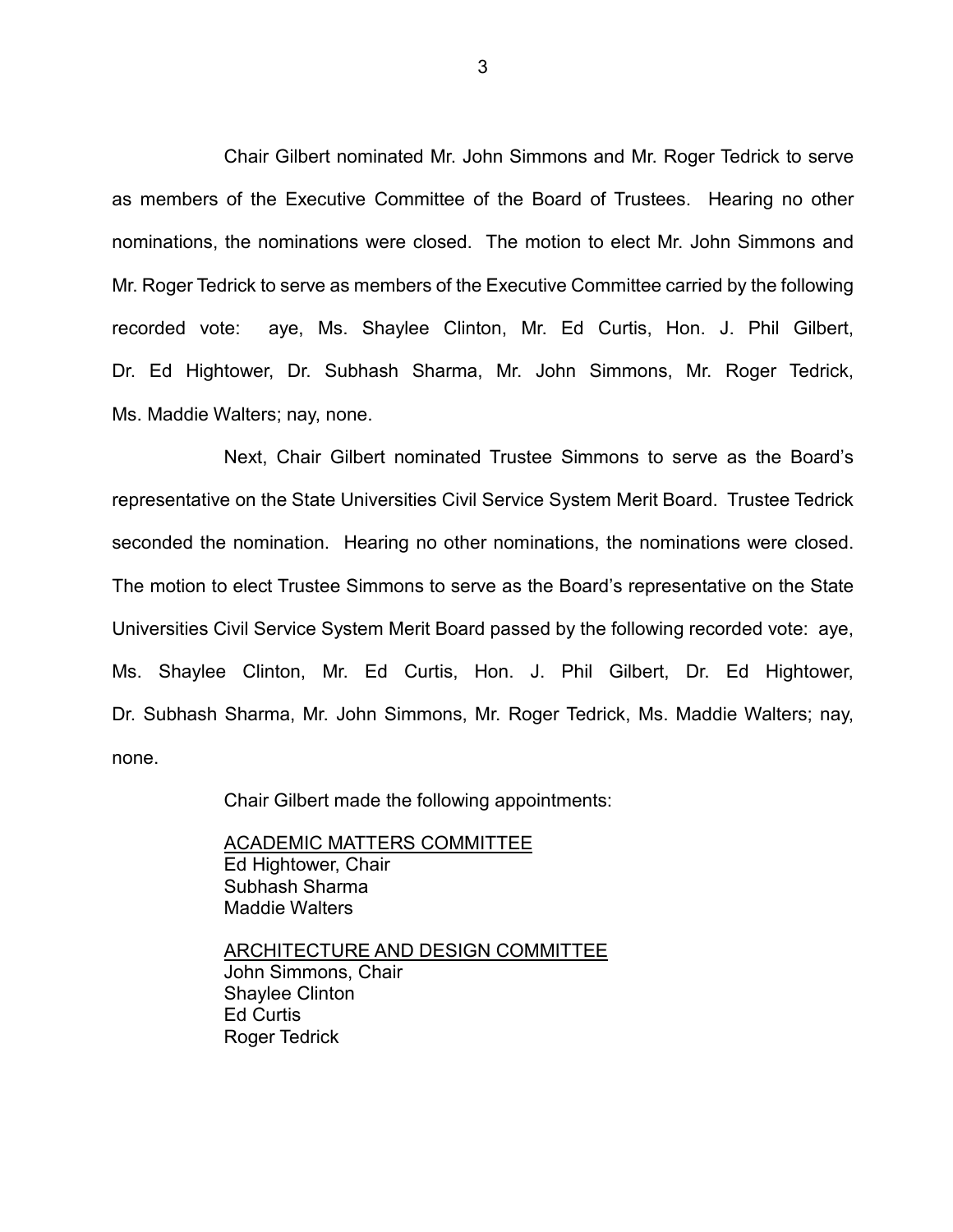AUDIT COMMITTEE Ed Curtis, Chair J. Phil Gilbert Maddie Walters

FINANCE COMMITTEE Roger Tedrick, Chair Shaylee Clinton Ed Curtis Subhash Sharma

BOARD OF DIRECTORS, SOUTHERN ILLINOIS UNIVERSITY FOUNDATION Roger Tedrick Subhash Sharma, Alternate

BOARD OF DIRECTORS, SOUTHERN ILLINOIS UNIVERSITY AT EDWARDSVILLE FOUNDATION Ed Hightower

JOINT TRUSTEE COMMITTEE FOR SPRINGFIELD MEDICAL EDUCATION PROGRAMS John Simmons J. Phil Gilbert, Alternate

BOARD OF DIRECTORS, THE ASSOCIATION OF ALUMNI, FORMER STUDENTS AND FRIENDS OF SOUTHERN ILLINOIS UNIVERSITY, INCORPORATED Subhash Sharma J. Phil Gilbert, Alternate

BOARD OF DIRECTORS, ALUMNI ASSOCIATION OF SOUTHERN ILLINOIS UNIVERSITY EDWARDSVILLE Ed Hightower

SIU HEALTHCARE BOARD OF DIRECTORS John Simmons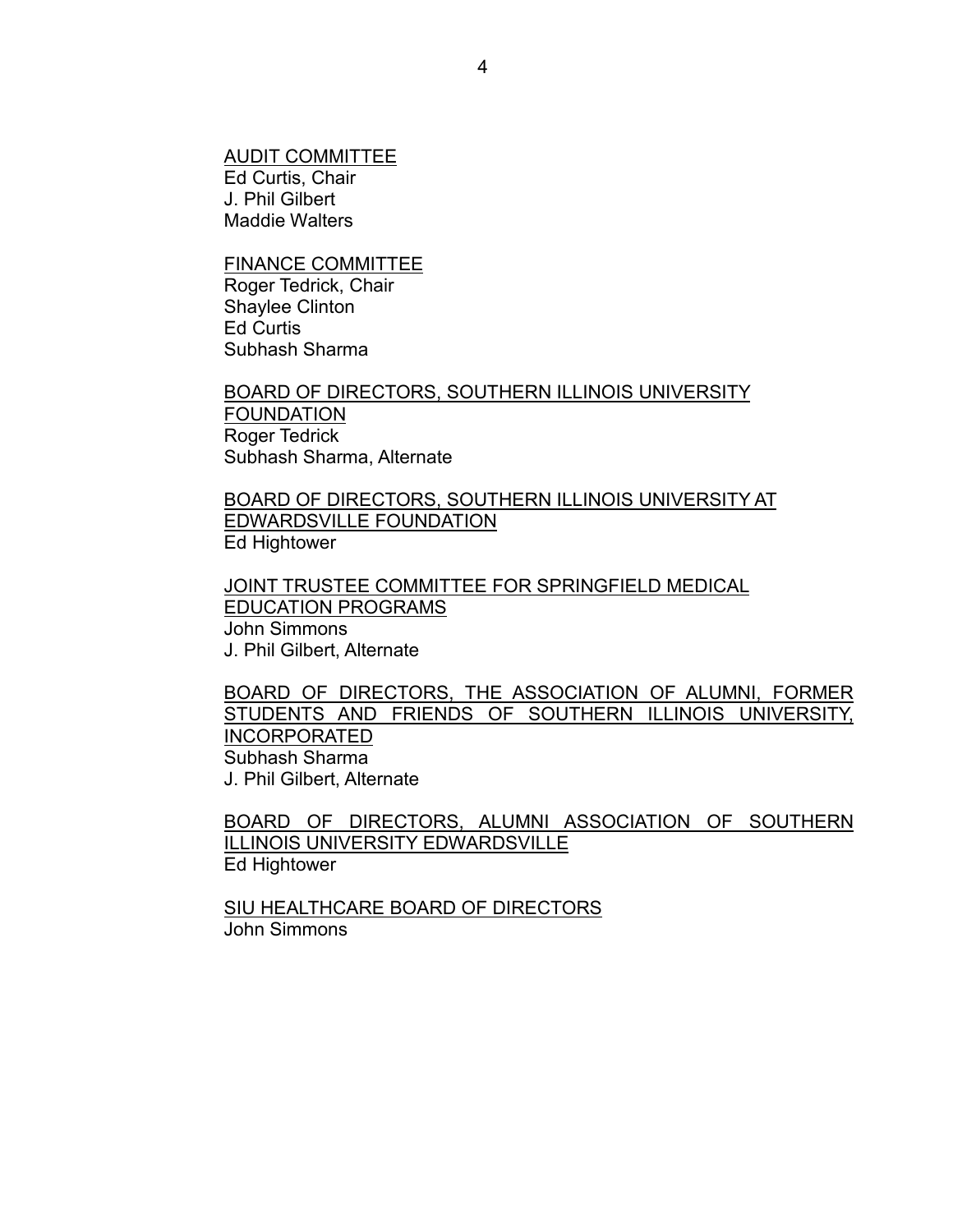President Mahony introduced the tuition and fees discussion. He noted the topic was on the agenda for discussion only, and it was an opportunity to receive feedback from the Board; it was planned that a vote on any increases would occur at the April 2022 Board meeting. He noted that discussion of tuition and fees was tied to the budget and anticipated cost increases. The President reviewed that the University was supportive of the proposed budget from the Governor, particularly the Governor's support of Illinois higher education. President Mahony noted that the five percent increase across the system would address most, if not all, inflationary costs on the operating side. He further noted that the Governor's budget included a significant increase in MAP funding which would help the state's most needy students. The President said that if the funding was consistent, he did not anticipate requesting an undergraduate tuition increase to cover operating costs. He did speak to consideration of whether a modest increase to undergraduate tuition may be necessary to help create a scholarship for some of the neediest students due to federal dollars that will run out next year. The President spoke to other considerations for increases to be examined by the April Board meeting with the primary focus being on affordability for all of SIU's students.

Chancellor Lane thanked Interim Executive Director for Finance Julie McReynolds and her team for their work on the budget. The Chancellor spoke to some upcoming needs and financial commitments that would increase expenses for the Carbondale campus. In the next fiscal year, there are negotiated salary increases for represented and non-represented employees along with addressing the minimum wage increase for some staff amounting to approximately \$1.9 million. He noted that at the end of January the income fund revenue was greater than one year ago. In addition, Higher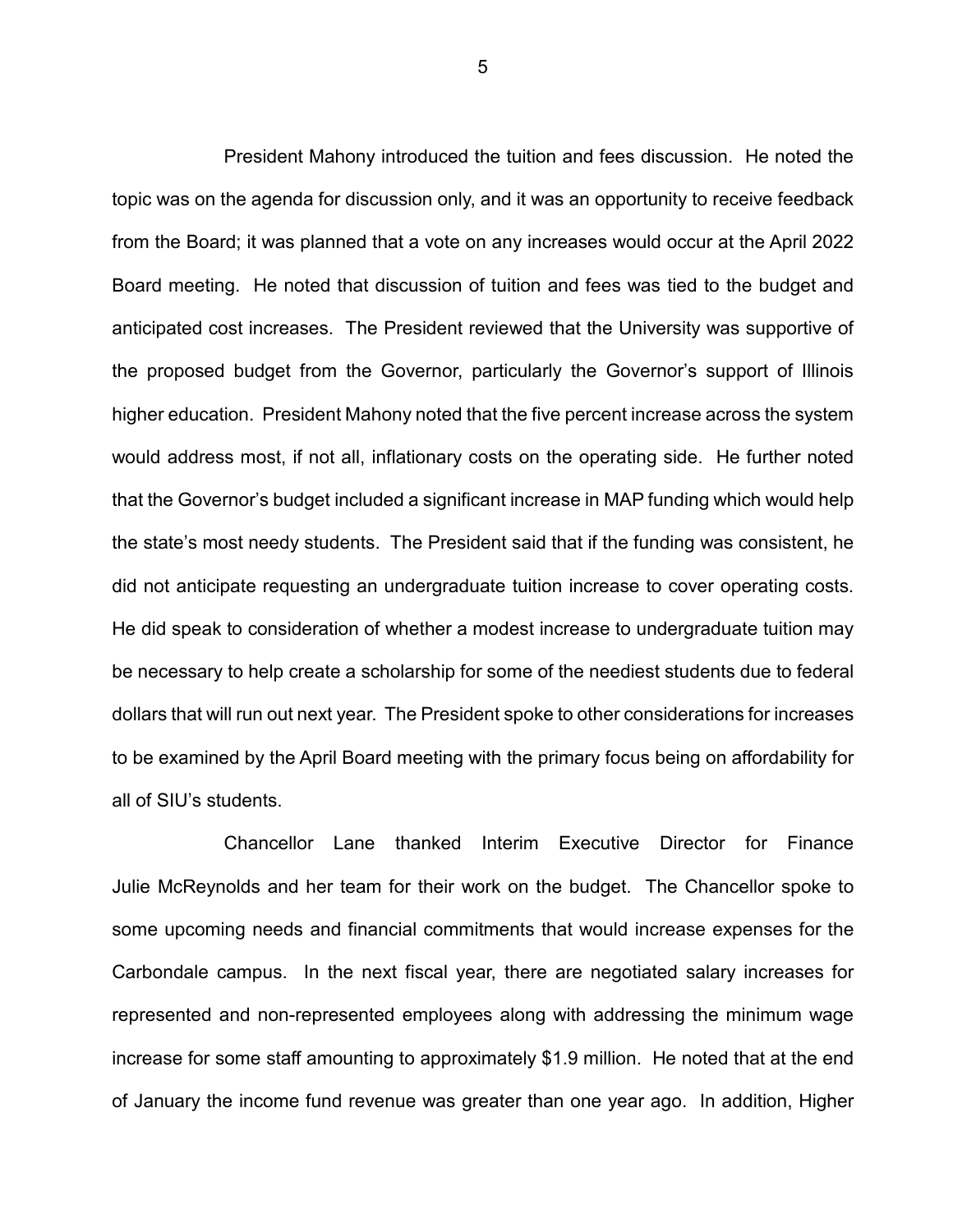Education Emergency Relief Funds (HEERF) have helped students over the past year. He remarked that the campus was having discussions with student leaders about any proposed increases.

Mr. John Horvat, Associate Provost for Finance and Administration, SIU School of Medicine, spoke to the need for the School of Medicine to be able to recruit and retain faculty and staff in a difficult labor market and support other uses of operating funds during a time of increasing inflation. He noted the needs include a salary pool in the two to two and a half percent range consistent with collective bargaining agreements which equates to approximately \$1.2 million in operating funds. He reviewed that clinical dollars and academic support from hospital partners was approximately another \$3.3 million in salary adjustments. There is a need to adjust some salary ranges for certain job classifications that are difficult to recruit primarily for ambulatory care positions supported by clinical dollars for up to \$2 million. Increases for award of promotion in academic rank would cost approximately \$120,000. There are also inflationary increases for non-wage expenses such as utilities and commodities. Mr. Horvat reviewed the goal for setting tuition for the M.D. program was to set tuition levels to be competitive with other community-based medical schools for both the traditional and Lincoln Scholars programs. He continued that a similar goal would be setting the Physician Assistant program tuition levels to be competitive with other Physician Assistant programs in the region. No change in tuition was anticipated for Doctor of Medical Science Degree program or for student fees for 2023.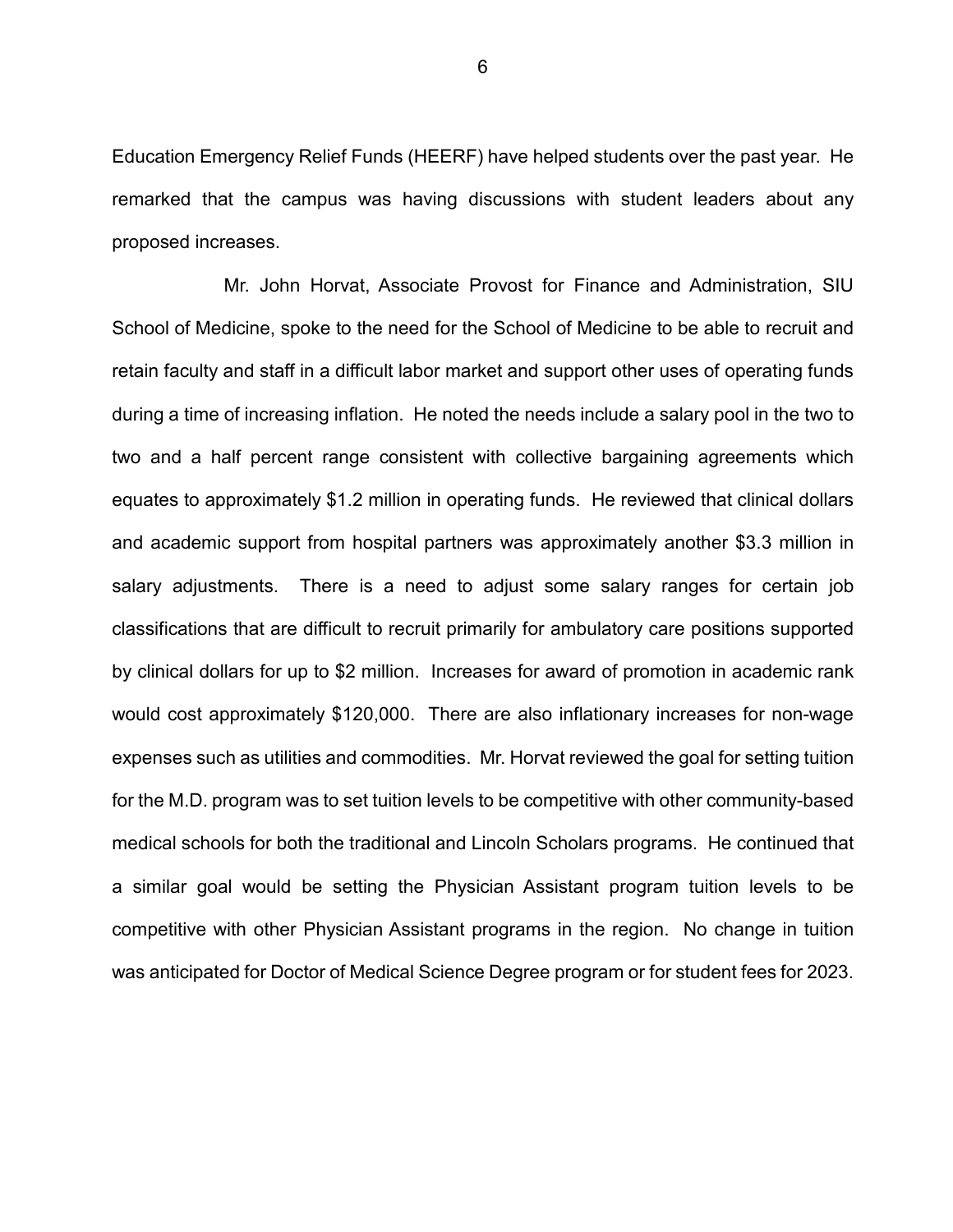Chancellor Pembrook thanked Budget Director Bill Winter and his team for providing the financial numbers for the Edwardsville campus. The Chancellor spoke to salary increases anticipated for the coming year of approximately \$2.4 million. Additional spending of more than \$1 million was anticipated regarding general inflation including items such as utilities, maintenance, Social Security contributions, Medicare contributions, and library materials. A total estimated increase would be approximately \$3.57 million. Chancellor Pembrook noted the second largest revenue source for the University budget was the general student fee. He noted an increase was anticipated of approximately \$760,000 with respect to employees whose salaries are paid by that fee. An increase of approximately \$800,000 was anticipated for areas such as counseling services and maintenance for buildings primarily serving students, and an increase of approximately \$1.6 million for textbook service. The Chancellor spoke to anticipated increases related to housing costs to include increased expenses such as food costs.

The Chair mentioned the goal was to not increase tuition at least for undergraduate students. He noted that the President and Chancellors would be monitoring the budget, and by the April Board meeting they would have more of an indication of funding from the state. The Chair noted that the increase in MAP funding would be helpful, and the Board would do what it could to keep costs down for students.

President Mahony introduced the Office of Community Engagement (OCE) update. He noted that before the Strategic Plan was completed, the Office of Community Engagement and the Institute for Rural Health were created. He further noted an update on the Institute for Rural Health was planned for the April 2022 Board meeting.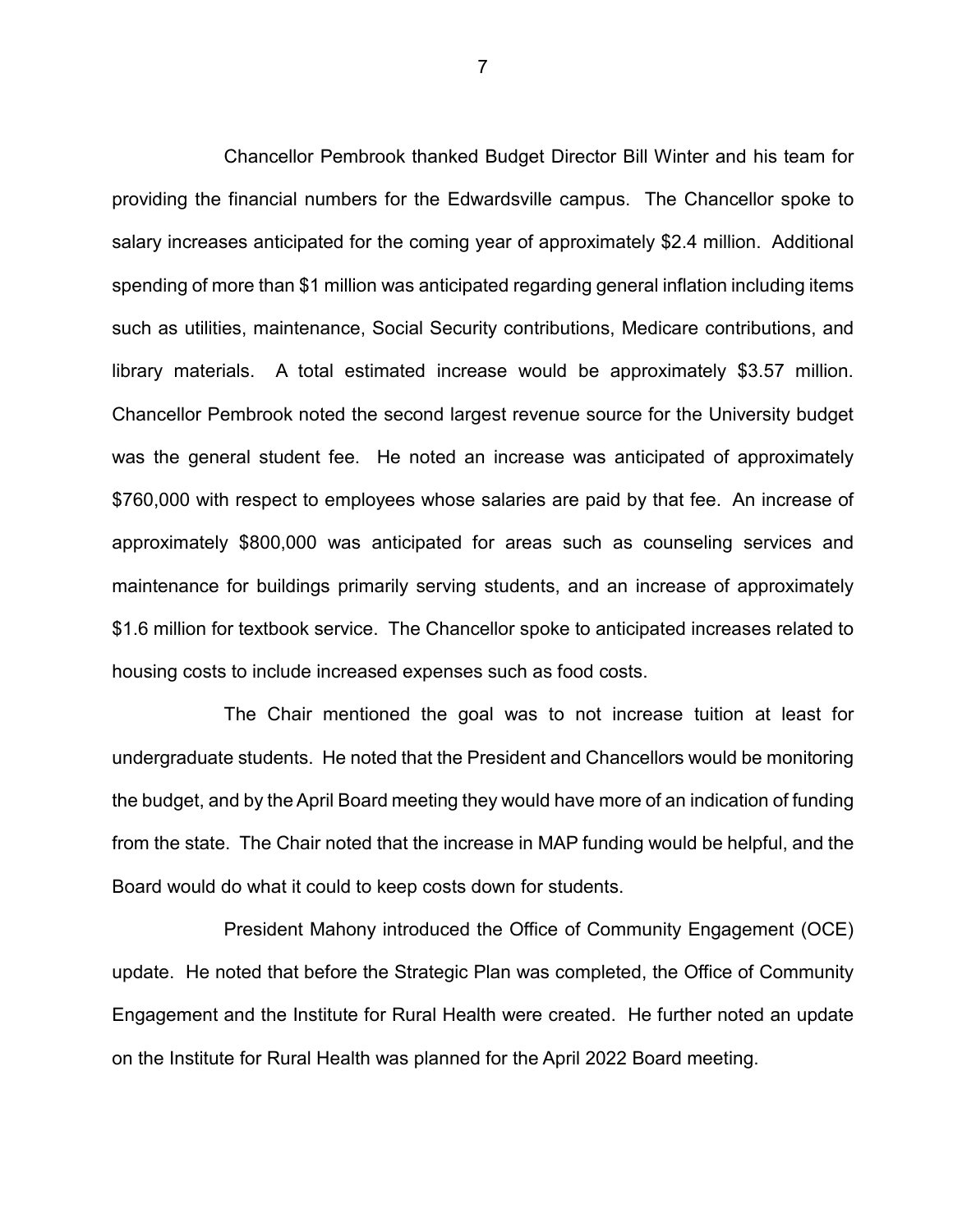Dr. Stacy Grundy, Research Assistant Professor and Director of the Office of Community Engagement (OCE), made the presentation to the Board. She introduced members of the work group: Dr. Connie Frey Spurlock, Associate Professor of Sociology, Successful Communities Collaborative and Truth, Racial Healing and Transformation Campus Center Director, SIUE; Dr. Craig Anz, School of Architecture Director, SIUC; Courtney Breckenridge, Specialist of Alternative Credentials and Grant Development, Office of Online Services and Educational Outreach, SIUE; Dr. Diane Cox, Director of Grant Development, SIUE; and Ms. Lynn Andersen Lindberg, Executive Director of the SIU Research Park and Office of Innovation and Economic Development, SIUC.

Dr. Spurlock reviewed two of the system-level collaborations the team had been engaged with thus far, beginning with a partnership with the city of East St. Louis, and a Venice, Madison, and Brooklyn revitalization project. For East St. Louis, since March 2021 members of the team have supported East St. Louis city leaders through a process to identify priorities and actionable items with a goal of connecting students, staff, and faculty to high-impact learning experiences and community-identified research needs, and an agreement of a formal partnership has been entered into with East St. Louis through at least 2023. She spoke to projects thus far to include: a review of potential revenue sources by economics students, cleanup/design/budgeting for renovation of Katherine Dunham homes, development of nutrition education tailored to health needs of the community, and refinement of the City's marketing and communication plans. Carbondale faculty from Civil, Environmental, and Infrastructure Engineering are working with the team as part of the East St. Louis partnership on a water quality project with Illinois Innovation Network (IIN) funding and Illinois Environmental Protection Agency funding pending.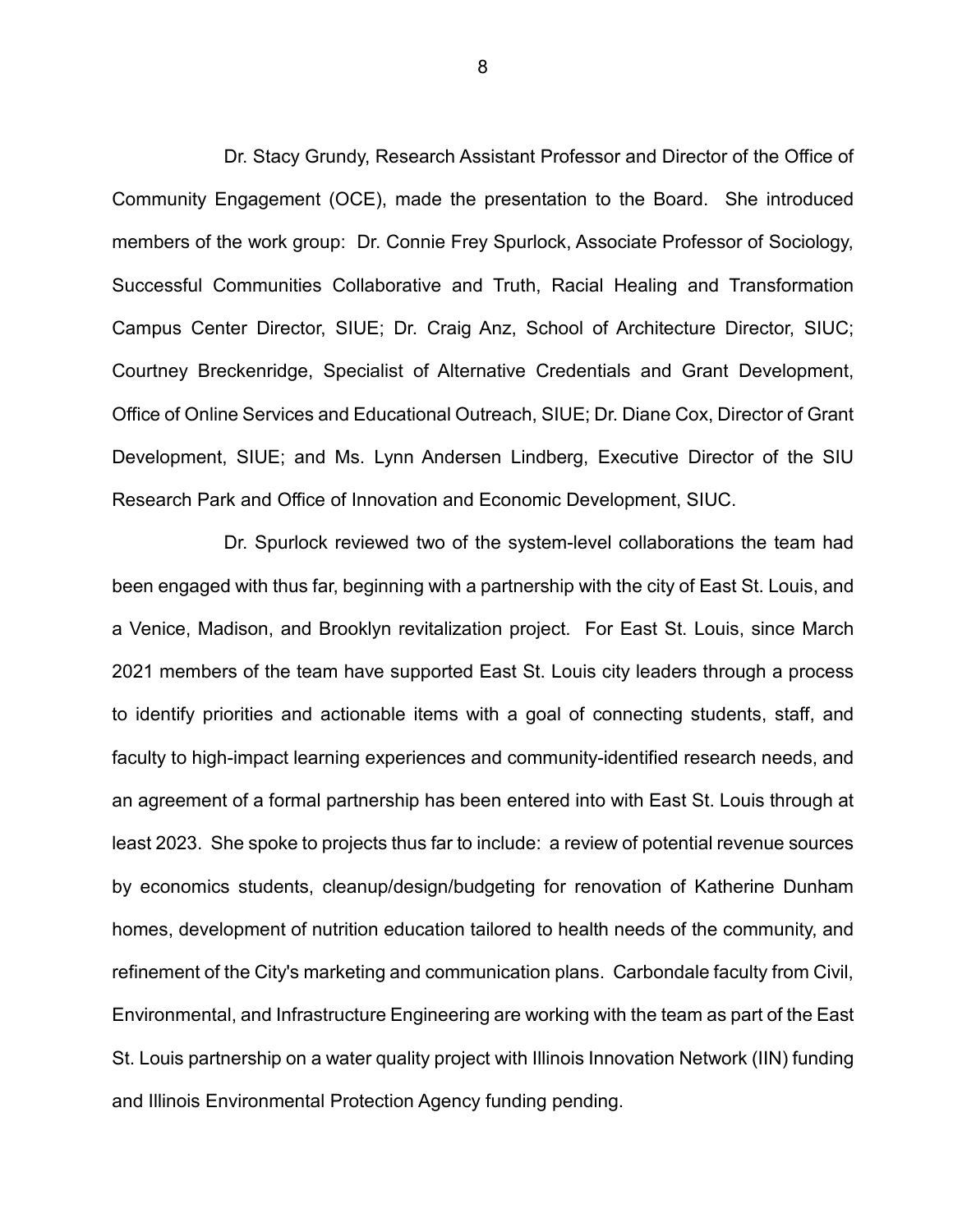Dr. Spurlock reported that with initial funding from the Innovation Network's Sustaining Illinois Seed Funding, the group has been engaged in community-led strategic planning to revive and set in motion a prosperous design for Venice, Madison, and Brooklyn. Beginning spring 2021, students, staff, and faculty from SIUC and SIUE began working with community leaders, external experts, and other stakeholders on the revitalization project.

Dr. Spurlock went on to say that in addition to the two highlighted projects, SIUE's Successful Communities Collaborative (SSCC) recently partnered with Alton for a second time and is in conversations with city leaders in additional communities. Due to early successes in Highland, Godfrey, Alton, Edwardsville, and Washington Park since 2017, the SSCC has not had to solicit partners since 2020; a groundswell of interest in partnering has left SSCC beyond capacity to meet the need.

Dr. Anz spoke to the experience of working with such a range of experts on the Venice, Madison, and Brooklyn project and how the collaborative could solve problems. He noted some of the work was contextualizing curriculum in discussion of urban regional planning and design master planning of communities, development of a community outreach center and community building as well as housing proposals to upgrade living conditions within the areas that has challenged the students working on the project.

Dr. Grundy spoke to the status of the OCE. The work group's efforts involved the creation of a vision and identifying who the OCE is at the present time. She acknowledged the vision would change over time, but at present the vision is: a catalyst for meaningful change through community advocacy, capacity building, and elevating the voices of current and future community leaders. She reviewed mission and values for the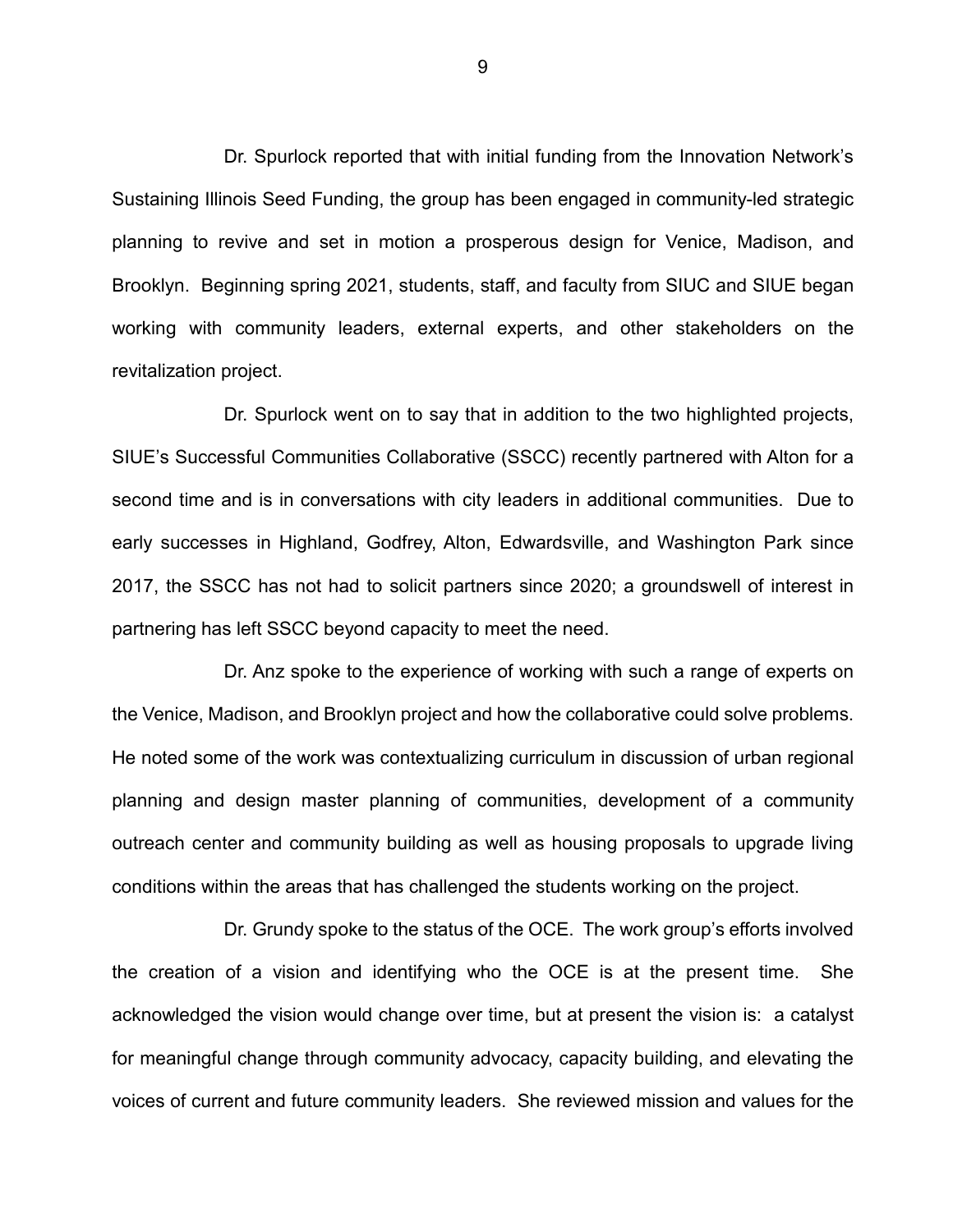group to leverage system resources to strengthen and expand mutually beneficial community-university relationships in central and southern Illinois. Values include inclusivity, accessibility, being ethical and transparent, and collaborative and participatory. She noted efforts were being made when working with the communities to make sure they have tools needed to continue this work even when SIU's job is complete. The goal for the office is to have a strategic plan to guide its work, and the office has three subcommittees to complete work for the office and those subcommittees are: communication, organizational structure, and community impact.

Ms. Breckenridge reported that the OCE-affiliated faculty had dedicated a great deal of time and energy in the development and submission of external funding proposals. For activities since January of 2020, the effort had led to more than \$1.8 million in awarded grants with an additional \$5 million pending. The grants have been submitted in partnership with rural or low income communities (Venice, Brooklyn, Madison, East St. Louis, Alton, Cahokia Heights, Washington Park, Belleville and Carlinville). Grant focus areas are broadband, public safety, economic development, water quality, and community development.

Ms. Lindberg spoke to SIU system-wide efforts involved in the Build Back Better Regional Challenge. She explained that in late 2021, the Economic Development Administration announced \$1 billion for this effort. The program aims to boost economic recovery from the pandemic and rebuild American communities including those that had years of disinvestment. There were 529 applicants from across the United States and 60 finalists with proposed projects ranging from advanced manufacturing, healthcare, transportation, and energy. The group's clean technology proposal is one of the 60 finalists.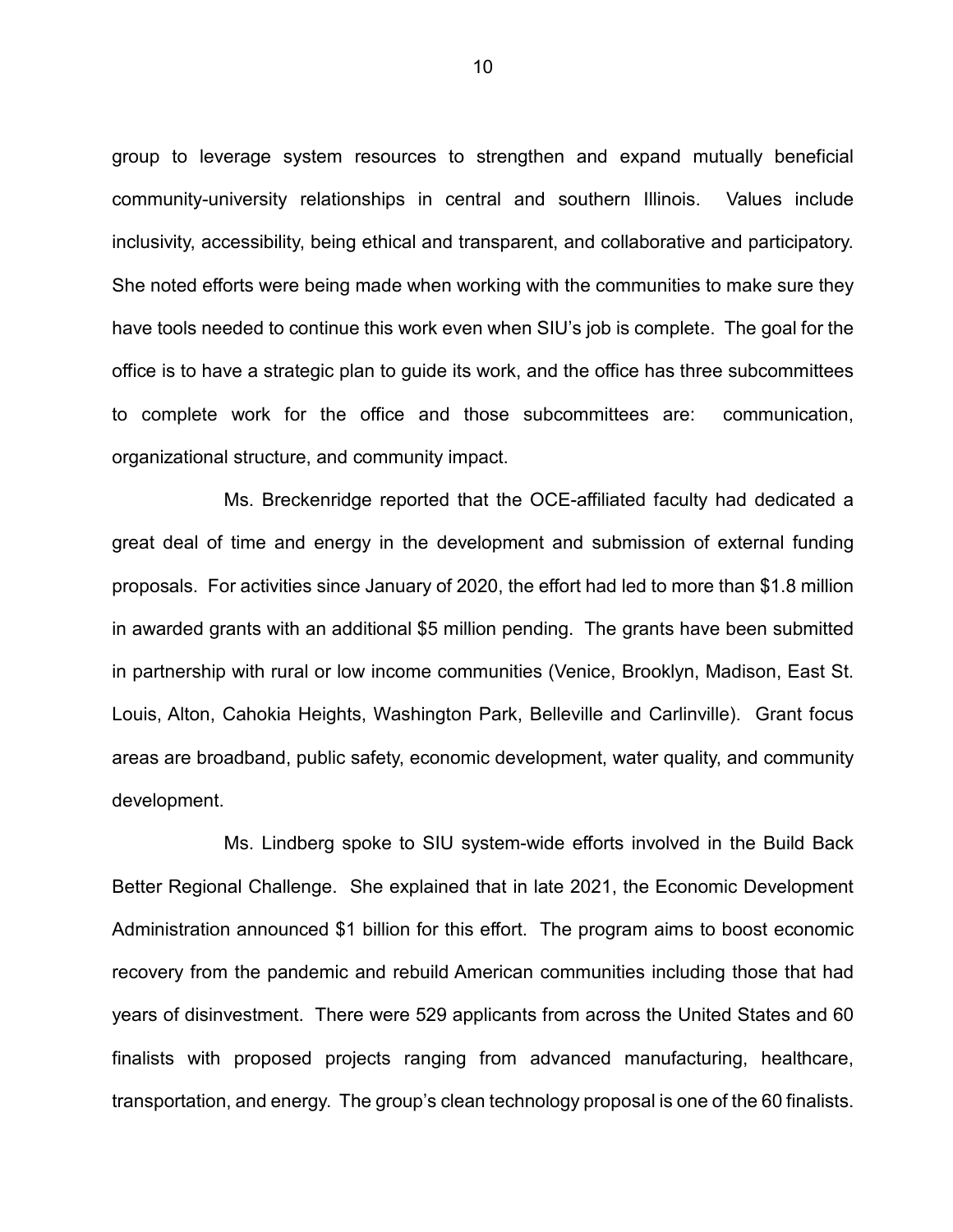The 2025 Clean Tech Economic Coalition (CTEC) brought together a group of Illinois organizations and educational institutions including SIU Carbondale and SIU Edwardsville. The proposal aims to support the development of technologies, rapid rollout of critical infrastructure, and coordinated workforce development to support an end-to-end supply chain. The proposal includes six focus clean tech projects including: innovation, entrepreneurship and commercialization, manufacturing and supply chain, workforce coordination, transforming coal economies, and electric vehicles. Ms. Lindberg reported that work was underway on the individual proposals for a March 15 deadline. The approximate proposal range is between \$75,000 and \$100 million. Nationally, between 20 and 30 projects will be awarded.

Dr. Cox spoke to the OCE benefits and impact of its activities. She noted the activities address System Strategic Plan goals of community impact as well as increasing the visibility and reputation of the SIU system and improving intercampus collaborations. The activities create the opportunity to give back to the communities that support the SIU system through symbiotic partnerships. The activities provide opportunity to maximize resources in supporting underserved communities through inter-campus collaboration. Finally, it creates the potential that the OCE and the communities it serves to move to being self-sustaining through external awards.

Chair Gilbert thanked the group for their update. He noted that one of the primary missions the University is to not only educate its students but also to strengthen the areas and communities around its campuses. He observed the assistance the Office of Community Engagement is providing to communities such as Venice, Madison, and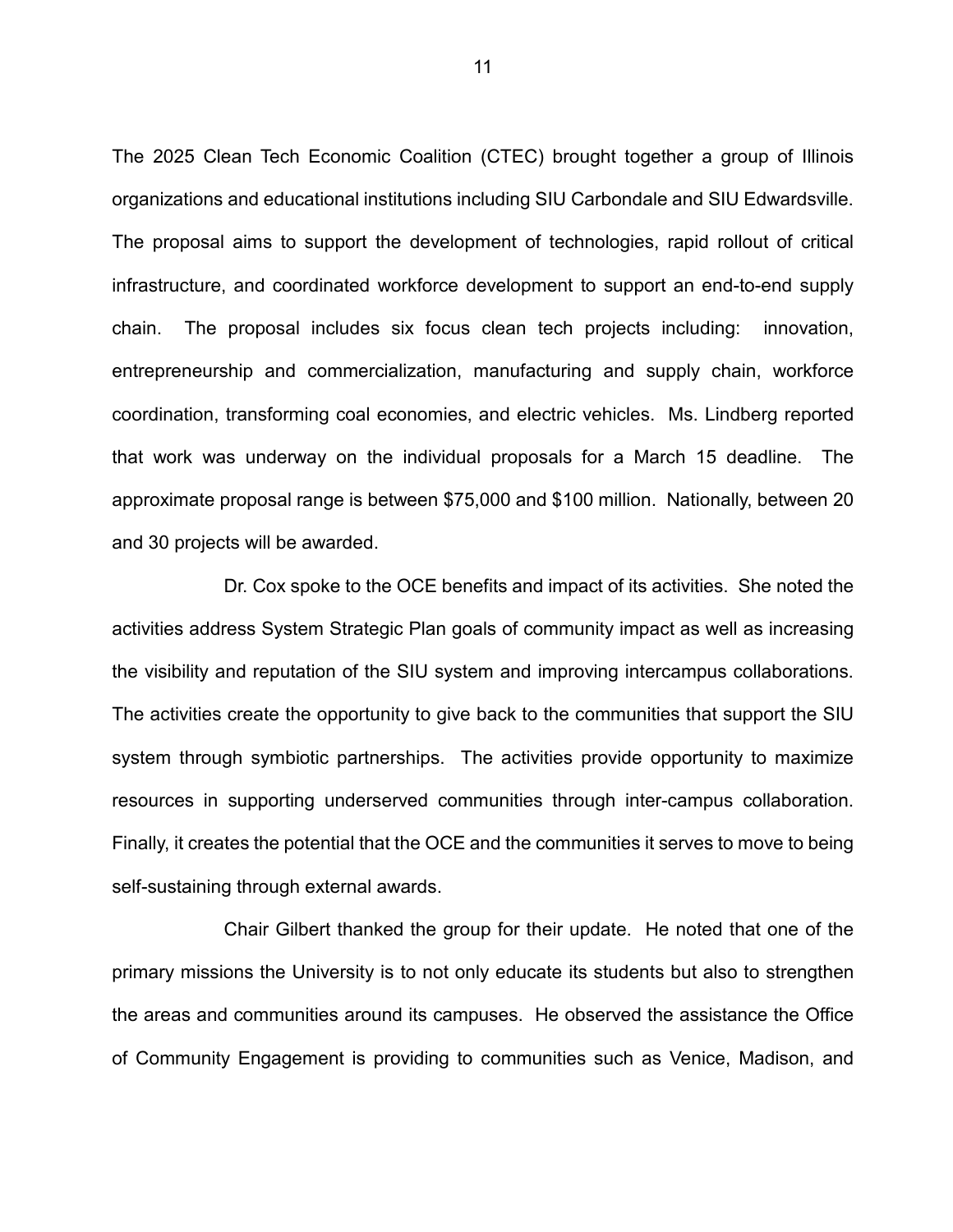Brooklyn to help improve lives, a model that other universities may wish to follow. He thanked Vice Chair Hightower for being a primary motivator in the establishment of OCE.

Vice Chair Hightower commended the presenters for their efforts and also recognized Chancellor Pembrook who was involved from the beginning with efforts to help communities.

Chancellor Pembrook thanked Dr. Hightower for his comments and observed the work was transformational in the communities. Further, he thanked those who were performing the work in the communities.

Vice Chair Hightower noted that Trustee Simmons had been very involved in assisting with community development.

Trustee Simmons observed working together with the program in the communities would set Southern Illinois University apart, and he commended the group for its work.

Vice Chair Hightower thanked the legislators led by Rep. Jay Hoffman and Sen. Chris Belt, along with President Mahoney, for their leadership for the effort for future funding of the project.

President Mahony shared his excitement about what might be possible in the future for the OCE and noted what the group had accomplished in a short period of time was impressive. He recognized that the partnership was with communities, but the collaborative effort helped all parties including students.

At approximately 10:54 a.m., Chair Gilbert moved that the Board go into closed session to consider information regarding appointment, employment, compensation, discipline, performance or dismissal of specific employees of the public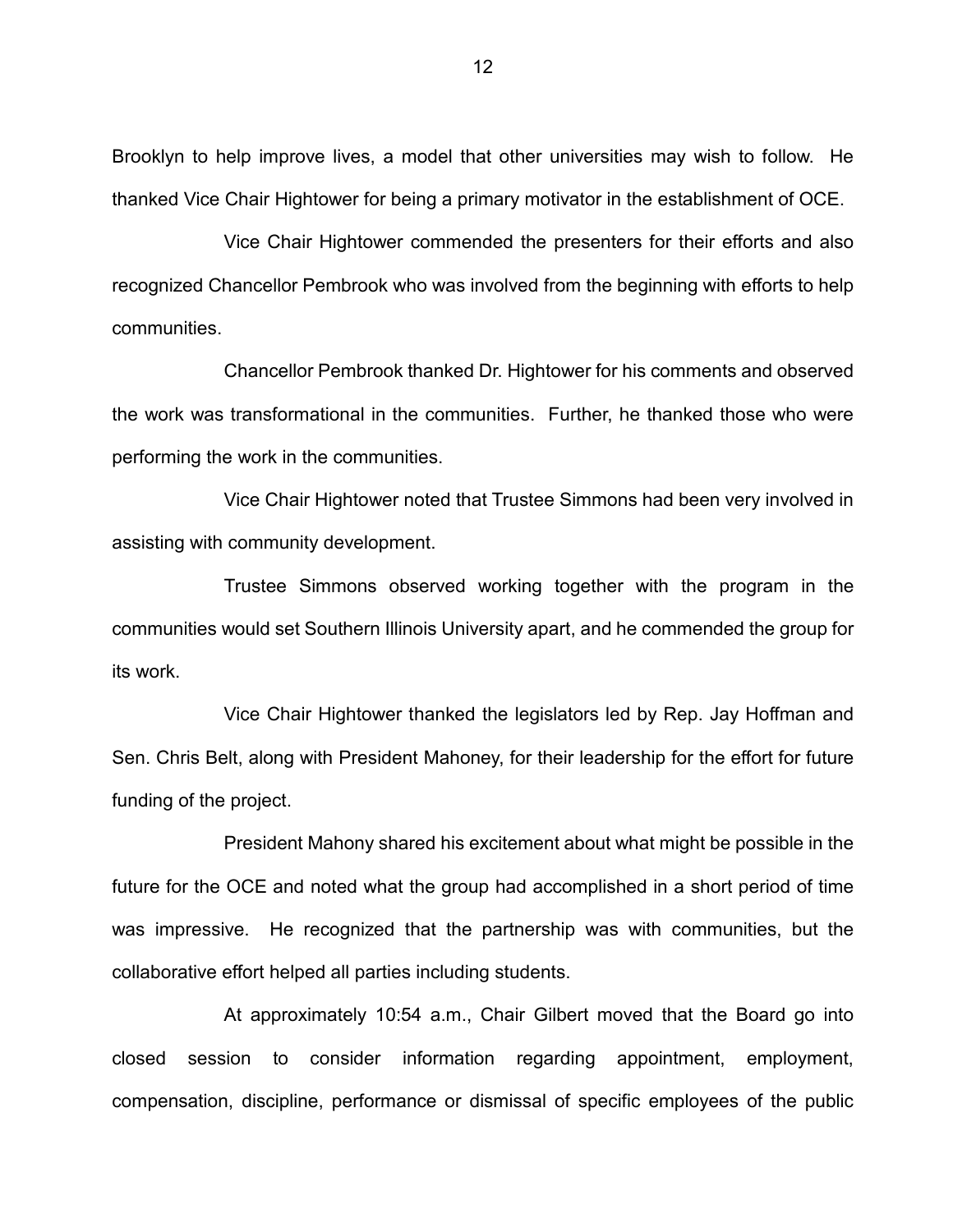body; pending, probable or imminent court proceedings against or on behalf of the Board; matters relating to individual students; and review of executive session minutes. The relevant sections of the Open Meetings Act Statute that allow for the closed session are 5 ILCS 120/2(c) (1), (10), (11), and (21). The motion was duly seconded by Trustee Sharma. The motion carried by the following recorded vote: aye, Ms. Shaylee Clinton, Mr. Ed Curtis, Hon. J. Phil Gilbert, Dr. Ed Hightower, Dr. Subhash Sharma, Mr. John Simmons, Mr. Roger Tedrick, Ms. Maddie Walters; nay, none.

The Board came out of closed session at approximately 12:01 p.m.

At approximately 12:07 p.m., the Chair moved that the full Board meeting reconvene at the conclusion of the Board's committee meetings.

At approximately 1:17 p.m., Chair Gilbert reconvened the full Board meeting.

Trustee Tedrick moved that the Minutes of the Meetings held December 2, 2021, be approved. Trustee Curtis seconded the motion, and the minutes were approved by the following recorded vote: aye, Mr. Ed Curtis, Hon. J. Phil Gilbert, Dr. Ed Hightower, Dr. Subhash Sharma, Mr. John Simmons, Mr. Roger Tedrick, Ms. Maddie Walters; nay, none.

Under Committee Reports, the Chair reported that the Executive Committee had not met between Board meetings.

Dr. Dan Mahony, President, Southern Illinois University, provided his report for the SIU system. He noted the campuses continue to see declines in positive COVID cases. He expressed appreciation for the expertise of Dean Kruse and others at the School of Medicine as a number of other universities do not have such expertise readily available.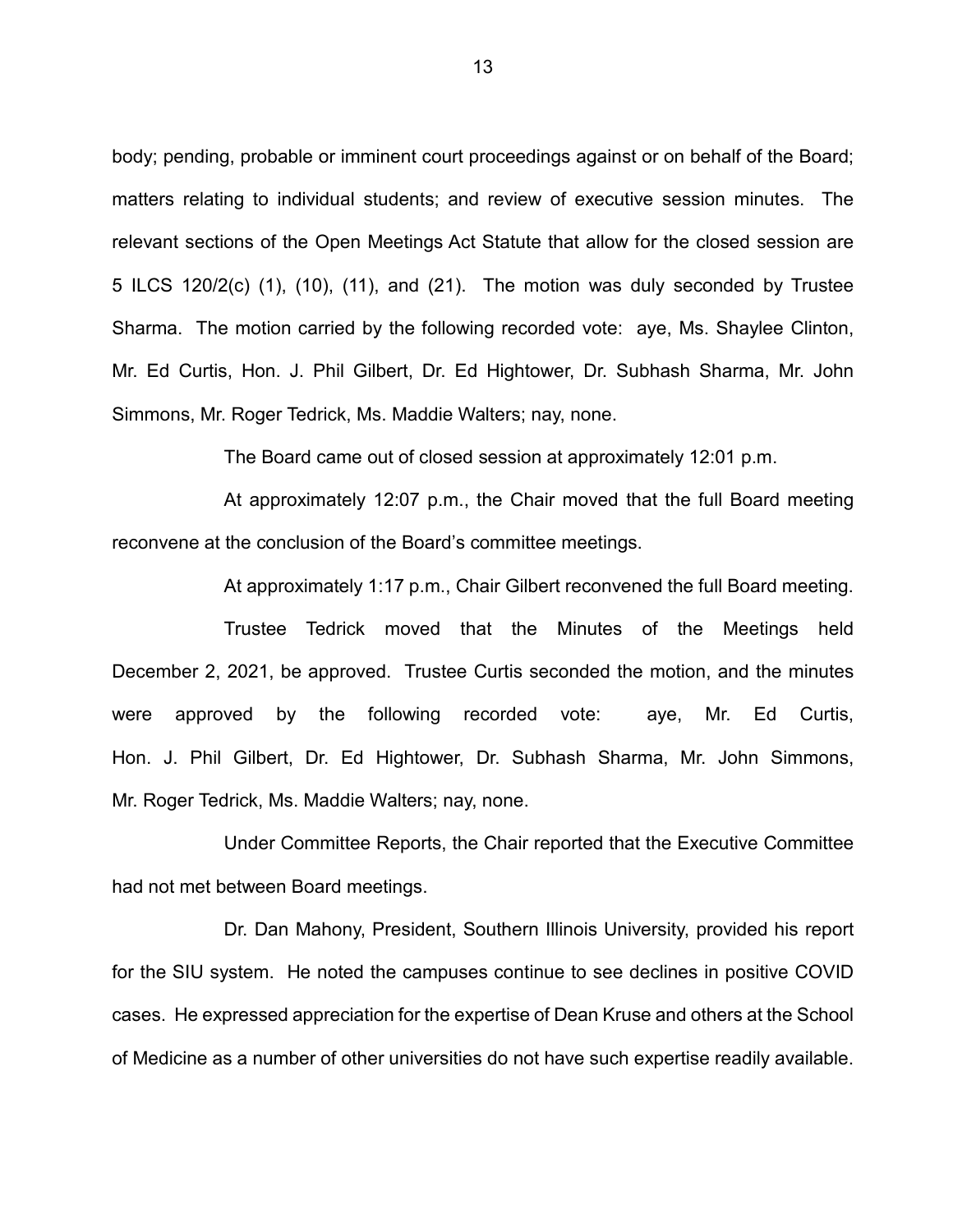President Mahony noted the Chancellors would provide more detail about enrollment numbers and recruitment; however, he indicated for fall 2022 there are positive signs with increases in applications and acceptances.

The President announced that there would be an Illinois Senate appropriation hearing scheduled on February 17, and an Illinois House appropriation hearing was scheduled on March 10. The President reported that he was asked to represent all Illinois public four-year institutions by giving a presentation to the Illinois Advisory Committee on the U.S. Civil Rights Commission on February 22, and he noted good work the University has been doing related to the anti-racism, diversity, equity, inclusion initiative has brought some recognition to the University. Vice President Caldwell was continuing to move that effort forward. A Conversation of Understanding session via Zoom videoconference would be held at noon February 15. The President went on to say that Dr. Caldwell organized and led a retreat in early January with diversity leaders across system.

President Mahony reported that on February 7 discussion was had at a meeting in which he participated of the Illinois Commission on Equitable Public University Funding. He reviewed that the group was looking at a new budget model for Illinois higher education.

President Mahony thanked Chancellor Pembrook for his service to the SIU Edwardsville campus since 2016 and wished him well in retirement.

Dr. Austin A. Lane, Chancellor, SIU Carbondale, provided his report for the Carbondale campus. Chancellor Lane expressed congratulations to Chancellor Pembrook on his retirement and expressed his appreciation to Chancellor Pembrook for his welcome and support when he arrived at the Carbondale campus.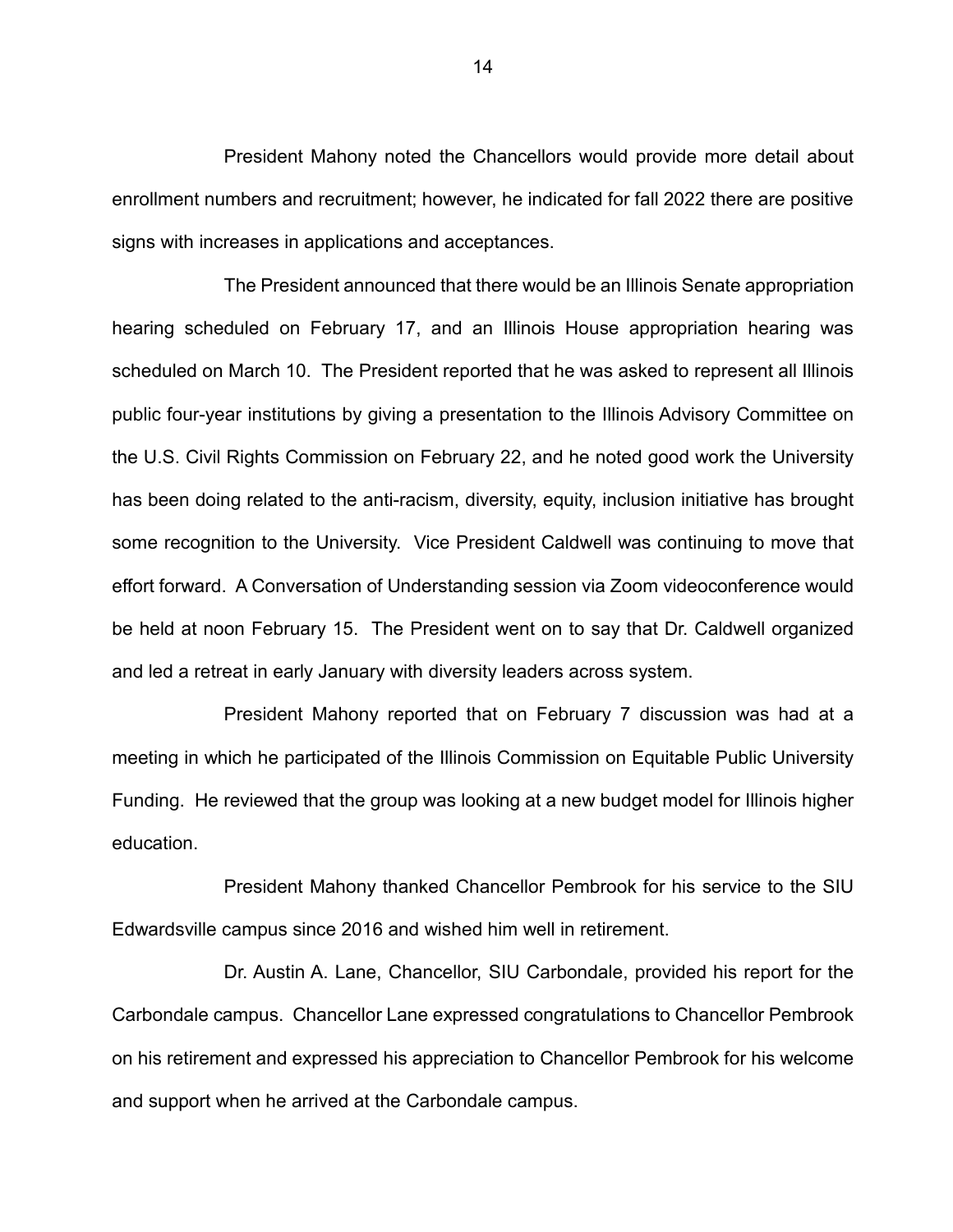Chancellor Lane noted the campus started the spring semester on time with the first week of remote instruction followed by in-person classes. He thanked the COVID Planning Committee, Emergency Operations Center, Reditus Laboratories, Student Health Center and all faculty, staff and students for getting tested. COVID test results continue to be posted in aggregate on the COVID dashboard, and as of February 1, the overall positivity rate was 3.4 percent.

The Chancellor reported the campus was airing two new Imagine-themed commercials, one for an English-speaking audience and the other tailored for a Spanishspeaking audience. Further, the campus was in the process of rolling out the Imagine SIU Carbondale 2030 Plan to the campus and alumni. He reviewed that the plan is based on five pillars received from his listening and learning tour. Those five pillars are as follows: 1) student success and engagement, 2) diversity, equity, and inclusion, 3) branding and partnerships, 4) research and innovation, and 5) sustainability.

Chancellor Lane discussed enrollment trends for the campus. The fall 2021 to spring 2022 retention rate is 84.1 percent. He reviewed the decline in enrollment had improved over recent years as the following: 1) 2019, 11.6 percent decrease; 2) 2020, 8.6 percent decrease; 3) 2021, 3.8 percent decrease; and 4) 2022, 1.8 percent decrease. Fall 2021 applications increased 36.6 percent, and admits increased 38.4 percent. He spoke of attention being focused on yielding admitted students to choose SIU Carbondale. The Chancellor spoke of a successful yield event held in Chicago, and a similar yield event, Saluki Tour: St. Louis, is planned for March 2-6, 2022. The event will work in concert with the  $6<sup>th</sup>$  Annual Day of Giving. He noted activities would include visiting with alumni and high schools, and signing a Saluki Step Ahead agreement with St. Louis Community Colleges.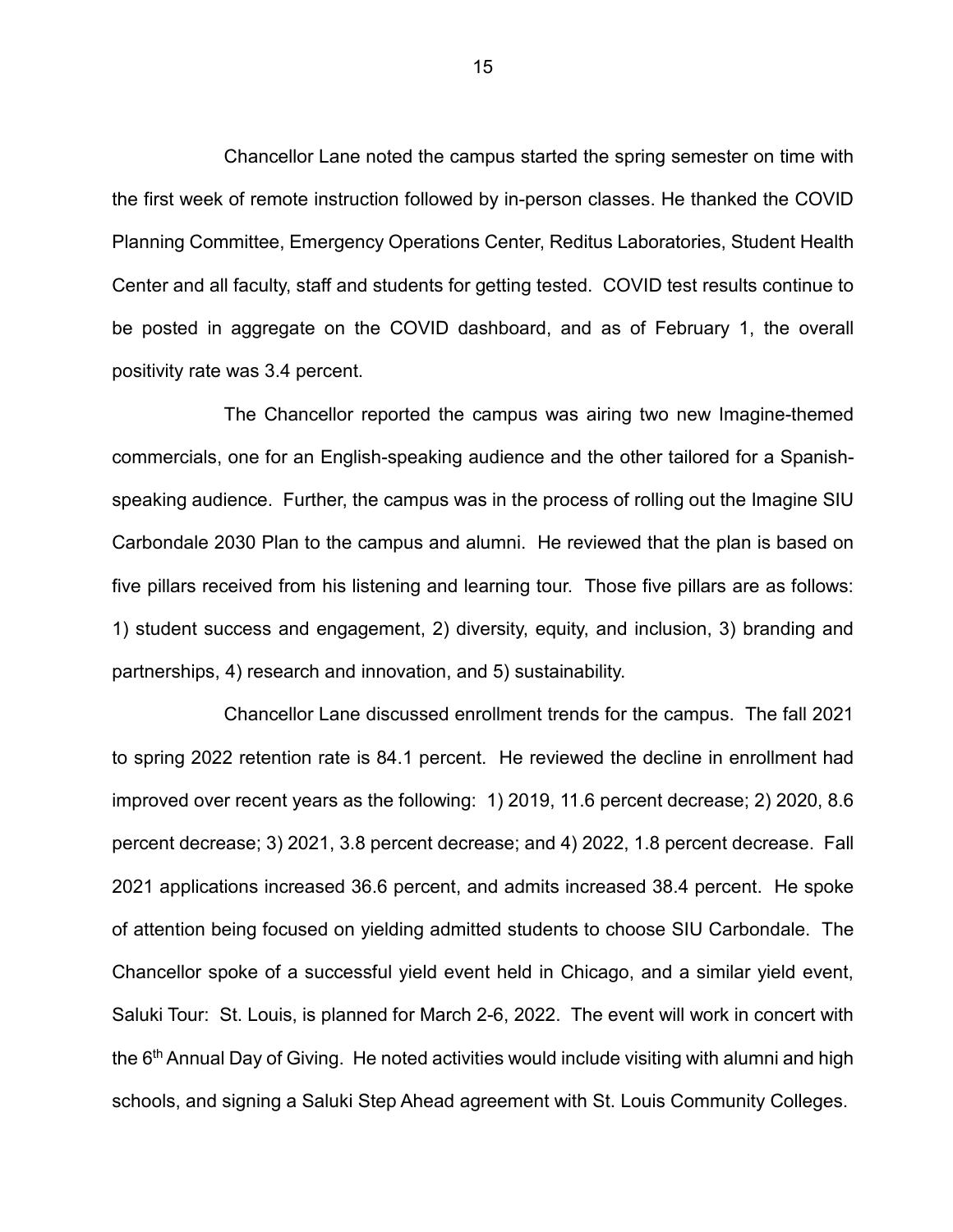Chancellor Lane reported Black History Month began the prior week with a hybrid celebration in Guyon Auditorium and via Zoom videoconference with Dr. Ngozi Ezike joining virtually. A variety of events will be held throughout the month with the theme "Black Health and Wellness Strong." He continued that Women's History Month will be held in March and Asian American/Pacific Islander Heritage Month will be held in April.

Chancellor Lane announced the campus signed an agreement with Stillman College for a partnership with the Law School in hopes to bring more diversity to the legal profession. The Chancellor spoke of research for the campus. A team from the campus is among 23 teams in the world to win the XPRIZE Carbon Removal challenge funded by Elon Musk and the Musk Foundation; Graduate student winners are Tia Zimmerman and Jennifer Pierce and faculty sponsors are Scott Hamilton-Brehm and Ken Anderson. Dr. Steven Karau, the Gregory A. Lee Professor of Management, studied the "Great Resignation" and its impact and has attracted attention from news media outlets as far away as South Korea and France. Amina Naliaka, a doctoral student in environmental resources and policy, received two major awards for her work to examine the sustainability of aquifers. A team of students from the campus is among the finalists in the U.S. Department of Energy's Solar District Cup. The Chancellor announced that proposals are being accepting for the Green Fund. He noted that since its creation in 2009 over \$2.3 million has been allocated for 225 sustainability projects.

Chancellor Lane recognized campus participants in the SIU L.E.A.D. program as follows: Ryan Campbell, Elizabeth Cheek, Mike Eichholz, Michelle Kibby, Justin McDaniel, Dianah McGreehan, Shannon Newman, Sandra Pensoneau-Conway, Ryan Redner, Jean-Pierre Reed, Lana Rizzo, Markida Roper, Tatiana Sherrill, Joseph Sramek,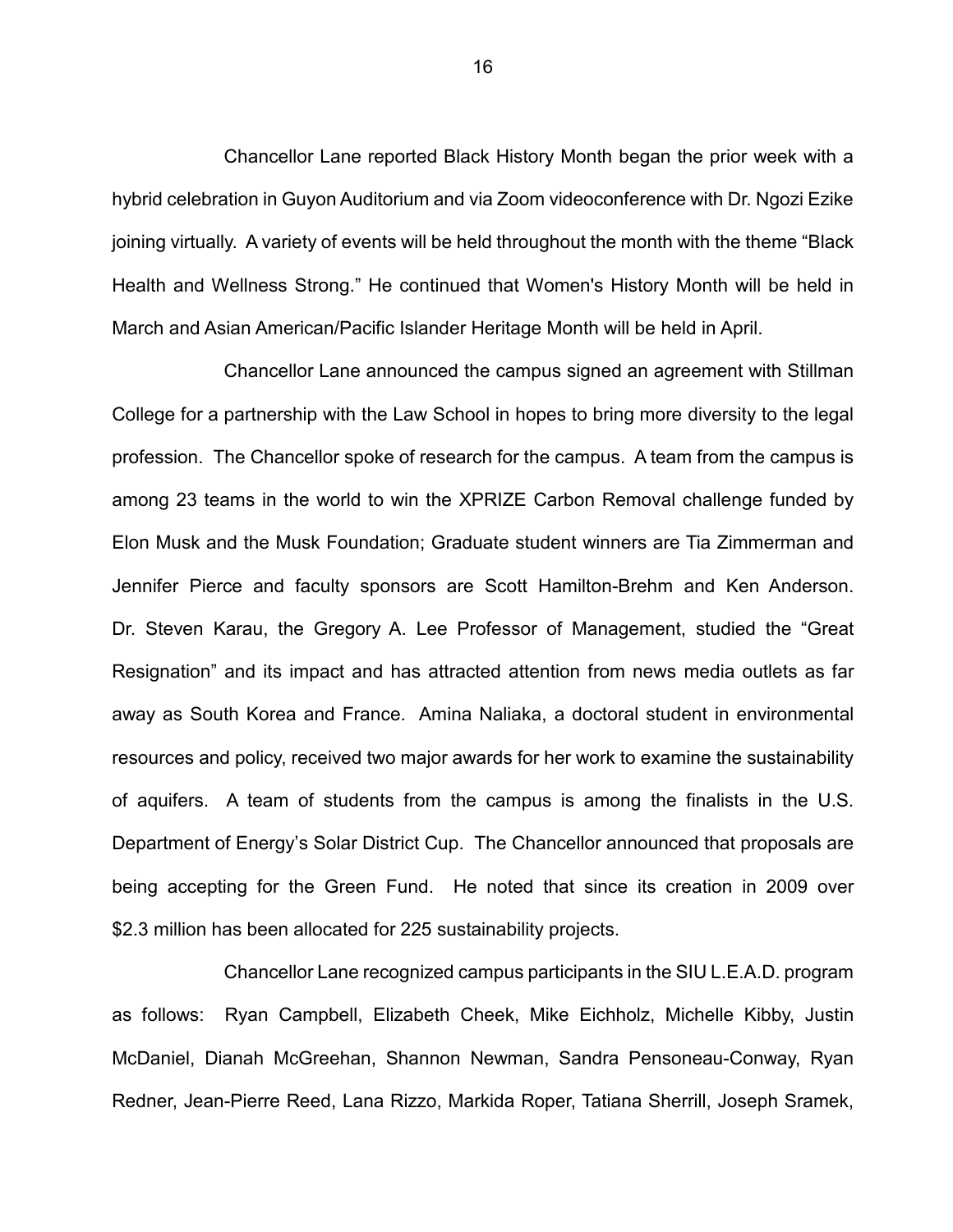Stacy Thompson, Haibo Wang, and Stacia Weinhoffer. He noted an outcome of the program is to produce future leaders for the campus, and the employees participating aspire to move their professional careers forward. The Chancellor also participates in the group and receives ideas from them about how to move the University forward.

Dr. Jerry Kruse, Dean and Provost, SIU School of Medicine, provided his report to the Board. Dean Kruse reviewed successes that had taken place throughout the system involving many people during COVID. He spoke to decisions made by all campuses to balance the minimization of the transmission of the virus. Dean Kruse recognized that currently infections with the Coronavirus Omicron variant were in decline, and it was time to update decision making again. He reviewed the state of Illinois announced the lifting of the mask mandate for many indoor settings effective February 28. Further, the Dean reviewed that to return to usual activities and have a productive society, a high rate of vaccination would be needed. He reviewed statistics for unvaccinated citizens. Those individuals are 20 times more likely to die of COVID-19 than those who received the initial series. In addition, those who are unvaccinated are 90 to 97 times more likely to die of COVID-19 than those who have received booster shots. Dean Kruse expressed appreciation for his frequent involvement with the President, Chancellors, and their leadership teams, in the decision making to consider risk and benefit during the pandemic.

Dean Kruse thanked Chancellor Pembrook for his service to the University.

Chair Gilbert also thanked Chancellor Pembrook for his service and wished him a happy retirement.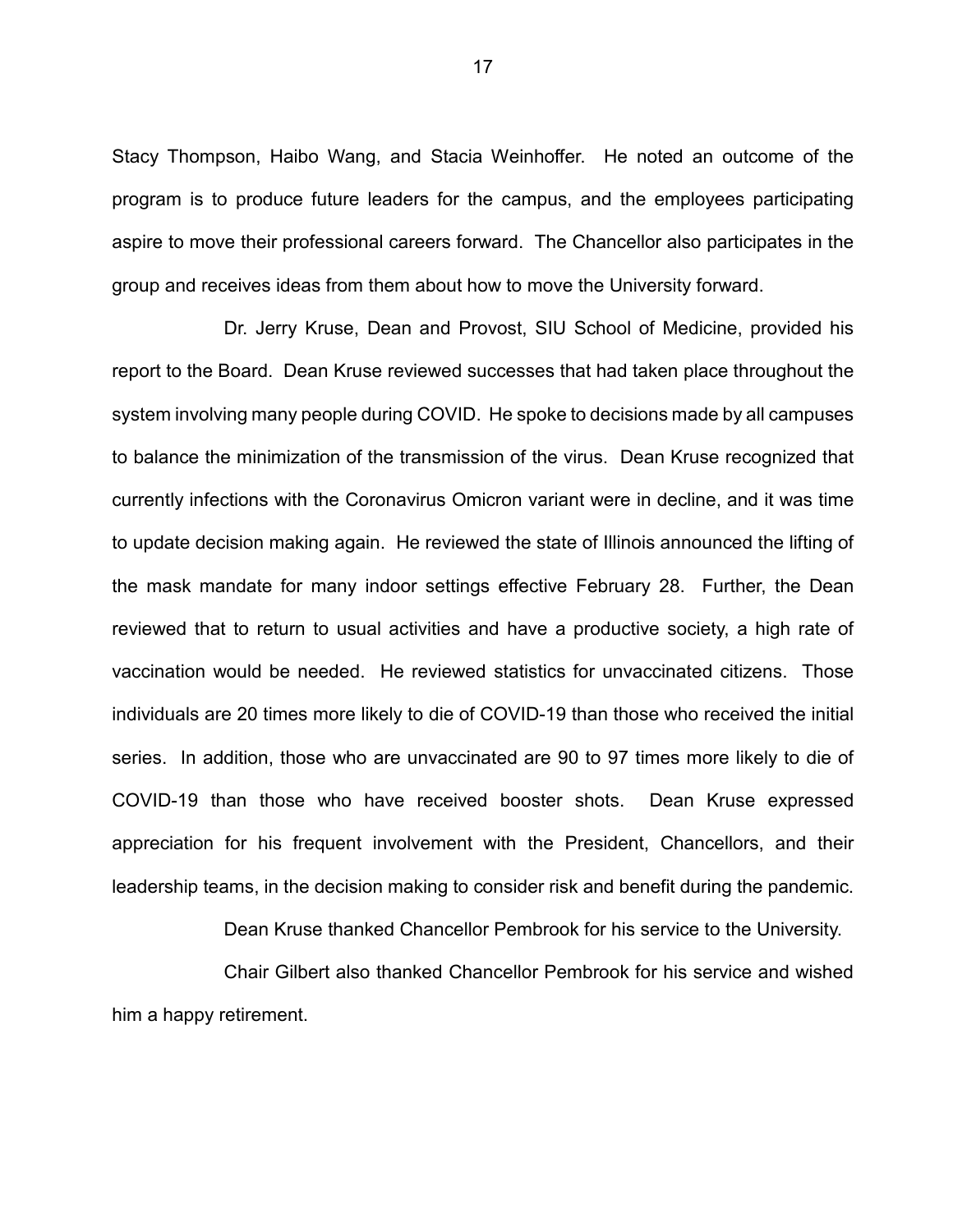Dr. Randall Pembrook, Chancellor, SIU Edwardsville, provided his report for the Edwardsville campus. The Chancellor expressed gratitude for the opportunity to serve in his position and observed his positive experiences working with President Mahony, Chancellor Lane and Dean Kruse.

The Chancellor provided a COVID update for the campus. Over 25,000 tests were completed since the return to campus in January. Positivity has gone from 14 to less than 3 percent.

Chancellor Pembrook provided student highlights for the campus. A chapter of the College Diabetes Network was recently launched by SIUE School of Nursing students. SIUE Pharmacy Student and U.S. Navy Veteran Daniella Mazzaro assessed the needs of U.S. military veterans living in Illinois and the health services provided, and her research will help policy makers better serve veterans in the region. School of Pharmacy Student Justin Shiau is a member of the winning team in an inter-professional geriatric virtual case competition hosted by St. Louis University Gateway Geriatric Education Center where his team included students from dentistry, speech pathology, and allied health fields. He reviewed that SIUE athlete graduation success rate is 93 percent; this year the campus is ranked  $14<sup>th</sup>$  of all Division I public institutions and is ranked second in Illinois. In December the SIUE East St. Louis Charter High School students received gifts from annual Angel Tree donors. The latest issue of the SIUE student literary magazine *River Bluff Review* was published in December, and it has been published online since 2020.

Chancellor Pembrook provided faculty and staff highlights. Faculty from the Department of Criminal Justice Studies Dr. Trish Oberweis and Dr. Ekaterina Gorislavsky addressed a climate survey by collecting data to make the campus a safer place and create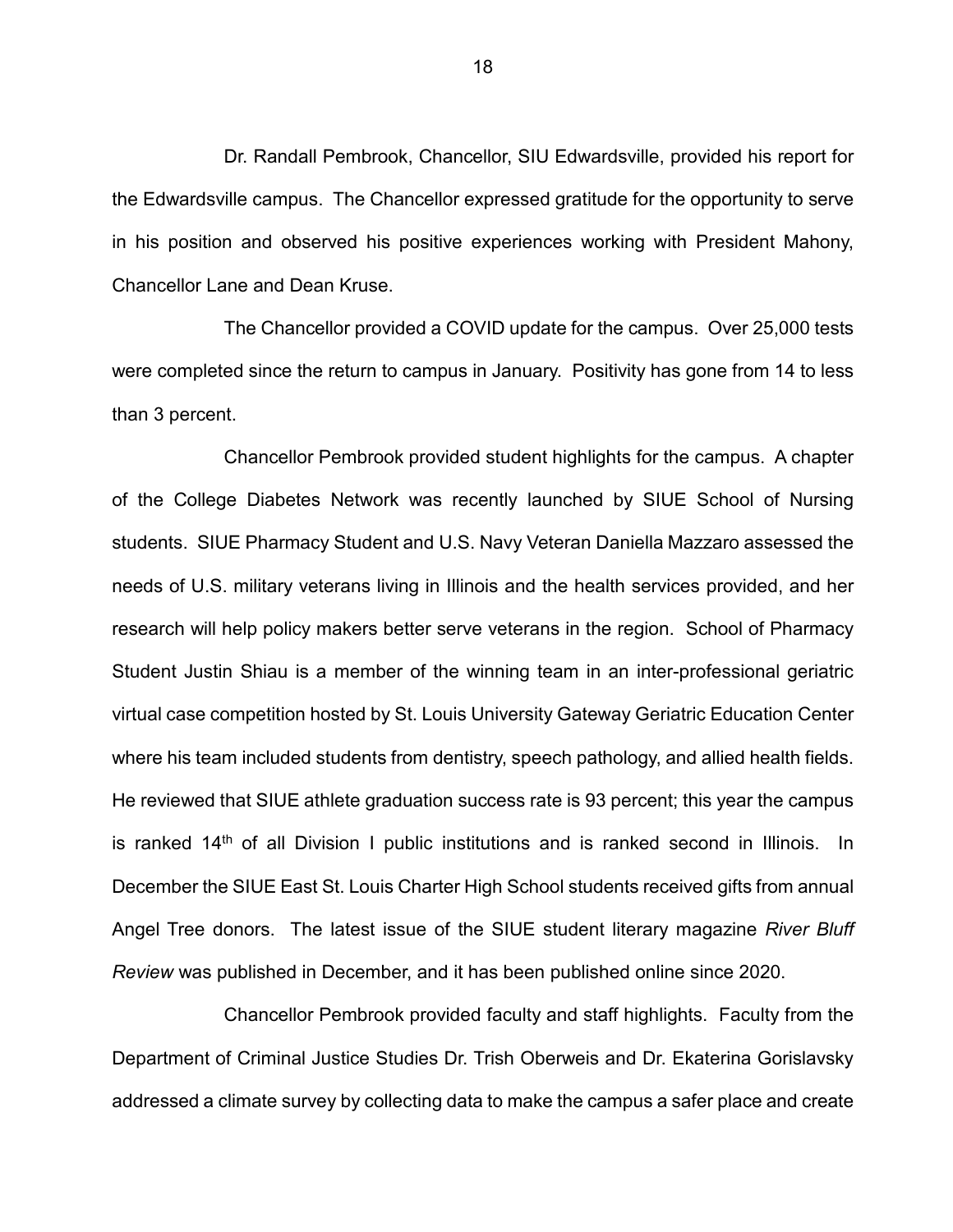interventions to improve campus safety. Department of English Language and Literature Professor Dr. Howard Rambsy was named Distinguished Research Professor based on his scholarship and teaching. From the Department of Pharmacy Practice, Dr. Jennifer Rosselli was sworn in as the 141<sup>st</sup> president of the Illinois Pharmacists Association (IPhA); Dr. Miranda Wilhelm was sworn in for her third term as IPhA vice president. Ruth Slenczynska, Artist-in-Residence at SIUE from 1964-1987, recorded My Life in Music to be released March 18, 2022.

Chancellor Pembrook provided academic program highlights. The Department of Allied Health developed two post-baccalaureate certificates focused on public health specifically in the areas of infectious diseases and global health. Two concurrent programs were established with the School of Pharmacy and the School of Business. The School of Dental Medicine entered an alliance with MEDPREP in April 2021 which allows students who meet the Dental School's admission requirements and complete MEDPREP to be directly admitted to the School of Dental Medicine. A new accelerated online master's degree in curriculum and instruction has been developed in the Department of Teaching and Learning. He spoke to a mentoring program Black Gentlemen Entering Manhood (GEMs) for Black male students at the SIUE East St. Louis Charter High School (CHS) developed by CHS Director Dr. Gina Jeffries which holds weekly enrichment programming on attitudinal development and career readiness.

The Chancellor provided highlights of community development and service. Dr. Trish Oberweis is working with the Illinois State Police to offer service learning opportunities. School of Nursing Preceptor Excellence Award winners were Tammy Vandermolen, Felecia Ernst, Andrea Cutler, and Ashish John who are serving as educators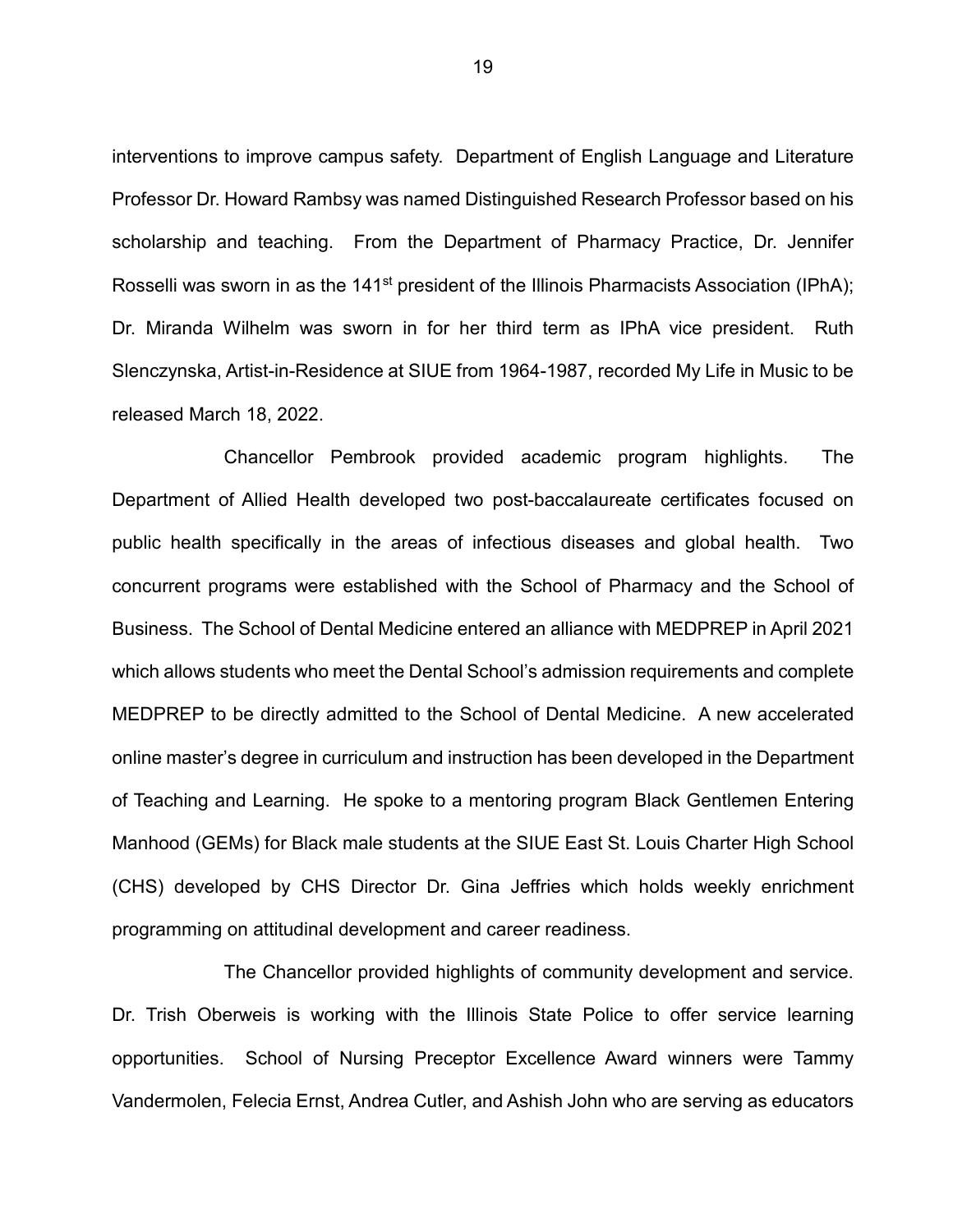and mentors for the psychiatric mental health nurse practitioner students. Southern Illinois Builders Association CEO Donna Richter was honored with the Distinguished Service Award at the Fall 2021 commencement ceremonies, and the *St. Louis Business Journal* recognized her as the Most Influential Businesswoman of the Year.

Chancellor Pembrook reviewed research, grants, and finances. The Graduate School announced Fall 2021 research grants for graduate students valued up to \$500 each for 30 students. Graduate students in sport psychology are working on their counseling skills to support athletes locally and around the world. The Office of Research and Projects received 34 new awards totaling approximately \$5.8 million. Dr. Dennis Mares, Professor in the Department of Criminal Justice Studies, and law enforcement partners including St. Louis Metropolitan Police, East St. Louis Police, and Alton Police, were awarded two multi-year grants of nearly \$750,000 by the Bureau of Justice Assistance. The Illinois Environmental Protection Agency renewed a \$1.14 million interagency agreement with the Environmental Resources Training Center. Program Director Giovanna May in the School of Business received more than \$270,000 to connect the Small Business Community Navigators Program to small Illinois businesses. Specialist Erin Vigneau-Dimick in the University Museum received over \$150,000 for efforts to support ethnographic collections from South and Central America, Eurasia, Africa, and Oceana. Dr. Natasha Flowers, Assistant Dean in the School of Education, Health and Human Behavior, received more than \$603,000 in collaboration with SIUC for the Illinois Tutoring Project. University Advancement received Fiscal Year 2022 contributions of over \$3.6 million. A \$500,000 gift from the Southern Illinois Construction Advancement Program will fund the School of Engineering's first endowed professorship in the Department of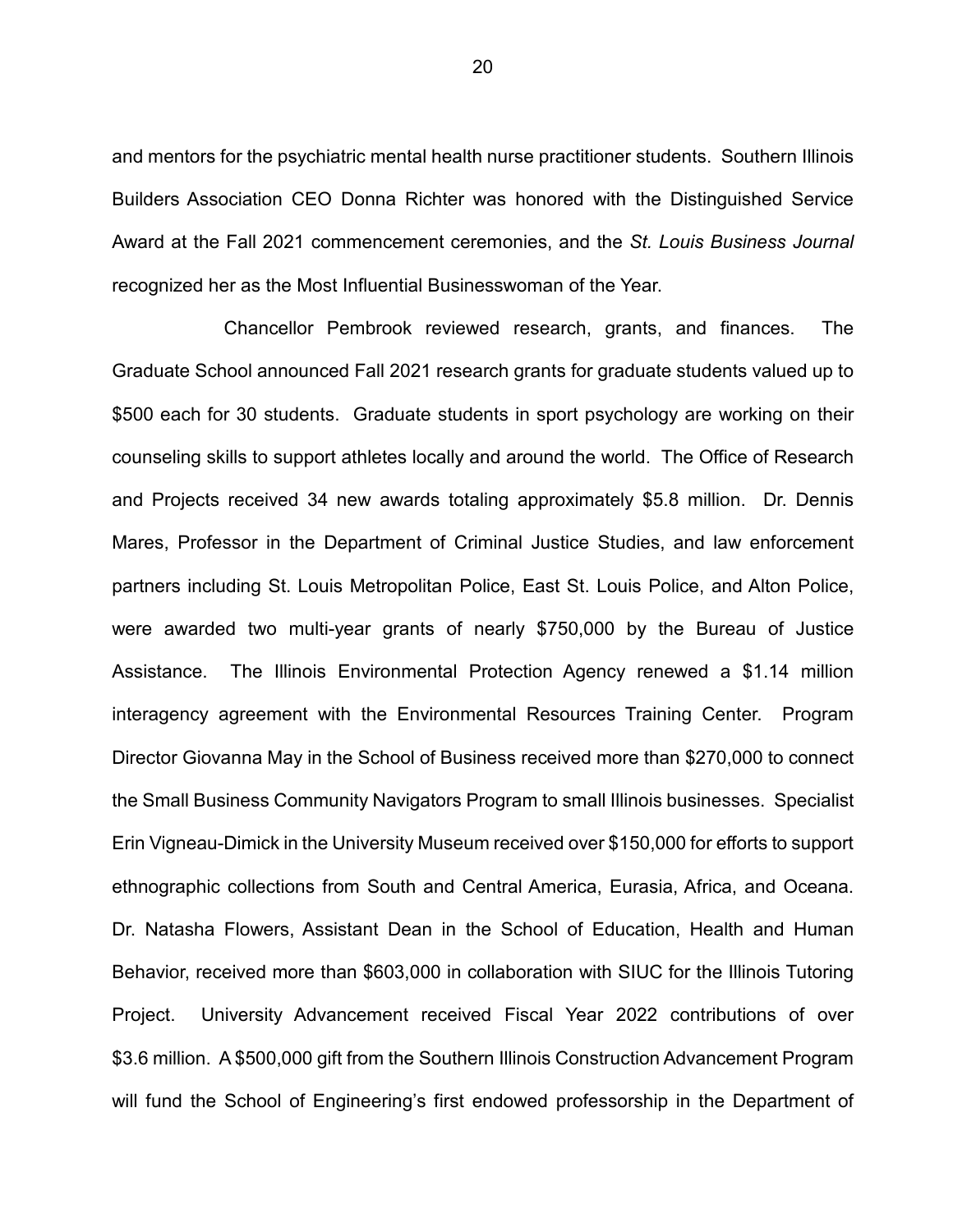Construction. The Chancellor congratulated Intercollegiate Athletics for their fundraising efforts for the Wrestling Room Expansion Project which increased space by 40 percent.

The Chancellor provided an enrollment update for the campus. SIUE enrolled the largest number of new students for any spring semester since 2004. The growth in new international students pushed overall international enrollment to an all-time high of 684 students up from 345 students last spring. First semester retention for first-year students who started fall 2021 increased two percent over fall 2020 to 88 percent, experiencing increased retention across all groups. He went on to say that graduate enrollment increased 4.7 percent overall led by a 76 percent or 139-student increase in graduate School of Engineering enrollment.

Chancellor Pembrook noted an alumni reception to be held on February 12 between the Cougar basketball doubleheader, and he invited all to come.

Chair Gilbert explained the procedures for the public comment and question portion of the Board's agenda. Executive Secretary Whittington announced that no persons applied to speak.

At approximately 1:35 p.m., Trustee Walters departed the meeting.

Chair Gilbert explained the procedure for the Board's omnibus motion. The listing of items proposed for the omnibus motion were as follows: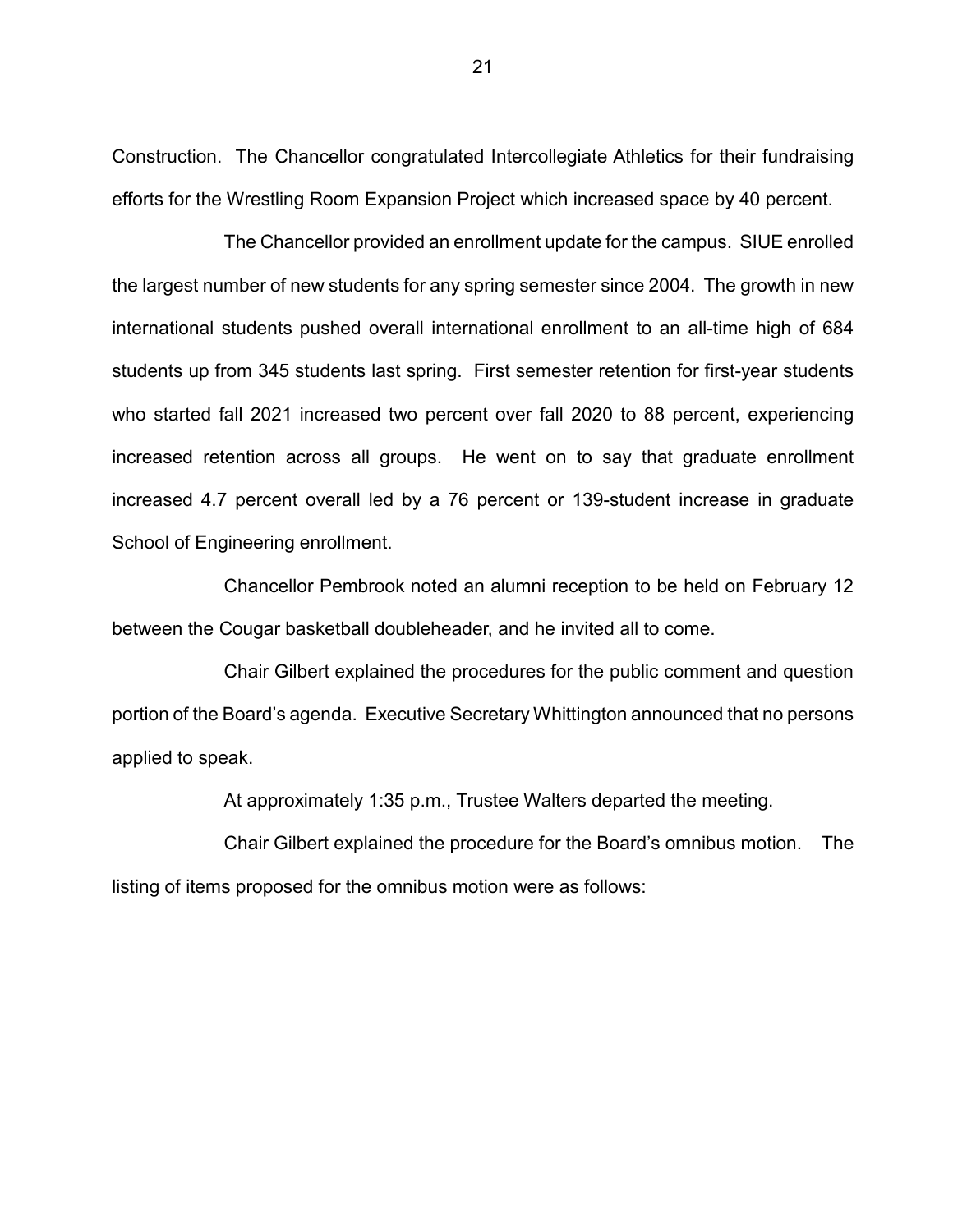# CHANGES IN FACULTY-ADMINISTRATIVE PAYROLL – SIUC

The following changes in faculty-administrative payroll are submitted to the Board of Trustees for ratification in accordance with the Board Policy on Personnel Approval (2 Policies of the Board B). Additional detailed information is on file in the Office of the Chancellor. Where appropriate, salary is reported on a monthly basis and on either an academic year (AY) or fiscal year (FY) basis.

A. Continuing Appointment (If the person previously had a University appointment, it is so noted. Otherwise, the person is a new University employee.)

|                | Name                   | Rank/Title                                                                                                                     | Department                             | Effective<br>Date | Salary                                                                                    |
|----------------|------------------------|--------------------------------------------------------------------------------------------------------------------------------|----------------------------------------|-------------------|-------------------------------------------------------------------------------------------|
| 1.             | Brummer,<br>Thomas E.  | Interim Director<br><b>Touch of Nature</b><br>(previously<br><b>Assistant Director</b><br><b>Facilities and</b><br>Operations) | <b>Touch of Nature</b>                 | 11/01/2021        | \$5,478.00/MO<br>\$65,736.00/FY<br>(Previous salary -<br>\$4,980.00/MO<br>\$59,760.00/FY) |
| 2.             | Martino, Fred          | Executive<br><b>Director</b>                                                                                                   | <b>Broadcasting</b><br>Service         | 12/06/2021        | \$10,416.67/MO<br>\$125,000.04/FY                                                         |
| 3 <sub>1</sub> | Owens, Mark T.         | <b>Director</b>                                                                                                                | Facilities and<br>Energy<br>Management | 12/01/2021        | \$10,500.00/MO<br>\$126,000.00/FY                                                         |
| 4.             | Page, Cheryl           | Assistant<br>Professor                                                                                                         | School of Law                          | 01/01/2022        | 10,000.00/MO<br>\$.<br>\$120,000.00/FY                                                    |
| 5.             | Spreng, Jennifer<br>Е. | Assistant<br>Professor                                                                                                         | School of Law                          | 01/01/2022        | \$9,500.00/MO<br>\$85,500.00/AY                                                           |

#### B. Leaves of Absence with Pay: None to report.

#### C. Awards of Tenure:

| Name              | Title on Effective Date<br>of Tenure | Department/School   | <b>Effective Date</b> |
|-------------------|--------------------------------------|---------------------|-----------------------|
| 1. Hunter, Yvonne | Associate Professor                  | School of Education | 08/16/2021            |

D. Promotions: None to report.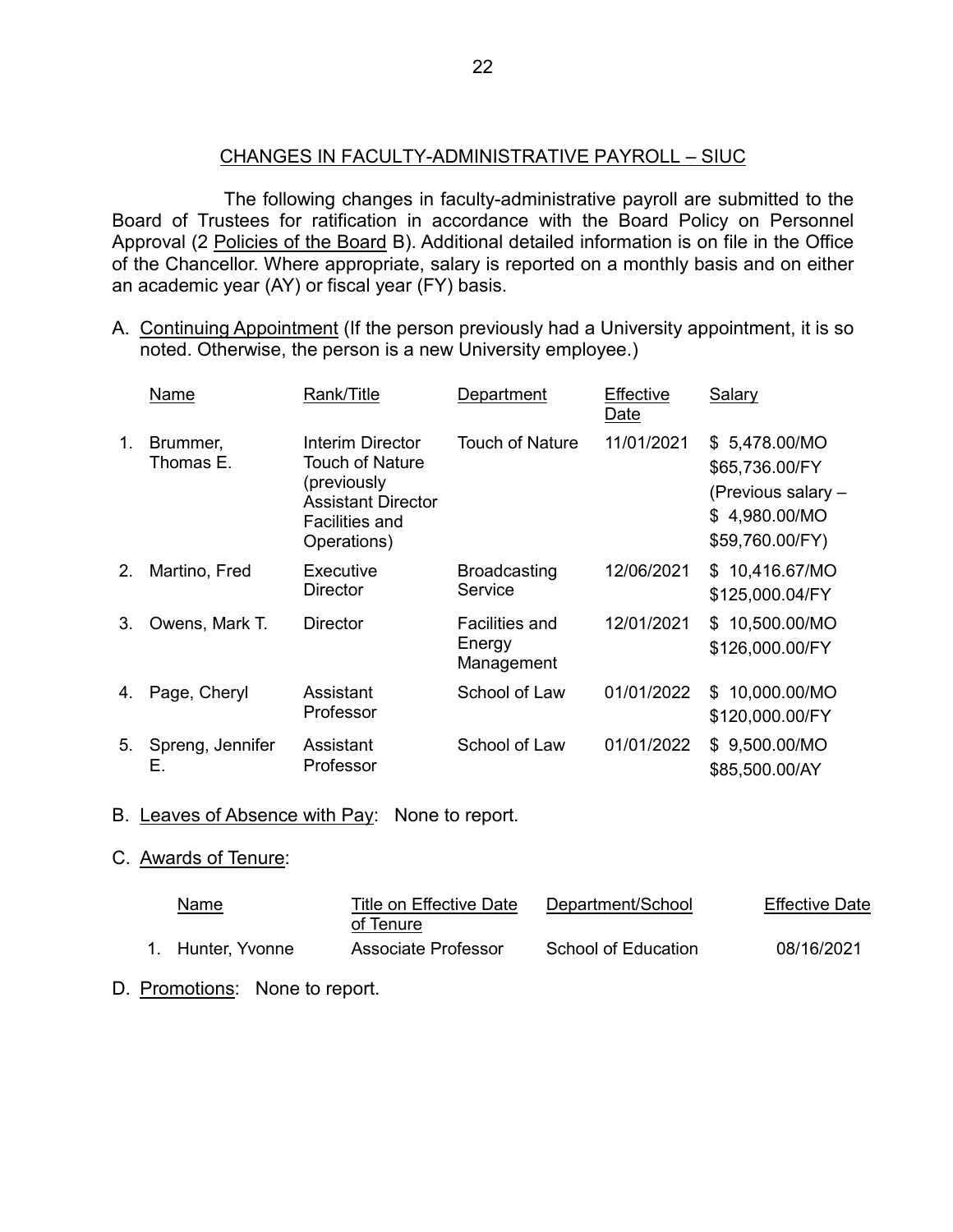The following changes in faculty-administrative payroll at the School of Medicine/Springfield campus are submitted to the Board of Trustees for ratification in accordance with the Board Policy on Personnel Approval (2 Policies of the Board B). Additional detailed information is on file in the Office of the Dean and Provost. Where appropriate, salary is reported on a monthly basis and on either an academic year (AY) or fiscal year (FY) basis.

A. Continuing Appointment (If the person previously had a University appointment, it is so noted. Otherwise, the person is a new University employee.)

|    | Name          | Rank/Title                                     | Department                                        | Effective<br>Date | Salary                            |
|----|---------------|------------------------------------------------|---------------------------------------------------|-------------------|-----------------------------------|
| 1. | Koester, Jill | Licensed Clinical<br>Professional<br>Counselor | Family &<br>Community<br>Medicine/<br>Springfield | 11/01/2021        | \$5,833.33/MO<br>\$69,999.96/FY   |
| 2. | Mundi, Neil   | Assistant<br>Professor                         | Otolaryngology                                    | 11/01/2021        | \$18,750.00/MO<br>\$225,000.00/FY |

- B. Leaves of Absence with Pay: None to report
- C. Awards of Tenure:

|    | Name               | Title on Effective Date<br>of Tenure                                       | Department/School                             | <b>Effective Date</b> |
|----|--------------------|----------------------------------------------------------------------------|-----------------------------------------------|-----------------------|
| 1. | Metz, Anneke       | Associate Professor                                                        | <b>Medical Education</b>                      | 07/01/2022            |
| D. | Promotions:        |                                                                            |                                               |                       |
|    | <u>Name</u>        | Title on Effective Date<br>of Promotion                                    | Department/School                             | <b>Effective Date</b> |
| 1. | Black, Erik        | Associate Professor of<br><b>Clinical Psychiatry</b>                       | Psychiatry/Adult<br>Psychiatry                | 07/01/2022            |
| 2. | Connolly, Michael  | Associate Professor of<br>Clinical Family and<br><b>Community Medicine</b> | <b>Family and Community</b><br>Medicine       | 07/01/2022            |
| 3. | El Bitar, Youssef  | Associate Professor of<br><b>Clinical Surgery</b>                          | Surgery/ Orthopedics                          | 07/01/2022            |
| 4. | Hickey, Anna       | Associate Professor of<br><b>Clinical Pediatrics</b>                       | Pediatrics/Developmental<br><b>Behavioral</b> | 07/01/2022            |
| 5. | Jean-Louis, Magali | <b>Professor of Clinical</b><br><b>Pediatrics</b>                          | Pediatrics/Neonatology                        | 07/01/2022            |
| 6. | Manek, Megha       | Associate Professor of<br>Clinical Family and<br><b>Community Medicine</b> | <b>Family and Community</b><br>Medicine       | 07/01/2022            |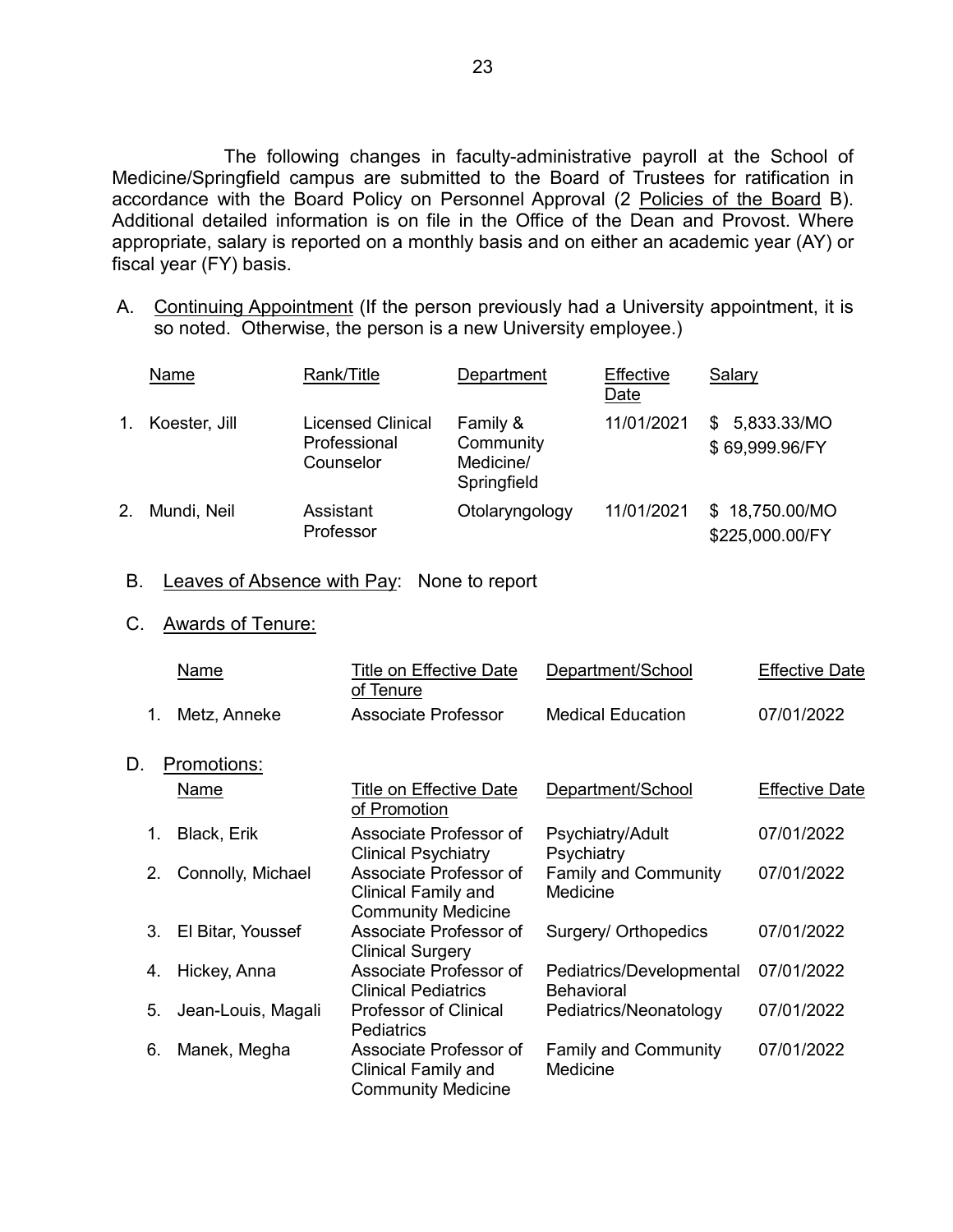| 7.  | Metz, Anneke        | <b>Associate Professor</b>                                                        | <b>Medical Education</b>                             | 07/01/2022 |
|-----|---------------------|-----------------------------------------------------------------------------------|------------------------------------------------------|------------|
| 8.  | Prashanth,          | Associate Professor of                                                            | Pediatrics/                                          | 07/01/2022 |
|     | Porayette           | <b>Clinical Pediatrics</b>                                                        | Gastroenterology                                     |            |
| 9.  | Robinson, Kathy     | <b>Research Associate</b><br>Professor                                            | Internal Medicine/<br><b>Hematology Oncology</b>     | 07/01/2022 |
| 10. | Sapra, Amit         | Associate Professor of<br><b>Clinical Family and</b><br><b>Community Medicine</b> | <b>Family and Community</b><br>Medicine              | 07/01/2022 |
| 11. | Scott, Marcia Kate  | Associate Professor of<br><b>Clinical Family and</b><br><b>Community Medicine</b> | Family and Community<br>Medicine                     | 07/01/2022 |
| 12. | Takahashi, Ayame    | Associate Professor of<br><b>Clinical Psychiatry</b>                              | Psychiatry/Child and<br><b>Adolescent Psychiatry</b> | 07/01/2022 |
| 13. | Tripathy, Shreepada | Associate Professor of<br><b>Clinical Pediatrics</b>                              | Pediatrics/Hospital<br>Medicine                      | 07/01/2022 |
| 14. | Wolf, Kari          | <b>Professor of Clinical</b><br>Psychiatry                                        | Psychiatry/Adult<br>Psychiatry                       | 07/01/2022 |

# CHANGES IN FACULTY-ADMINISTRATIVE PAYROLL – SIUE

The following changes in faculty-administrative payroll are submitted to the Board of Trustees for ratification in accordance with the Board Policy on Personnel Approval (2 Policies of the Board B). Additional detailed information is on file in the Office of the Chancellor. Where appropriate, salary is reported on a monthly basis and on either an academic year (AY) or fiscal year (FY) basis.

A. Continuing Appointment (If the person previously had a University appointment, it is so noted. Otherwise, the person is a new University employee.)

|    | Name               | Rank/Title                                              | Department                                | Effective<br>Date | Salary                          |
|----|--------------------|---------------------------------------------------------|-------------------------------------------|-------------------|---------------------------------|
| 1. | Kusi,<br>Joseph    | Assistant<br>Professor                                  | Environmental<br><b>Sciences</b>          | 1/01/2022         | \$7,000.00/mo<br>\$63,000.00/AY |
| 2. | Lewis,<br>Au'Janee | <b>Hall Director</b>                                    | Housing                                   | 10/11/2021        | \$3,000.00/mo<br>\$36,000.00/FY |
| 3. | McCart,<br>Mario   | Admissions<br>Coordinator<br>(previously:<br>Counselor) | Graduate &<br>International<br>Admissions | 11/16/2021        | \$3,333.34/mo<br>\$40,000.08/FY |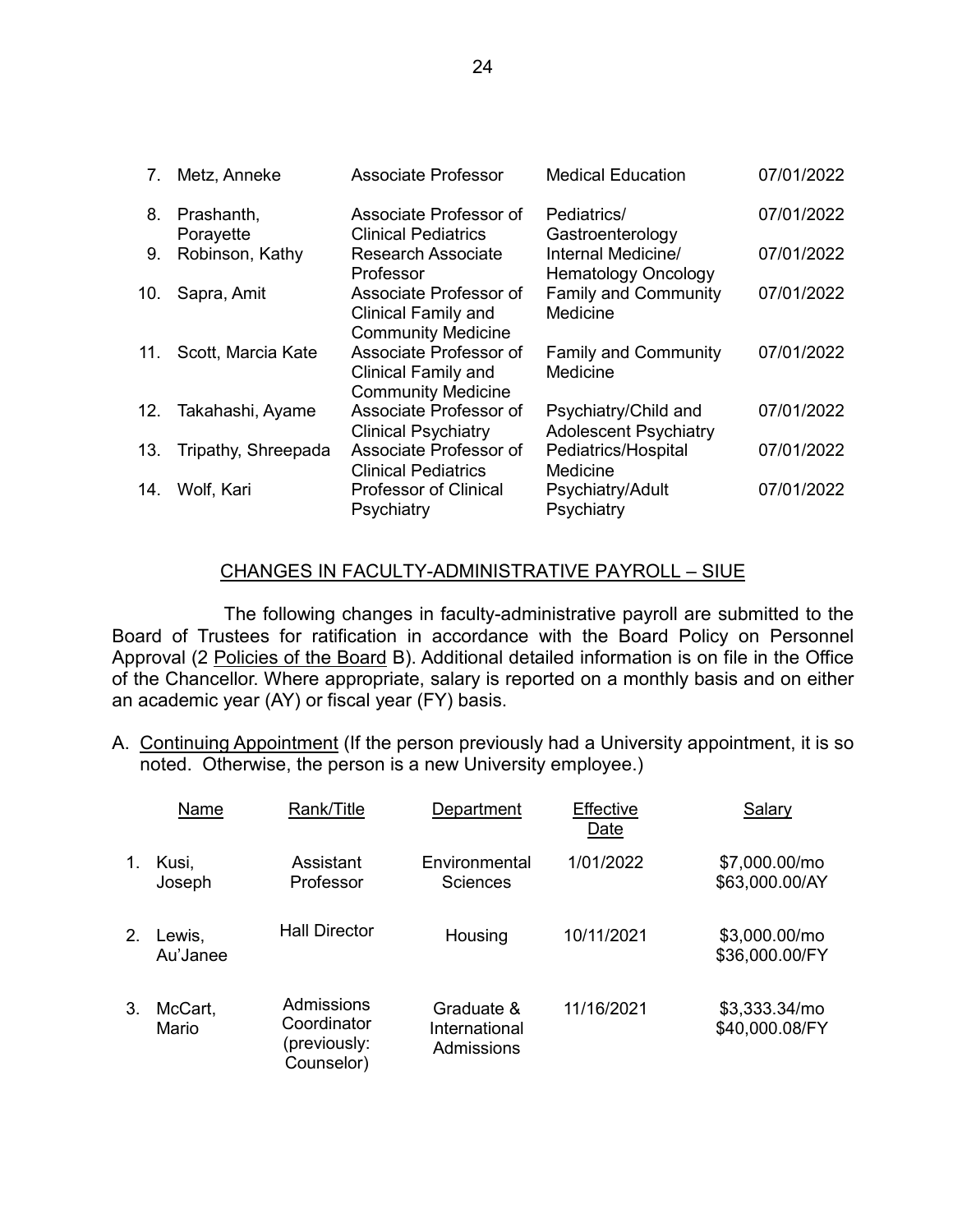| 4. | McDavid,<br>Shelly   | Director/Asst.<br>Professor<br>(previously:<br>Assistant<br>Professor)                                                                                          | Lovejoy Library               | 1/01/2022 | \$6,666.66/mo<br>\$79,999.92/FY |
|----|----------------------|-----------------------------------------------------------------------------------------------------------------------------------------------------------------|-------------------------------|-----------|---------------------------------|
| 5. | Merritt,<br>Patricia | Assistant<br>Director for<br>Media &<br>Community<br><b>Relations</b><br>(previously:<br>Assistant to the<br>Director for<br>Media &<br>Community<br>Relations) | Marketing &<br>Communications | 9/01/2021 | \$5,500.00/mo<br>\$66,000.00/FY |
| 6. | Tayeh,<br>Ralph      | Assistant<br>Professor                                                                                                                                          | Construction                  | 1/1/2022  | \$8,000.00/mo<br>\$72,000.00/AY |

#### B. Leaves of Absence With Pay –

|                                                                                                                                                                                                                                                                                                    | Name               | Type of<br>Leave | Department | % of Leave | Date                 |
|----------------------------------------------------------------------------------------------------------------------------------------------------------------------------------------------------------------------------------------------------------------------------------------------------|--------------------|------------------|------------|------------|----------------------|
|                                                                                                                                                                                                                                                                                                    | 1 Archer, Kimberly | Sabbatical       | Music      | 100%       | 8/16/2022-12/31/2022 |
| Purpose: Professor Archer will be writing a textbook to address a critical gap in music<br>educations literature on concert band orchestration, providing a valuable resource to<br>to all de a contra contra a llega de la contra llega del contra llega del contra llega del contra llega del co |                    |                  |            |            |                      |

educators at all levels.

| Berkley, Robyn | Sabbatical | Management<br>& Marketing | 100% | 8/16/2022-12/31/2022 |
|----------------|------------|---------------------------|------|----------------------|
|                |            |                           |      |                      |

Purpose: Professor Berkley will test a theory which explains the gap in the literature regarding the emotional context of disclosing a stigmatized identity by using a diary study methodology.

| 3. Bouvier, Dennis | Sabbatical | Computer | 50% | 8/16/2022-8/15/2023 |
|--------------------|------------|----------|-----|---------------------|
|                    |            | Science  |     |                     |

Purpose: Professor Bouvier's project is to develop a new cognitive tutor authorizing framework and cognitive tutors to enhance student learning in introductory computing course topics and thereby improve Computer Science education.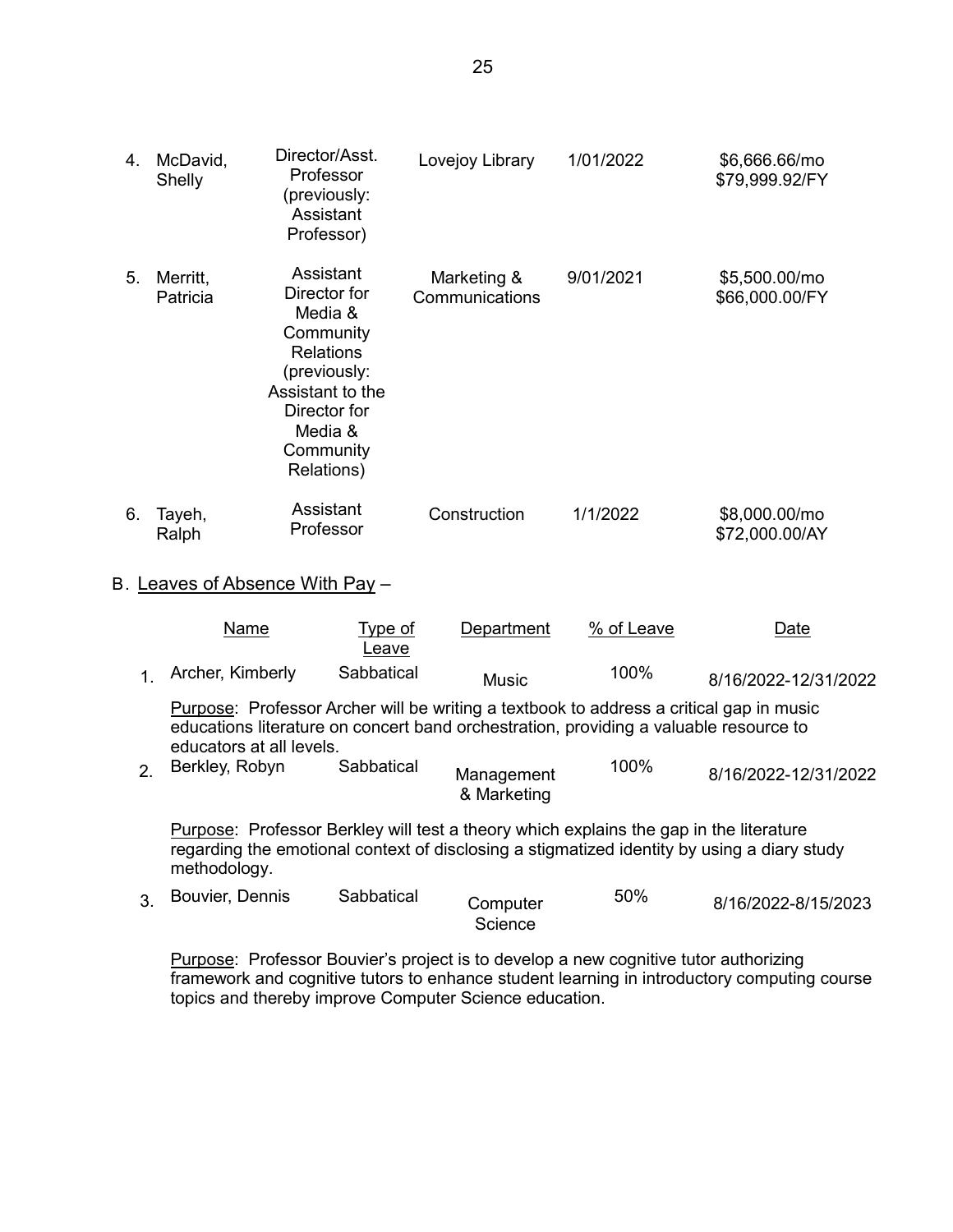| 4.             | Brown-Amilian,<br>Stacey                                                                                                                                                                                                | Sabbatical | Geography                     | 100% | 1/01/2023-5/15/2023                                                                         |  |  |
|----------------|-------------------------------------------------------------------------------------------------------------------------------------------------------------------------------------------------------------------------|------------|-------------------------------|------|---------------------------------------------------------------------------------------------|--|--|
|                | Purpose: Professor Brown-Amilian will map all food available in sixty-six low income, low<br>access "food desert" tracts in the St. Louis region for applications regarding health, food<br>security and accessibility. |            |                               |      |                                                                                             |  |  |
| 5 <sub>1</sub> | Del Rio, Lora                                                                                                                                                                                                           | Sabbatical | Lovejoy<br>Library            | 100% | 1/01/2023-5/15/2023                                                                         |  |  |
|                | retention program for libraries and CTE programs to replicate in communities across the<br><b>United States.</b>                                                                                                        |            |                               |      | Purpose: Professor Del Rio's project will formalize an innovative diversity recruitment and |  |  |
| 6.             | Denhouter, John                                                                                                                                                                                                         | Sabbatical | Art & Design                  | 100% | 8/16/2022-12/31/2022                                                                        |  |  |
|                | Purpose: Professor Denhouter will complete a series of plein air and studio oil landscape<br>paintings depicting important industrial sites in the Metro East, for submission to public<br>exhibits.                    |            |                               |      |                                                                                             |  |  |
| 7 <sub>1</sub> | DiSalvo, Susanne                                                                                                                                                                                                        | Sabbatical | Biological<br><b>Sciences</b> | 100% | 1/01/2023-5/15/2023                                                                         |  |  |
|                | Purpose: Professor DiSalvo will research the symbiosis of bacterially-infected amoeba<br>developing bacterial infection treatments, resulting in a research article.                                                    |            |                               |      | populations, with implications for understanding immune responses, human microbiomes, and   |  |  |
| 8.             | Gopalan, Chaya                                                                                                                                                                                                          | Sabbatical | Applied<br>Health             | 100% | 8/16/2022-12/31/2022                                                                        |  |  |
|                | Purpose: Professor Gopalan plans to conduct flipped teaching research at Rural College,<br>India and complete data analysis disseminate research findings as manuscripts and<br>presentations.                          |            |                               |      |                                                                                             |  |  |
| 9.             | Hoelscher, Jamie                                                                                                                                                                                                        | Sabbatical | Accounting                    | 100% | 8/16/2022-12/31/2022                                                                        |  |  |
|                | Purpose: Professor Hoelscher will complete and revise a data analytics textbook for use in<br>accounting programs, including end of chapter cases, exercises and problems.                                              |            |                               |      |                                                                                             |  |  |
| 10.            | Jack, Bryan                                                                                                                                                                                                             | Sabbatical | Historical<br><b>Studies</b>  | 100% | 1/01/2023-5/15/2023                                                                         |  |  |
|                | Purpose: Professor Jack will research and write an article on Black like in Parsons, Kansas,                                                                                                                            |            |                               |      |                                                                                             |  |  |

focusing on cultural development within a segregated community. This will contribute to Midwest history, a growing scholarly field.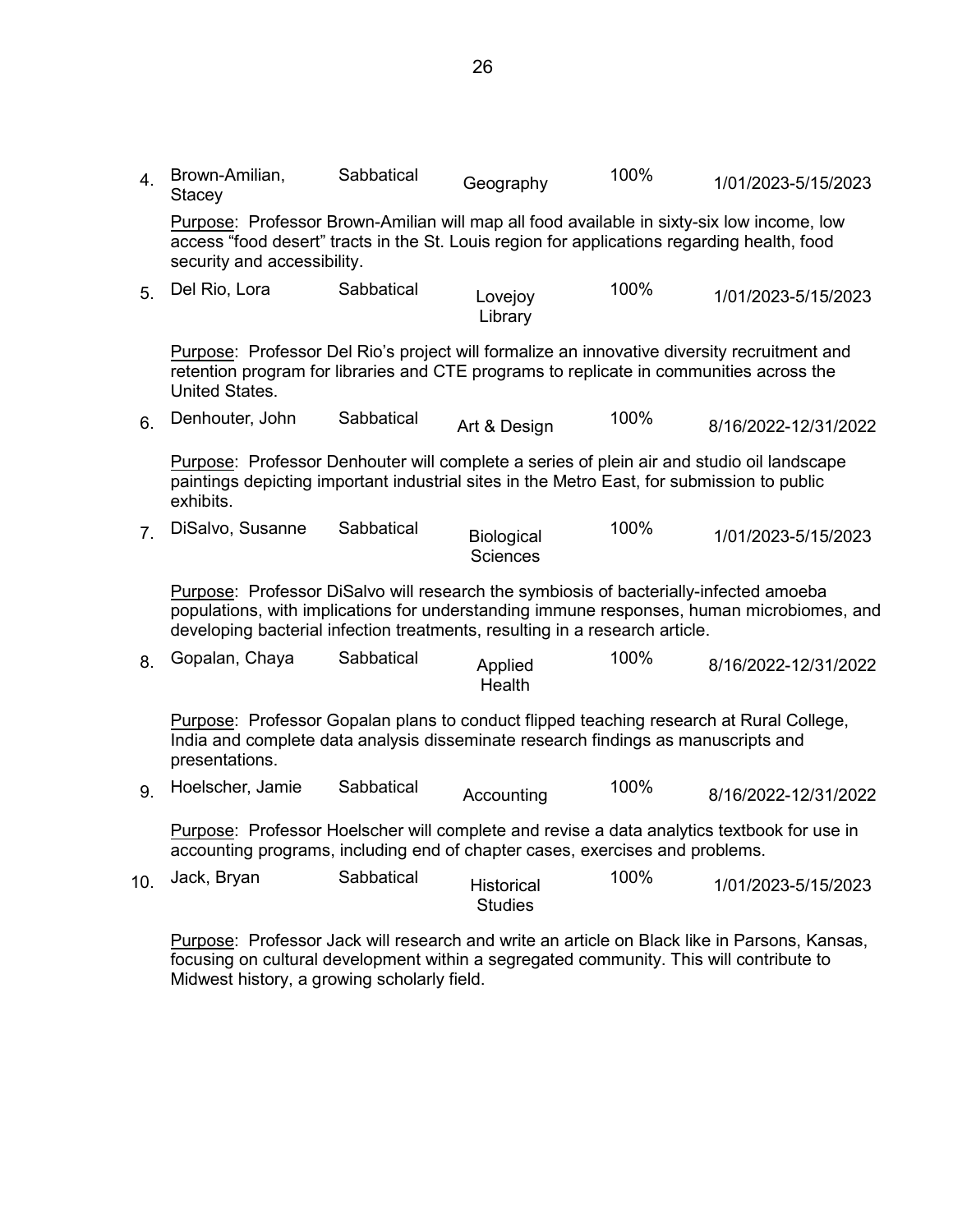| 11. | James, Susanne                                                                                                                                                                                                                       | Sabbatical | Special<br>Education                    | 100% | 8/16/2022-12/31/2022 |  |  |
|-----|--------------------------------------------------------------------------------------------------------------------------------------------------------------------------------------------------------------------------------------|------------|-----------------------------------------|------|----------------------|--|--|
|     | Purpose: Professor James's project will validate the conceptual framework of the Give,<br>Exhibit and Teach Model and the four domains of feedback teacher educators provide adult<br>learners.                                      |            |                                         |      |                      |  |  |
| 12. | Kohn, Luci                                                                                                                                                                                                                           | Sabbatical | Biological<br><b>Sciences</b>           | 100% | 1/01/2023-5/15/2023  |  |  |
|     | Purpose: Professor Kohn will study the effects of genetics and environment on skeletal<br>structure of monkeys, with implications for understanding human development and health,<br>resulting in a public data set.                 |            |                                         |      |                      |  |  |
| 13. | Li, Shi                                                                                                                                                                                                                              | Sabbatical | <b>Mass</b><br>Communicatio<br>ns       | 100% | 1/01/2023-5/15/2023  |  |  |
|     | Purpose: Professor Li will research the transformation of Chinese media industry and<br>transcultural communication since the 1960's through prominent photojournalists and their<br>work. Anticipated outcomes are two manuscripts. |            |                                         |      |                      |  |  |
| 14. | Logue, Jennifer                                                                                                                                                                                                                      | Sabbatical | Educational<br>Leadership               | 100% | 8/16/2022-12/31/2022 |  |  |
|     | Purpose: Professor Logue will work on her ongoing book project, "Knowing and Teaching<br>Ignorance" and will produce sample chapters to be presented at conferences as well as<br>prepared for publication in journals.              |            |                                         |      |                      |  |  |
| 15. | Love, Mary Sue                                                                                                                                                                                                                       | Sabbatical | Management<br>& Marketing               | 100% | 1/01/2023-5/15/2023  |  |  |
|     | <b>Purpose:</b> Professor Love will investigate two factors, emotional intelligence (EI) and reflective<br>thinking, and their impact on negotiation outcomes.                                                                       |            |                                         |      |                      |  |  |
| 16. | Lozowski, Andrzej                                                                                                                                                                                                                    | Sabbatical | Electrical &<br>Computer<br>Engineering | 100% | 8/16/2022-12/31/2022 |  |  |
|     | <b>Purpose:</b> Professor Lozowski will experiment the active ripple cancellation for high-power<br>electric vehicle batter charges. The low ripple battery current can be produced while<br>improving control speed of the charger. |            |                                         |      |                      |  |  |
| 17. | Manuel, Jeffrey                                                                                                                                                                                                                      | Sabbatical | <b>Historical</b><br><b>Studies</b>     | 100% | 1/01/2023-5/15/2023  |  |  |
|     |                                                                                                                                                                                                                                      |            |                                         |      |                      |  |  |

Purpose: Professor Manuel will document local energy histories and transitions between fuels in a digital archive, with applications for understanding future energy systems and responses to climate change.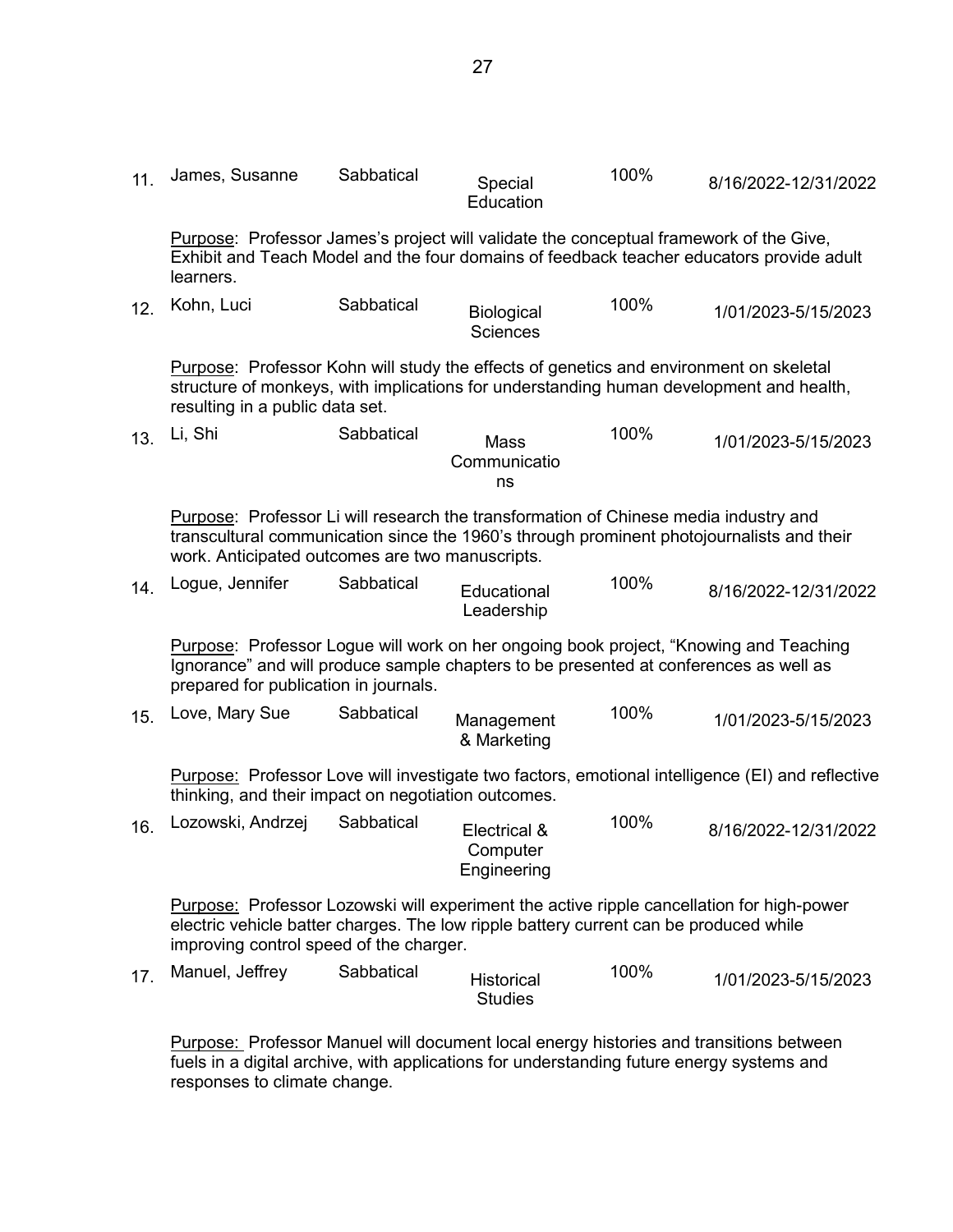| 18. | Mishra, Suman                                                                                                                                                                                                                                       | Sabbatical | Mass<br>Communicatio<br>ns          | 100% | 8/16/2022-12/31/2022                                                                           |  |
|-----|-----------------------------------------------------------------------------------------------------------------------------------------------------------------------------------------------------------------------------------------------------|------------|-------------------------------------|------|------------------------------------------------------------------------------------------------|--|
|     | Purpose: Professor Mishra will research and understand the influence of religion and<br>spirituality on marketing practices in a key global market resulting in a peer-reviewed<br>conference presentation and article.                             |            |                                     |      |                                                                                                |  |
| 19. | Neath, Andrew                                                                                                                                                                                                                                       | Sabbatical | <b>Mathematics</b><br>& Statistics  | 100% | 1/01/2023-5/15/2023                                                                            |  |
|     | predictive modeling, with broad applications across scientific disciplines with planned<br>research article and conference presentation.                                                                                                            |            |                                     |      | Purpose: Professor Neath will develop and evaluate techniques for improved statistical and     |  |
| 20. | Pendergast, John                                                                                                                                                                                                                                    | Sabbatical | English<br>Language &<br>Literature | 100% | 8/16/2022-12/31/2022                                                                           |  |
|     | studies with specific attention to early editors, amateur theater companies, patrons, and<br>implications for modern pedagogy.                                                                                                                      |            |                                     |      | <b>Purpose:</b> Professor Pendergast will appraise the importance of amateurs to Shakespearean |  |
| 21. | Poole-Jones,<br>Katherine                                                                                                                                                                                                                           | Sabbatical | Art & Design                        | 100% | 1/01/2023-5/15/2023                                                                            |  |
|     | factors influencing construction of public monuments in post-bellum St. Louis; relevant to<br>current debates surrounding statues and civic spaces.                                                                                                 |            |                                     |      | Purpose: Professor Poole-Jones study will go towards a manuscript on socio-political, artistic |  |
| 22. | Ragsdale, Corey                                                                                                                                                                                                                                     | Sabbatical | Anthropology                        | 100% | 816/2022-12/31/2022                                                                            |  |
|     | Purpose: Professor Ragsdale will work on a innovative and unique bio-archaeological study<br>of human migration throughout Medieval Central Europe that will be important in<br>understanding cultural processes on population movements over time. |            |                                     |      |                                                                                                |  |
| 23. | Rice, Laurie                                                                                                                                                                                                                                        | Sabbatical | Political<br>Science                | 100% | 1/01/2023-1/15/2023                                                                            |  |
|     | Purpose: Professor Rice's research will produce scholarly articles on young adult political<br>participation and civic engagement during the 2022 midterm elections of key importance to<br>understanding current sociopolitical issues.            |            |                                     |      |                                                                                                |  |
| 24. | Schunke, Matthew                                                                                                                                                                                                                                    | Sabbatical | Philosophy                          | 100% | 1/01/2023-5/15/2023                                                                            |  |
|     | <b>Purpose:</b> Professor Schunke will complete an article from the study of philosophical<br>to prior seminal philosophers.                                                                                                                        |            |                                     |      | approaches to understanding how humans experience the sensation of taste, with reference       |  |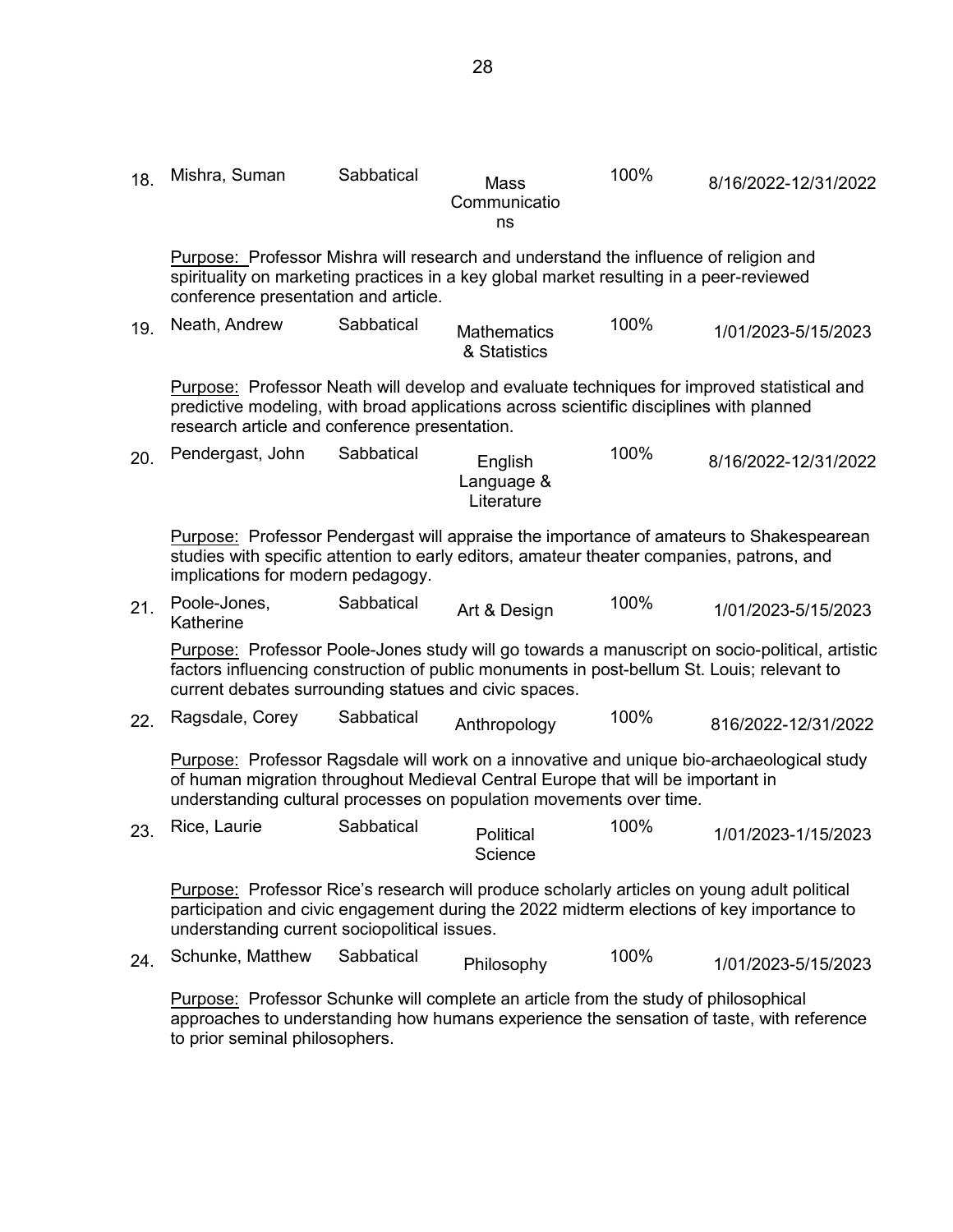| 25. | Seltzer, Catherine                                                                                                                                                                                                  | Sabbatical | English<br>Language &<br>Literature | 100% | 8/16/2022-12/31/2022                                                                                                                                                                          |  |  |
|-----|---------------------------------------------------------------------------------------------------------------------------------------------------------------------------------------------------------------------|------------|-------------------------------------|------|-----------------------------------------------------------------------------------------------------------------------------------------------------------------------------------------------|--|--|
|     | Conroy.                                                                                                                                                                                                             |            |                                     |      | Purpose: Professor Seltzer will complete a literary biography that draws from interviews and<br>archival materials to consider the tumultuous life of the American novelist and memoirist Pat |  |  |
| 26. | Strand, Laura                                                                                                                                                                                                       | Sabbatical | Art & Design                        | 100% | 8/16/2022-12/31/2022                                                                                                                                                                          |  |  |
|     | Purpose: Professor Strand will create and plan an exhibition of textiles woven with a<br>Jacquard handloom, the most complex handweaving tool and will document the processes<br>fundamental to the art of weaving. |            |                                     |      |                                                                                                                                                                                               |  |  |
| 27. | Vogrin, Valerie                                                                                                                                                                                                     | Sabbatical | English<br>Language &               | 100% | 8/16/2022-12/31/2022                                                                                                                                                                          |  |  |

Purpose: Professor Vogrin will complete two short stories for publication in prestigious literary journals. To connect with a broader readership, the stories focus on issues under-represented in contemporary fiction.

| 28. | Wei, Chin-Chuan | Sabbatical | Chemistry | 100% | 1/01/2023-5/15/2023 |
|-----|-----------------|------------|-----------|------|---------------------|
|-----|-----------------|------------|-----------|------|---------------------|

Literature

Purpose: Professor Wei will conduct research on oxygen-derived highly reactive chemicals that are important for human health, relevant to understanding cancer and cardiovascular disease and provide insight for treatments.

- C. Awards of Tenure None to report
- D. Awards of Promotion None to report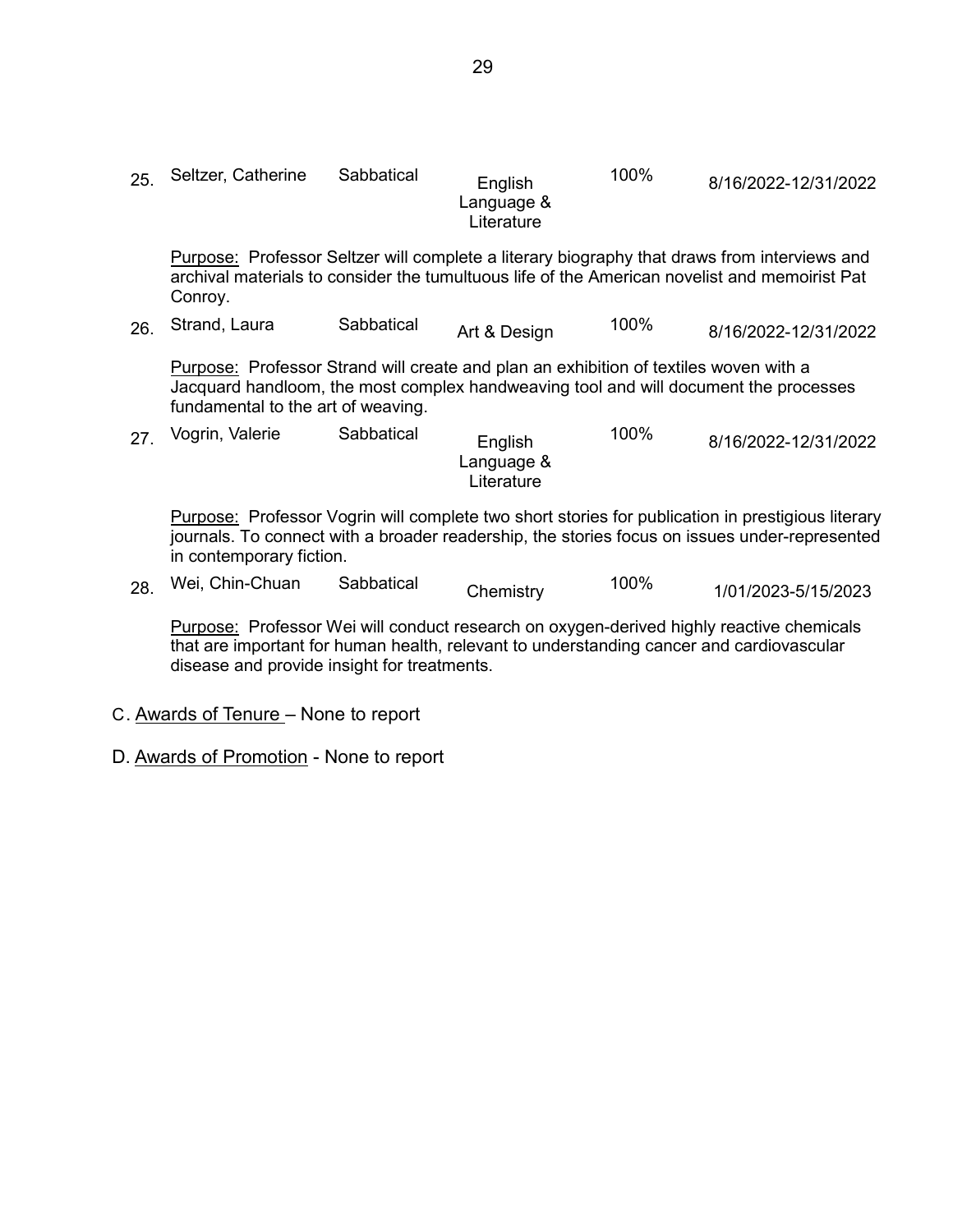# CHANGE IN FACULTY-ADMINISTRATIVE PAYROLL-OFFICE OF THE PRESIDENT AND UNIVERSITY-WIDE SERVICES

The following change in faculty-administrative payroll is submitted to the Board of Trustees for ratification in accordance with the Board Policy on Personnel Approval (2 Policies of the Board B). Additional detailed information is on file in the Office of the President. Where appropriate, salary is reported on a monthly basis and on either an academic year (AY) or fiscal year (FY) basis.

A. Term Appointment (If the person previously had a University appointment, it is so noted. Otherwise, the person is a new University employee.)

| Name     | Rank/Title         | Department    | Effective       | Salary       |
|----------|--------------------|---------------|-----------------|--------------|
|          |                    |               | Date            |              |
| McNeese, | System             | Office of the | 01/01/2022*     | \$7,150/mol; |
| Wesley   | Executive          | President     |                 | \$42,900/FY* |
|          | Director for       |               | *Term           |              |
|          | <b>Diversity</b>   |               | Appointment     |              |
|          | <b>Initiatives</b> |               | through         |              |
|          |                    |               | <b>June 30,</b> |              |
|          |                    |               | 2022            |              |

# ENDORSEMENT OF SIU SYSTEM STRATEGIC PLAN 2022-2026

#### **Summary**

This matter requests the endorsement of the Southern Illinois University Board of Trustees of the document SIU System Strategic Plan 2022-2026, a document designed to guide Southern Illinois University System for the next five years.

# Rationale for Adoption

In March 2020 President Mahony and the SIU Board of Trustees recognized the need to have a comprehensive strategic plan for the SIU System. Shortly after President Mahony began his tenure, the SIU System embarked on a systemwide strategic planning effort. Beginning in late spring 2020, eight working groups developed reports on possible system-wide efforts to inform the strategic planning process in the following areas: Academic Program Development, Student Success, Diversity and Inclusion, Employee Satisfaction, Community Impact, Partnerships, Research, and Shared Services.

A system-wide strategic planning committee, represented by constituent and community groups from all SIU campuses was formed with the input of each SIU campus in September 2020. Care was taken to have representation of diverse groups as well as the major stakeholder groups on each campus [faculty (tenure and non-tenure), staff (civil service, professional staff, etc.), students, community members, representation of different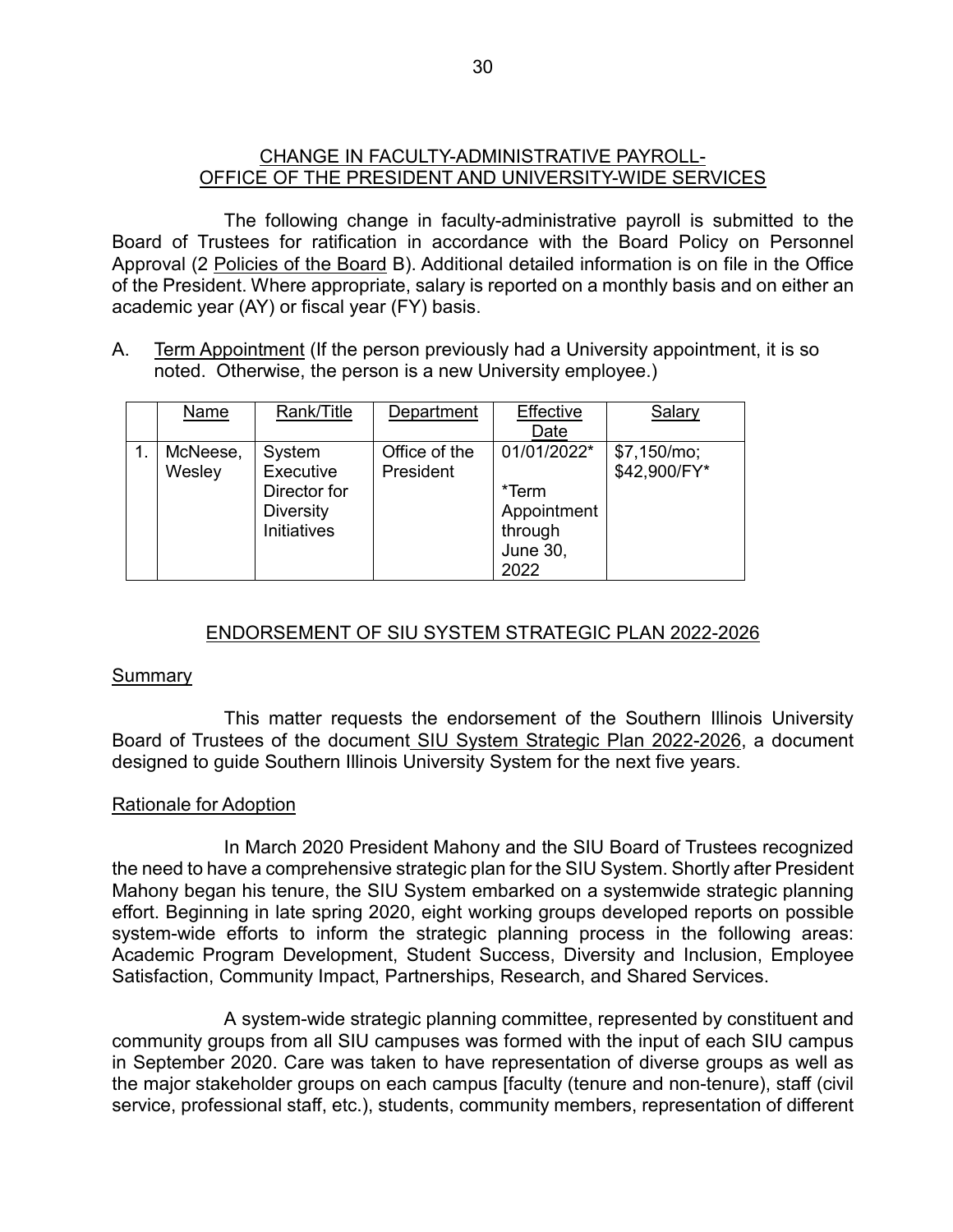areas such as academic affairs, student affairs, administrative affairs, Board of Trustees, etc.] The committee was chaired by System Vice President Gireesh Gupchup and cofacilitated by Dr. Lakesha Butler of SIUE and Dean John Pollitz of SIUC.

The system-wide committee worked on creating the vision, mission and goal themes. To inform the committee further, a survey was created using key themes identified in the working group reports. This survey was administered to SIU System stakeholder groups, students, faculty, staff, alumni and key community leaders. A total of 3,912 stakeholder responses were received providing the committee with voluminous and rich information. The committee met with the SIUC Applied Research Consultants (ARC) staff several times to help interpret the data and discuss the analyses conducted by the ARC.

After significant opportunities for feedback, including two town hall meetings in February 2021, the SIU System vision reads: "Empower people. Transform the world." The mission is: "The Southern Illinois University System enriches students and diverse communities through inclusive excellence, experiential education and innovation. The system creates and shares knowledge that enables stakeholders to achieve their full potential, serves as an economic catalyst for the region and state, and advances global change, opportunities and social justice."

The Goal Themes are: 1. Academic Innovation and Student Success; 2. Antiracism, Diversity, Equity and Inclusion; 3. Community Impact; 4. Research, Creative Activity and Partnerships; 5. Faculty and Staff; 6. Infrastructure.

Since the goal themes or priorities were broad in nature, specific objectives, strategies and metrics needed to be developed to help operationalize them. Goal committees were formed with individuals representing all campuses with expertise in each of the six goal theme areas. The Goal committees were formed based on suggestions from the chancellor's offices. Care was taken to have representation of each campus (Carbondale, Springfield, Edwardsville, East St. Louis, Alton). The Goal committees were formed with special attention to diversity and at least one member of the strategic planning committee served on each Goal committee to ensure continuity.

The objectives, strategies and metrics were submitted in July 2021 by the goal committees. A sub-committee of the strategic planning committee refined the strategic plan and the plan was approved by the strategic planning committee on December 6, 2021. After input from President Mahony, the strategic plan is presented to the BOT for endorsement.

#### Considerations Against Adoption

University officers are aware of none.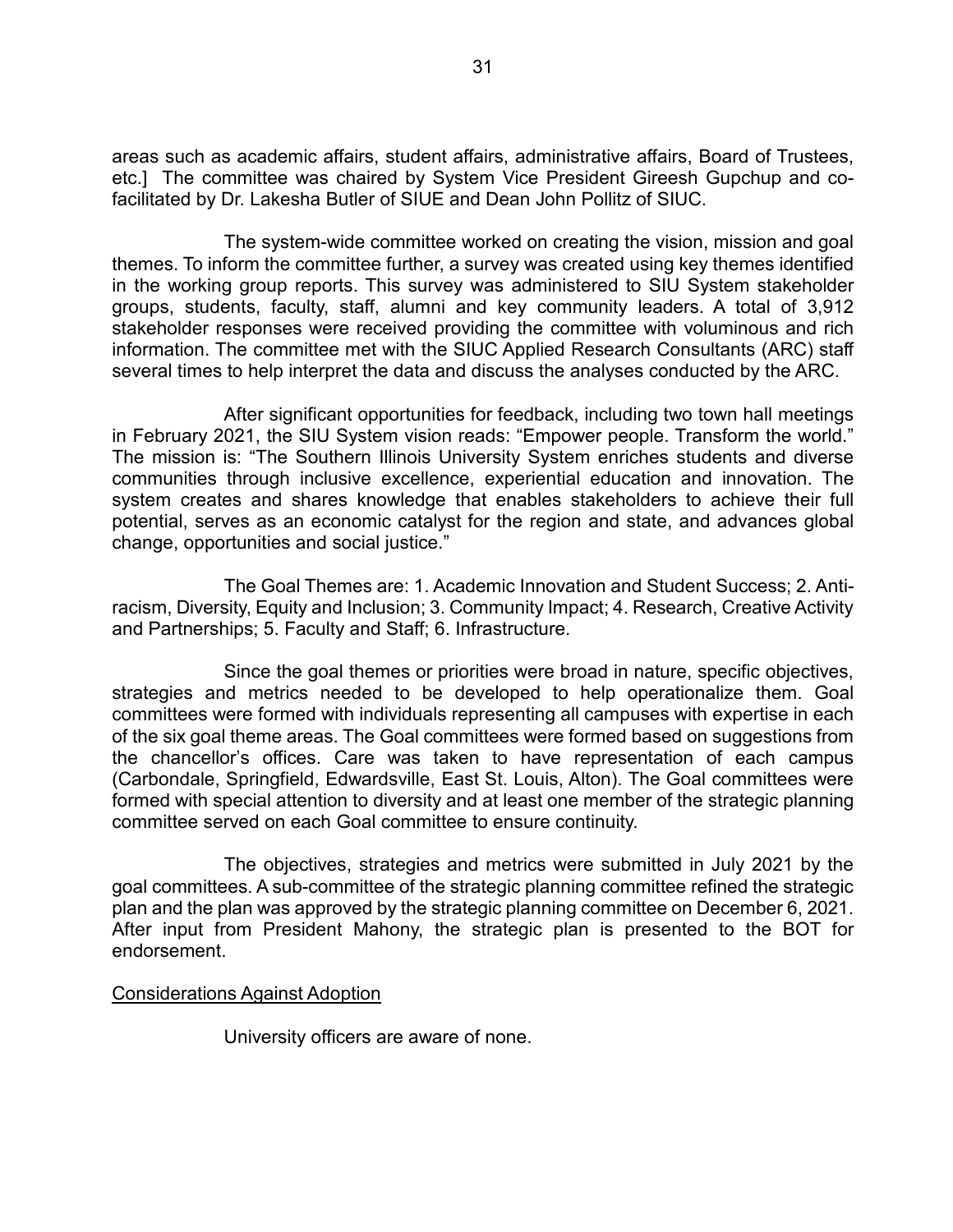#### Constituency and Stakeholder Involvement

The process afforded all SIU System constituency groups and stakeholders opportunities for participation in and contribution to the development of the SIU System Strategic Plan 2022-2026.

#### **Resolution**

BE IT RESOLVED, By the Board of Trustees of Southern Illinois University in regular meeting assembled, That:

The Board of Trustees hereby expresses its support and endorsement of The SIU System Strategic Plan 2022-2026.

The Board of Trustees recognizes and hereby expresses its sincerest appreciation to the system-wide strategic planning committee, campus leaders, and numerous faculty, staff, students, alumni and supporters who contributed to the development of the strategic plan and thereby establishing a path to future excellence and success.

The Board of Trustees acknowledges that the successful implementation of this plan will require commitment and resolve by the Board of Trustees, system-wide campus leaders, faculty, staff, students, and other stakeholders.

BE IT FURTHER RESOLVED, That this resolution be entered into the minutes, and copies thereof, signed by the Chair of the Board of Trustees, to ensure that The SIU System Strategic Plan 2022-2026 is promulgated as the guiding planning document for Southern Illinois University System.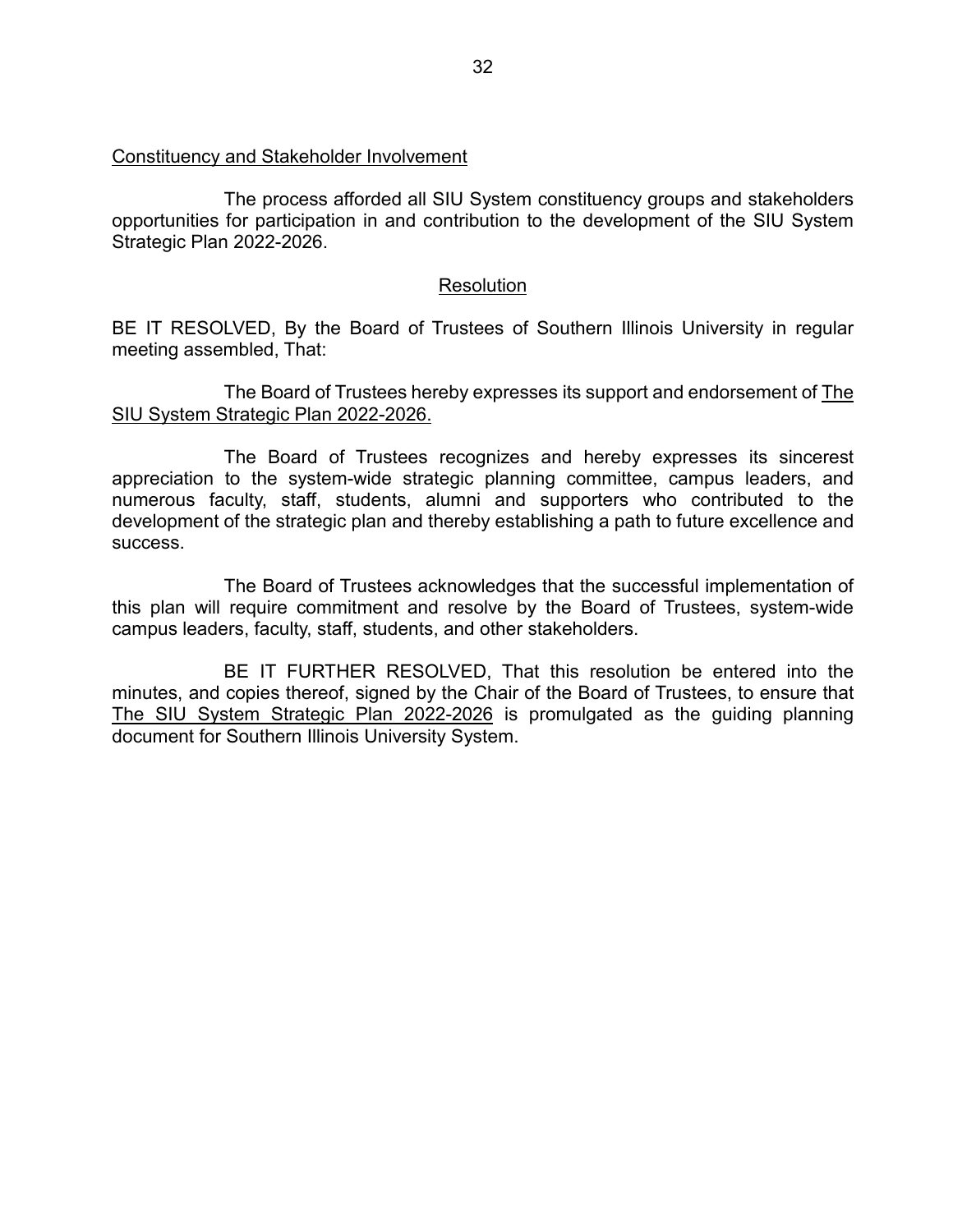# PROPOSED AMENDMENTS TO BOARD LEGISLATION [AMENDMENT TO III BYLAWS OF THE BOARD 3] AND [AMENDMENT TO 2 POLICIES OF THE BOARD B.2]

#### Summary

This matter seeks approval by the SIU Board of Trustees to amend III Bylaws of the Board 3- Finance Committee and 2 Policies of the Board B.2 - Faculty and Staff Services Policy. These changes will remove language added in fiscal year 2012 and return Board By-Laws and Policies to their original form.

#### Rationale for Adoption

Board Policy was amended in December 2011 adding the requirement for Board approval of the initial appointment and any subsequent salary compensation changes for all Professional Staff receiving an annual salary of \$150,000 or more. Board Bylaws was amended in March 2012 adding this same requirement stating that the Finance Committee shall review and approve the initial appointment and any subsequent salary compensation changes for all Professional Staff receiving an annual salary of \$150,000 or more.

The lead time needed for the review and approval of the initial appointment and subsequent salary compensation changes creates delays in hiring critical professional staff and has become an administrative burden.

The President and Senior Vice President for Financial and Administrative Affairs recommend that the language requiring Finance Committee review and Board approval of the initial appointment and any subsequent salary compensation changes for all Professional Staff receiving an annual salary of \$150,000 or more be stricken from both Board Bylaws and Policies.

#### Considerations Against Adoption

None are known to exist.

Constituency Involvement

Not applicable.

#### **Resolution**

BE IT RESOLVED, By the Board of Trustees of Southern Illinois University in regular meeting assembled, That: Board of Trustees III Bylaws of the Board 3 and 2 Policies of the Board B.2 hereby be amended as per the attached.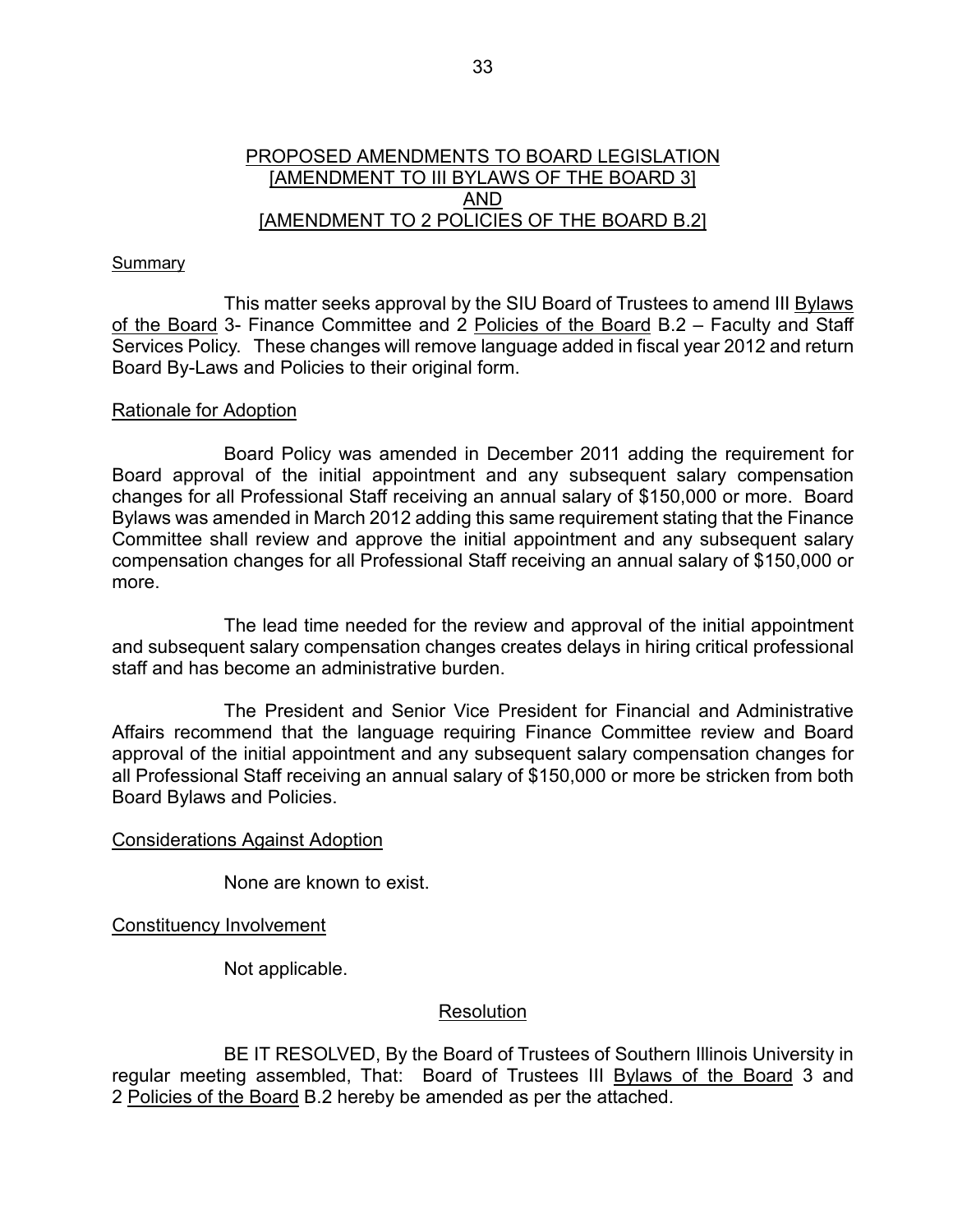BE IT FURTHER RESOLVED, That the President of Southern Illinois University be and is hereby authorized to take whatever actions may be required to incorporate the changes to Board Legislation.

# **Article III. Committees of the Board**

*Section 3. Finance Committee*

Purpose: The committee shall be concerned with investments; financial reports submitted to and issued by the Board; external financing; and the planning and development of major policies related to operating budgets.

Authority: The Committee shall:

- 1. Approve general philosophies and strategies for investment practices;
- 2. Review investment reports;
- 3. Suggest improvements in financial reporting to the Board;
- 4. Represent the Board in preliminary discussions of and planning for issuance of revenue bonds and other external financing;
- 5. Review and recommend to the Board the annual operating budgets, guidelines for salary administration, tuition increases, general student fees increases, and other policies related to major financial decisions; and
- 6. Review and approve the initial appointment and any subsequent salary and compensation changes, except for raises from salary pools established during budget development, for all Professional Staff receiving an annual salary of \$150,000 or more, all Board-appointed officers, all Administrative and Professional Staff Employees in the Office of the President, the Vice Chancellors at SIUC and SIUE, the Dean and Provost of the SIU School of Medicine, the Dean of the SIU School of Dental Medicine, and the Dean of the SIU School of Pharmacy.

Composition: The Finance Committee shall consist of not less than three members of the Board appointed by the Board Chair, who shall also designate one member as the Committee Chair. Members shall be appointed annually at the meeting when Board officers are elected, with vacancies to be filled by appointment by the Board Chair as they occur. The Committee shall be staffed through the Office of the President. The Chair of the Committee will call meetings as appropriate, with the Executive Secretary handling the scheduling and appropriate notices. (11/08/07, 03/22/12, 3/24/16, 12/13/18, 3/28/19, 2/10/22)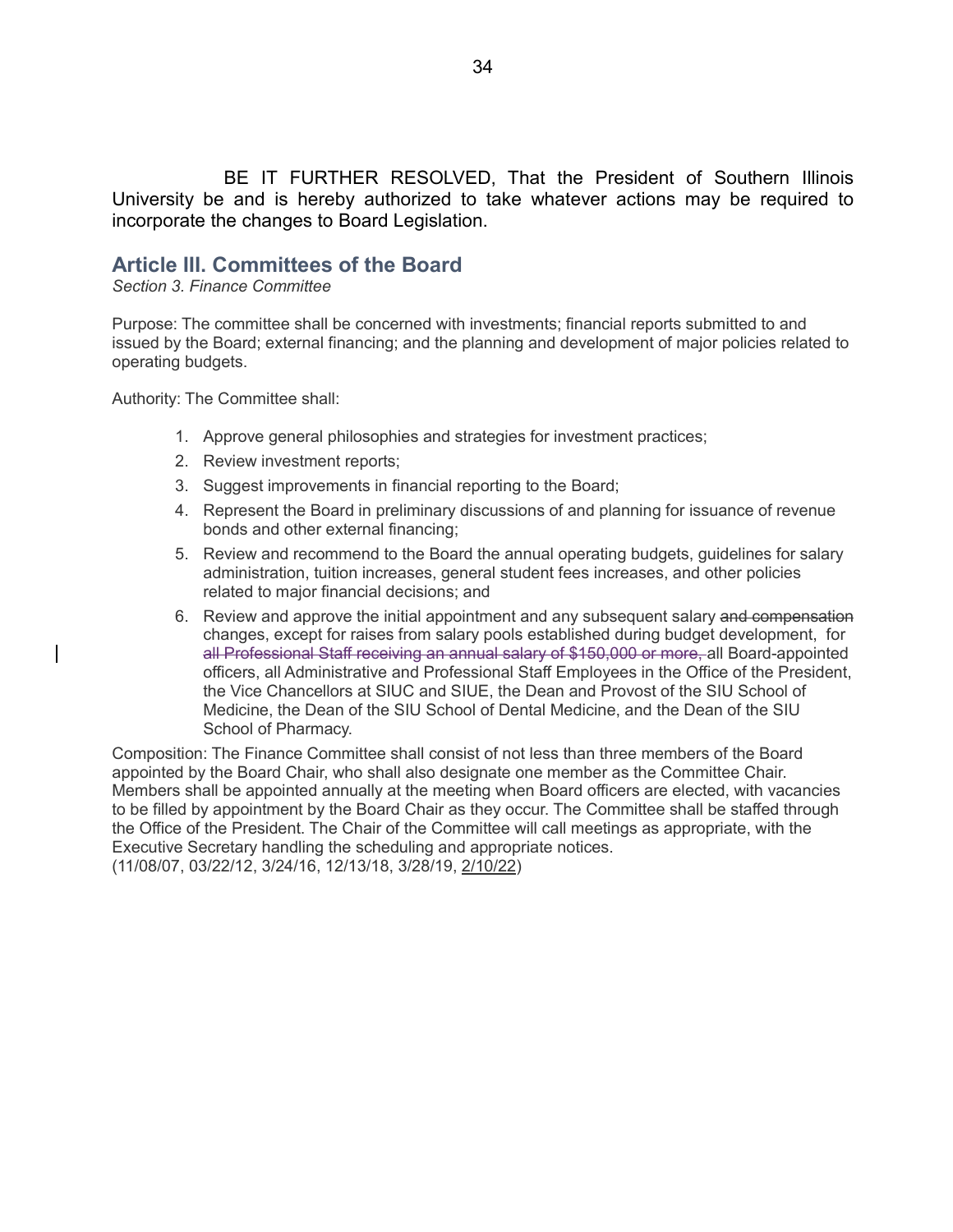# **Section 2: Faculty and Staff Services**

- B. *Appointment to Positions and Position Approval*
	- 2. Creation of Positions and Approval or Ratification of Appointments, Title Changes, Tenure, and Leaves
		- a. The Board of Trustees shall approve the creation and appointment of a position of employment reporting directly to it. (3/13/03)
		- b. Prior to its public announcement, the Board of Trustees shall approve a position of employment created by the President which is within two reporting levels of the President, but which is neither under the jurisdiction of a Chancellor nor a part-time, term, Civil Service or student appointment. The appointment to any such position is tentative pending ratification by the Board. If a search waiver request is generated or initiated by the President, such search waiver must be reviewed and approved by the respective equal opportunity office at the campus that will otherwise process the position's appointment. In addition, such search waiver request generated or initiated by the President must be signed, or otherwise approved in writing, by the Chair of the Board of Trustees or Trustee designated by the Chair. (3/13/03, 12/08/11, 3/28/19)
		- c. Upon recommendation for approval by the Finance Committee, Board of Trustees approval shall be obtained prior to the appointment of professional staff receiving an annual salary of \$150,000 or more. The authority of the Finance Committee is retained to recommend approval of all Board appointed officers, all professional staff in the Office of the President, the Vice Chancellors at SIUC and SIUE, the Dean and Provost of the School of Medicine, the Dean of the SIU School of Dental Medicine, and the Dean of the SIU School of Pharmacy. (12/08/11, (3/24/16, 3/28/19, 2/10/22)
		- d. Upon recommendation for approval by the Finance Committee, Board of Trustees approval shall be obtained prior to increasing the annual salary of professional staff to \$150,000 or more. The authority of the Finance Committee is retained to recommend approval of all increases for all Board appointed officers, all professional staff in the Office of the President, the Vice Chancellors at SIUC and SIUE, the Dean and Provost of the School of Medicine, the Dean of the SIU School of Dental Medicine, and the Dean of the SIU School of Pharmacy, except for annual raises from salary pools established during budget development. (12/08/11, (3/24/16, 3/28/19, 2/10/22)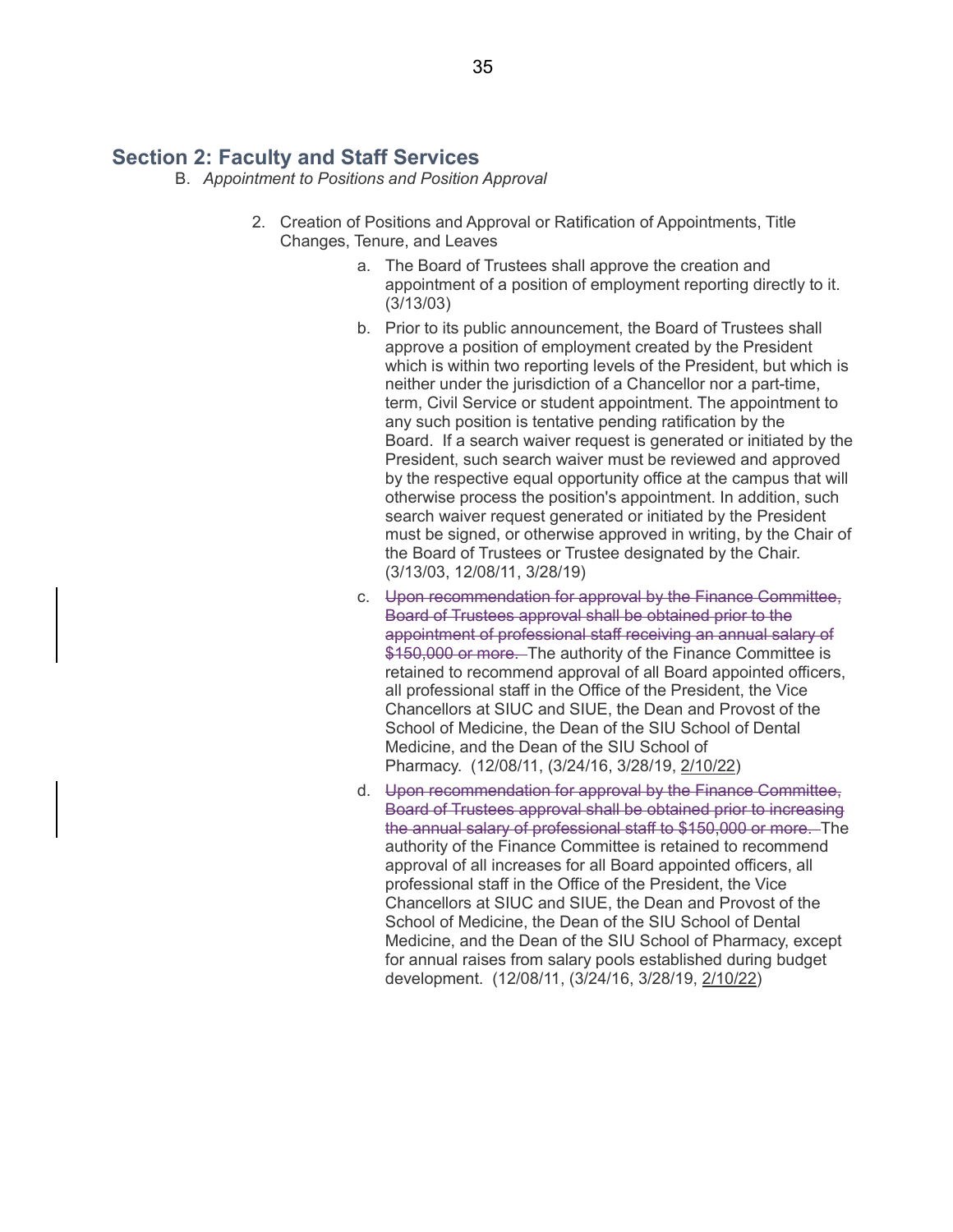- e. The President shall approve prior to its public announcement a position of employment created by the Chancellor which is within two reporting levels of a Chancellor or which reports directly to a Vice Chancellor, but is not a part-time, term, Civil Service or student appointment. The appointment to any such position is tentative pending ratification by the President, and by the Board if required under h. (3/13/03)
- f. The Chancellors have delegated authority to take final action of employment administration for SIUC and SIUE employees except as otherwise provided by Board policy. The President has delegated authority to take final action on employment administration for employees of the Office of the President except as otherwise provided by Board policy. (3/13/03)
- g. The Board of Trustees shall approve prior to its public announcement the title change in a position of employment which is changed by the President within two reporting levels of the President. The President shall approve prior to its public announcement the title change in a position of employment which is changed by a Chancellor within two reporting levels of a Chancellor or which reports directly to a Vice Chancellor. The change in title is tentative pending ratification by the President and the Board. (3/13/03, 3/28/19)
- h. The following personnel actions are also tentative pending ratification by the Board:
	- 1. initial appointments of faculty to tenured and tenure track positions;
	- 2. promotions of tenured and tenure track faculty;
	- 3. the grant of academic tenure;
	- 4. initial appointments and promotions of professional staff;
	- 5. the grant of a leave with pay. (3/13/03)
- i. A tentative appointment is an appointment made by an executive officer pending ratification by the Board or the President or both. A tentative appointment will expire if it has not been ratified, as required, as of the close of the day of the second Board meeting following the inception of the appointment, unless extraordinary circumstances have been demonstrated to and certified by the President. No reappointment of the same individual may then be made without prior Board approval, unless extraordinary circumstances have been demonstrated to and certified by the President.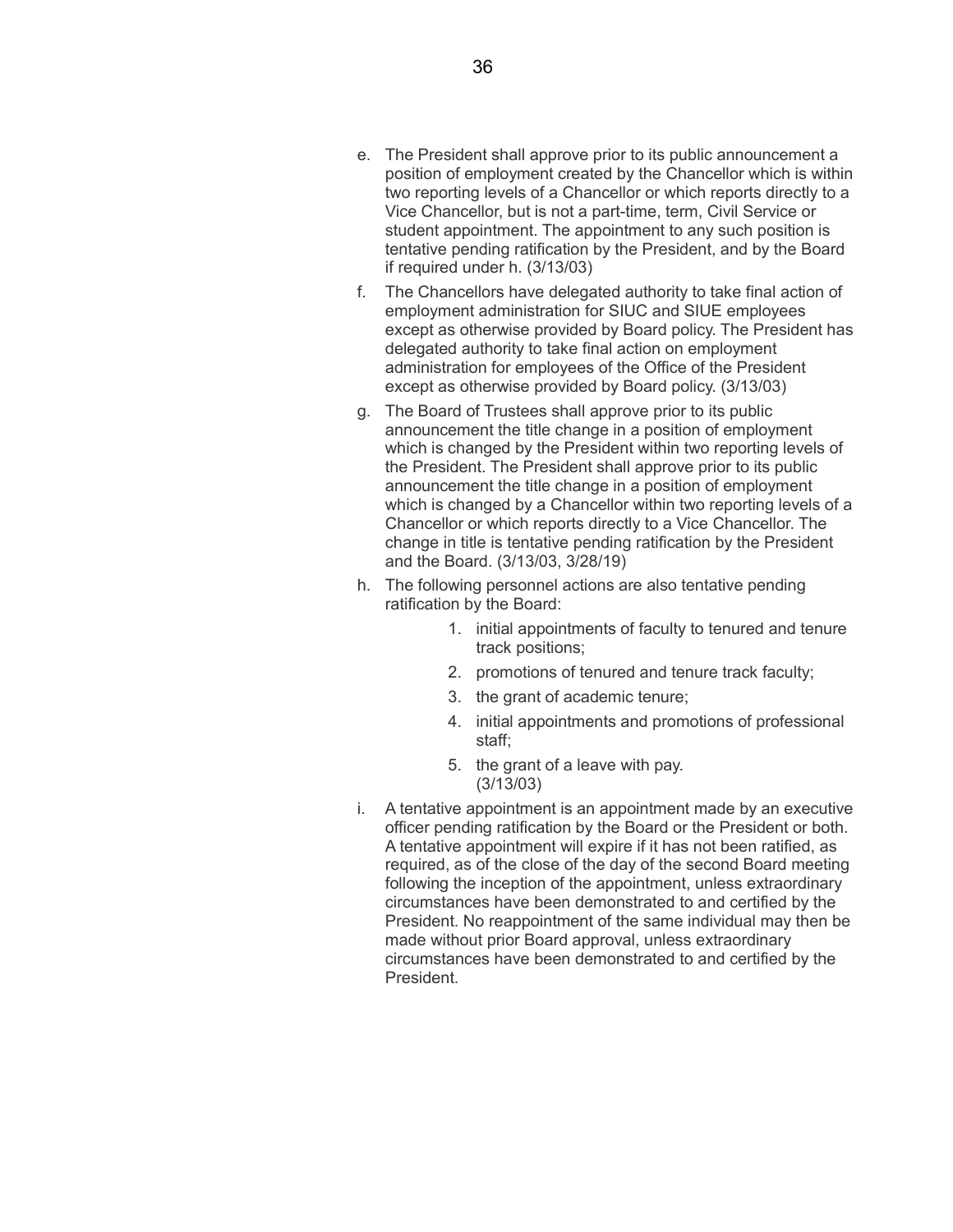# APPROVAL OF SALARY AND APPOINTMENT: EXECUTIVE DIRECTOR, UNIVERSITY COMMUNICATIONS AND MARKETING, SIUC

# **Summary**

This matter presents for approval the salary and appointment of Jim Potter as the Executive Director of the Office of University Communications and Marketing, SIUC.

# Rationale for Adoption

Policies of the Board of Trustees require the Board of Trustees approval of the salary and appointment of professional staff who have a proposed salary of \$150,000 or more. The Chief Marketing Officer reports directly to the Chancellor and is a member of the Chancellor's Cabinet. Mr. Potter will serve as senior advisor to the Chancellor regarding brand building, strategic marketing and organizational communications. Working collaboratively across campus, this position will build an architecture to ensure that the brand, image and culture of the University are effectively communicated and consistent in all communications and ensure that the presentation in advertising, social media, publications, the University's website and other vehicles is relevant, accurate, engaging and highly creative.

Mr. Potter has more than 25 years of integrated marketing, branding and communications experience for world class brands like Nestle Purina, SBC, Proctor & Gamble and Delta Airlines. He brings experience from the advertising agency and corporate perspectives and has led double-digit sized teams throughout his career and has experience collaborating with a variety of stakeholders simultaneously.

The Chancellor has recommended this matter to the President.

# Constituency Involvement

A campus search committee worked with an executive search firm to evaluate the applicants. Five finalists participated in on campus interviews and feedback from the interview process was considered in making this decision.

#### Resolution

BE IT RESOLVED, By the Board of Trustees of Southern Illinois University in regular meeting assembled, That: Jim Potter be appointed to the position of Executive Director of the Office of University Communications and Marketing, SIUC, with an annual salary of \$179,004, effective January 31, 2022.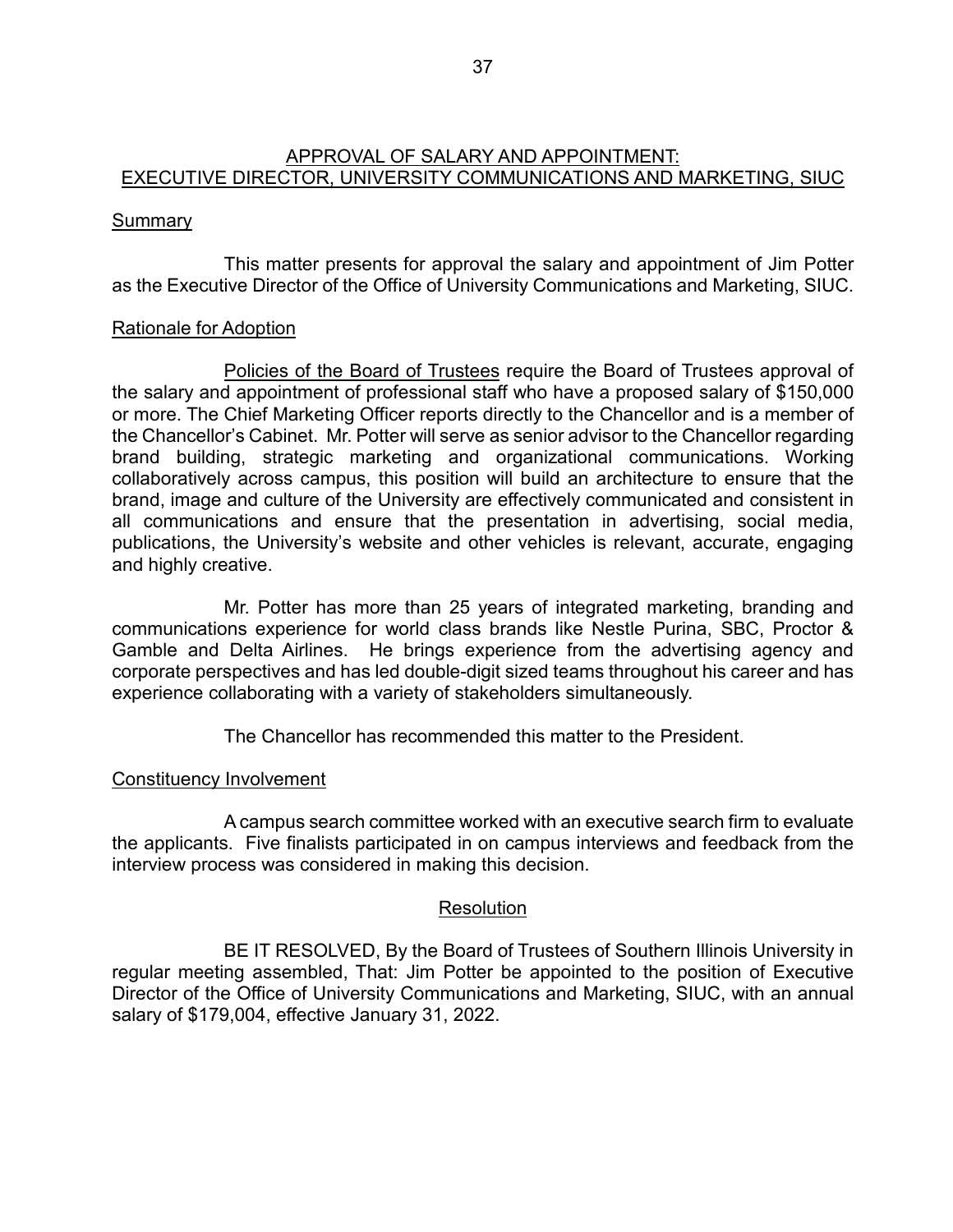# DESIGNATION OF REAL ESTATE AS SURPLUS AND AUTHORIZATION TO SELL REAL ESTATE, EDWARDSVILLE, IL, SIUE

# **Summary**

This matter proposes the section of property located in the Northeast section of the SIUE campus crossing and in the vicinity of Yellow Hammer Road, as illustrated in Figure 1 (attached), be deemed surplus real estate by the Board of Trustees. In addition, this matter further authorizes the sale of the property to Madison County Transit (hereafter "MCT") for \$1 and other considerations.

#### Rationale for Adoption

The State Property Control Act (30 ILCS 605/7.8) allows the Board of Trustees of any Illinois public institution of higher education, including Southern Illinois University, to sell, lease, or otherwise transfer or convey to a bona fide purchaser for value all or a part of real estate deemed by the Board of Trustees to be surplus real estate. The Act permits the university to retain the proceeds from such transactions but requires that such proceeds be maintained in separate account in the Treasury of the university for the purpose of deferred maintenance and emergency repair of University property.

The matter proposes the section of property located in the Northeast section of the SIUE campus crossing and in the vicinity of Yellow Hammer Road, as illustrated in Figure 1 (attached), be deemed "surplus real estate" and sold to MCT for \$1 and other consideration. This property is identified as Parcel Number 14-1-15-10-00-000-006 by Madison County and is approximately 4.86 acres. The entire property is currently vacant with no current or future planned use and is a maintenance and legal liability. In addition, this section of property is not developable for any use other than the extension of the Delyte Morris Trail.

As part of this transaction, Madison County Transit (MCT) is planning to extend the bike trail system and construct a new bridge to facilitate the direct connection of the SIUE Delyte Morris Trail with the Goshen Trail. MCT has been awarded grant funding for the direct connection of the SIUE Delyte Morris Trail to the MCT Goshen Trail. Making this connection enhances the quality of and improves the safety of the National Trails System and enhances the value and usability of the SIUE Delyte Morris Trail. Expanding the trail system is consistent with SIUE's objectives and purposes. Sale of the property to MCT provides MCT added flexibility in the configuration of the bike trails, eliminates SIUE's expenses related to upkeep and maintenance on the property and is in the best interest of SIUE.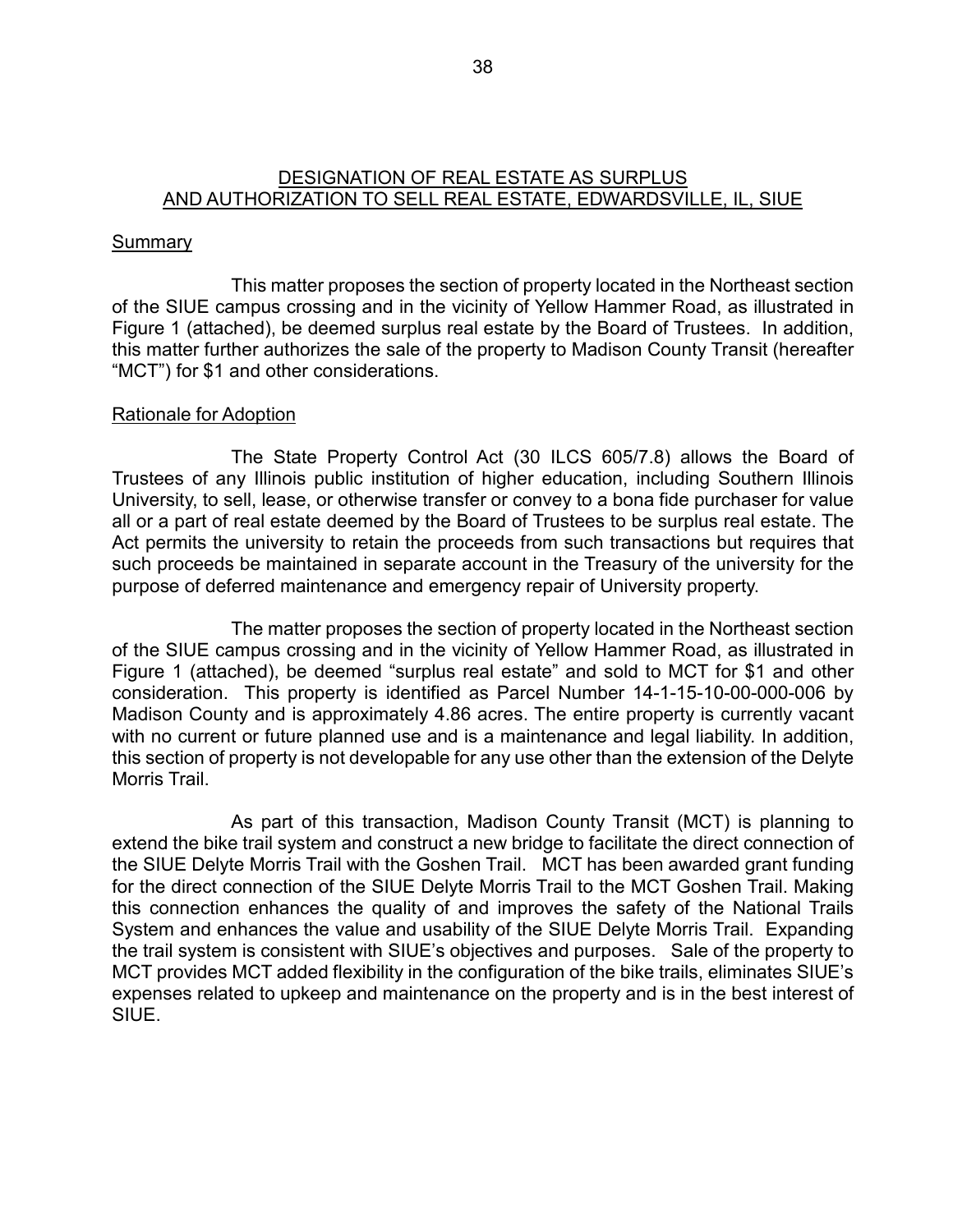The Chancellor, SIUE, and Vice Chancellor for Administration have recommended this matter to the President.

# **Resolution**

BE IT RESOLVED, By the Board of Trustees of Southern Illinois University in regular meeting assembled, That:

(1) The property located in the Northeast section of the SIUE campus crossing and in the vicinity of Yellow Hammer Road, as illustrated in Figure 1, is deemed to be surplus real estate.

(2) The sale of the property to Madison Country Transit for \$1 and other consideration is authorized.

(3) Sale proceeds will be deposited in a separate account for the purpose of deferred maintenance and emergency repair of University property, all in accordance with state law, and

(4) The President of Southern Illinois University be and is hereby authorized to take all action required in the execution of this resolution in accordance with established policies and procedures.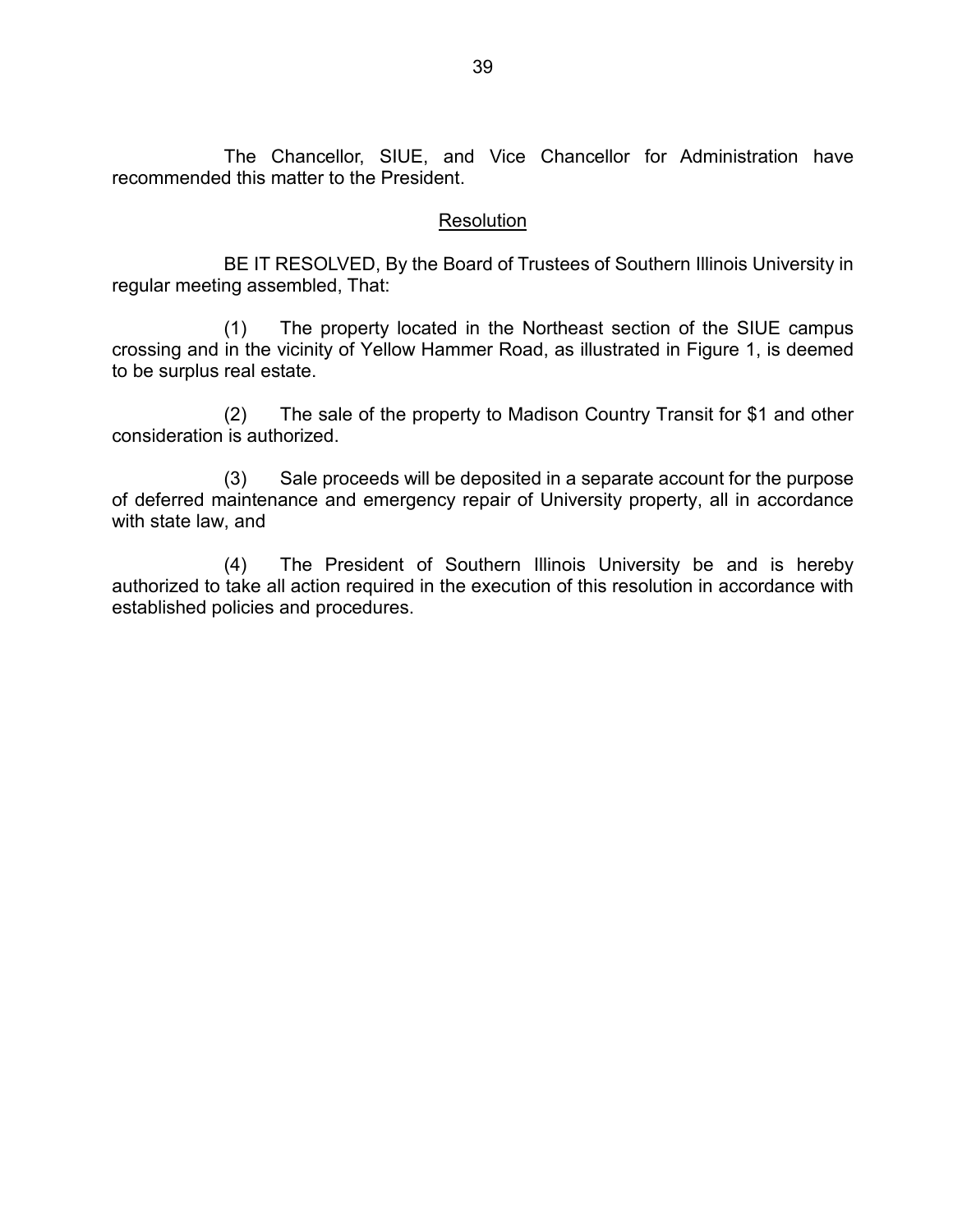# Yellow Hammer Property Parcel ID 14-1-15-10-00-000-006



Figure 1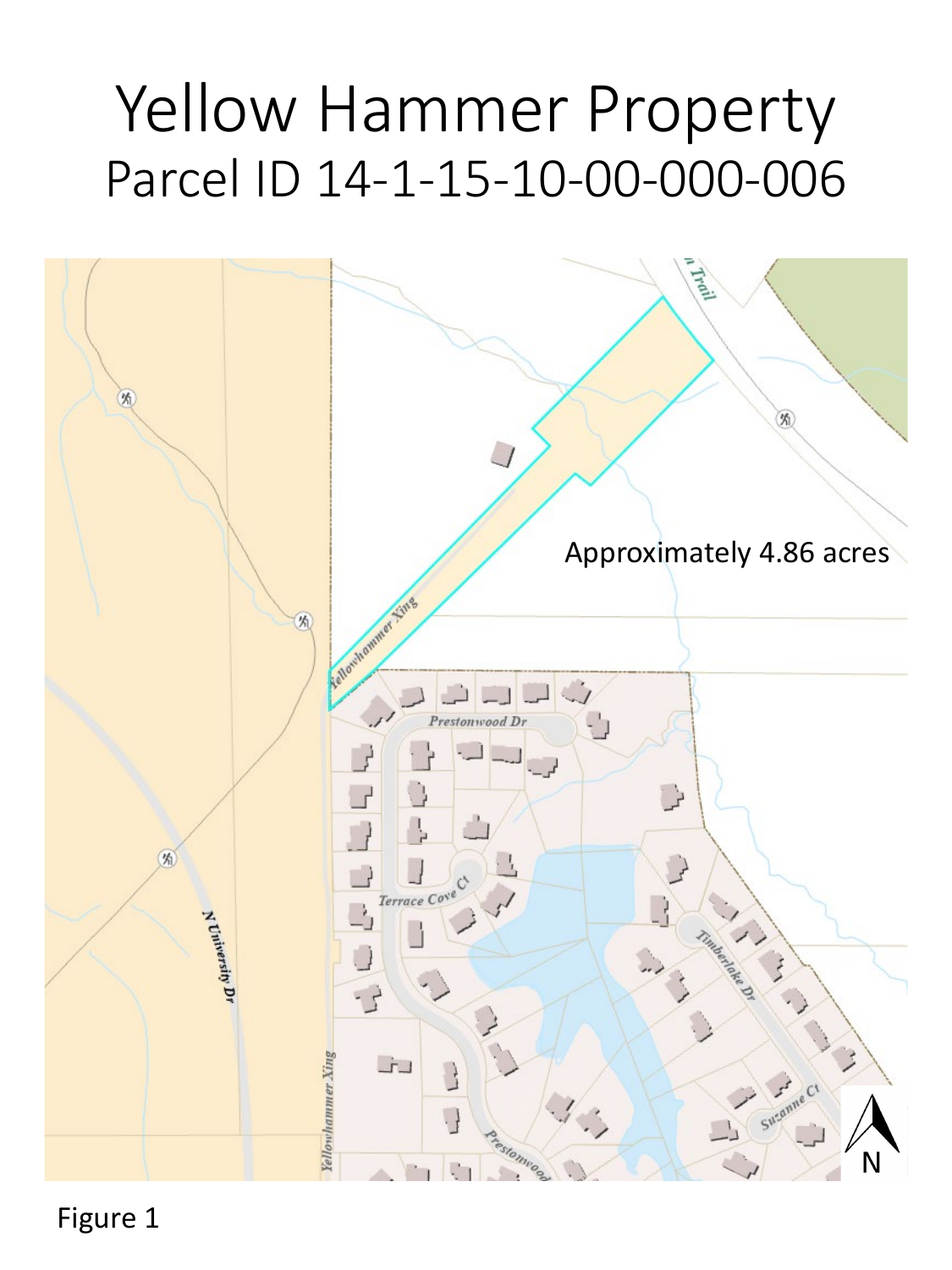# APPROVAL TO ACQUIRE REAL ESTATE: WABASH AVENUE, SPRINGFIELD SCHOOL OF MEDICINE, SIUC

# **Summary**

This matter seeks approval to acquire unimproved real estate located at the Southeast corner of Wabash Avenue and proposed Bradfordton Road, Springfield, Illinois, for the School of Medicine.

# Rationale for Adoption

6 Policies of the Board A requires the Board of Trustees approval of the acquisition of real property.

The School of Medicine wishes to acquire property for the future expansion of the Springfield campus. The acquisition of this approximately 8.991-acre lot would allow the School of Medicine to construct a medical office building for use in clinical teaching programs at some future date. This property is located approximately eight miles from the School of Medicine main campus in Springfield with proximal access to Interstate 72 and areas of new housing and anticipated population growth.

The proposed purchase agreement shall obligate the seller to develop, at its sole cost, all infrastructure necessary to utilize the 8.991 acre lot including all curb cuts and intersection signalization at Bradfordton and Wabash. The infrastructure shall include all utilities being brought to the property line of the parcel including gas, sewer, electric, storm sewer systems as well as providing the detention basin for the property. The University has obtained an appraisal of the property, and the total appraised value for the property is \$2,350,000. The owner has agreed to sell the property for \$2,350,000. The offer is consistent with other recent property purchases in the vicinity. It is estimated that approximately \$27,500 in additional funding will be required for costs associated with closing on the property.

Funding for this purchase will come from non-appropriated funds available to the School of Medicine.

This matter is recommended for adoption by the Chancellor, SIUC, and the Dean and Provost of the School of Medicine.

#### Resolution

BE IT RESOLVED, By the Board of Trustees of Southern Illinois University in regular meeting assembled, That:

(1) The request to acquire 8.991 acres of unimproved real property at the Southeast corner of Wabash Avenue and proposed Bradfordton Road, Springfield, Illinois,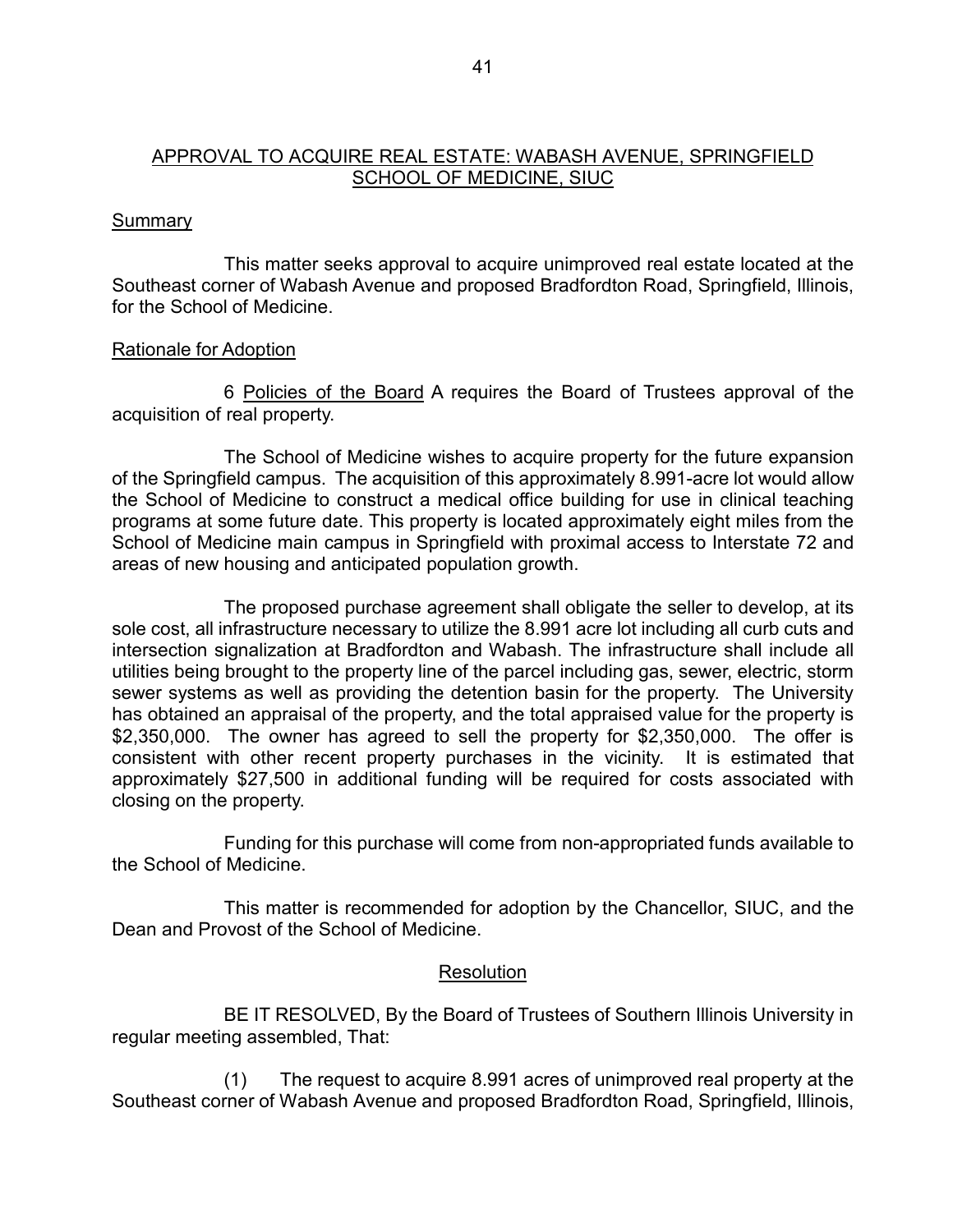be and is hereby approved at a total cost of \$2,350,000 plus associated closing costs.

(2) Funding for this purchase shall be from a non-appropriated source.

(3) The President of Southern Illinois University be and is hereby authorized to take whatever action may be required in the execution of this resolution in accordance with established policies and procedures.

# AWARD OF CONTRACT: RICHARD H. MOY, M.D. BUILDING, INTERIOR RENOVATIONS FOR OUTPATIENT TEACHING CLINICS, SCHOOL OF MEDICINE, SIUC

# **Summary**

This matter seeks award of contract in the amount of \$4,369,189 for the Richard H. Moy, M.D. Building Teaching Clinic Renovations.

#### Rationale for Adoption

At the December 2, 2021, meeting, the Board of Trustees approved a budget and project scope for interior renovations for outpatient teaching clinics of the Richard H. Moy, M.D., Building at an estimated cost of \$4,260,300. This award in the amount of \$4,369,189 exceeds the approved budget by \$108,889.

The project consists of renovation of 22,380 on the first floor and 21,430 on the second floor of clinic space and public hallways. The renovations will include reconfiguration of existing reception and waiting rooms to improve patient flow, and reconfiguration of some exam rooms and associated support spaces to improve functionality. The project will include new flooring, ceiling tile, paint, and lighting in clinic areas. Casework and counter tops will be replaced in most clinic areas. Renovations in the public hallways will include paint, carpet, and handrails as necessary for compliance with the Americans with Disabilities Act. HVAC systems will be upgraded as necessary to support telecommunication and network equipment.

The State Purchasing Officer has approved the use of Job Order Contracting for this project per IPHEC award contract #1708. Job Order Contracting uses pre-approved and pre-qualified contractors to perform renovation, repair, and minor construction projects when delivery times and the type and quantity of work are well defined enabling the timely delivery and low overhead cost of construction procurement and execution. Costs are based on standard pricing and specifications using a published unit price book.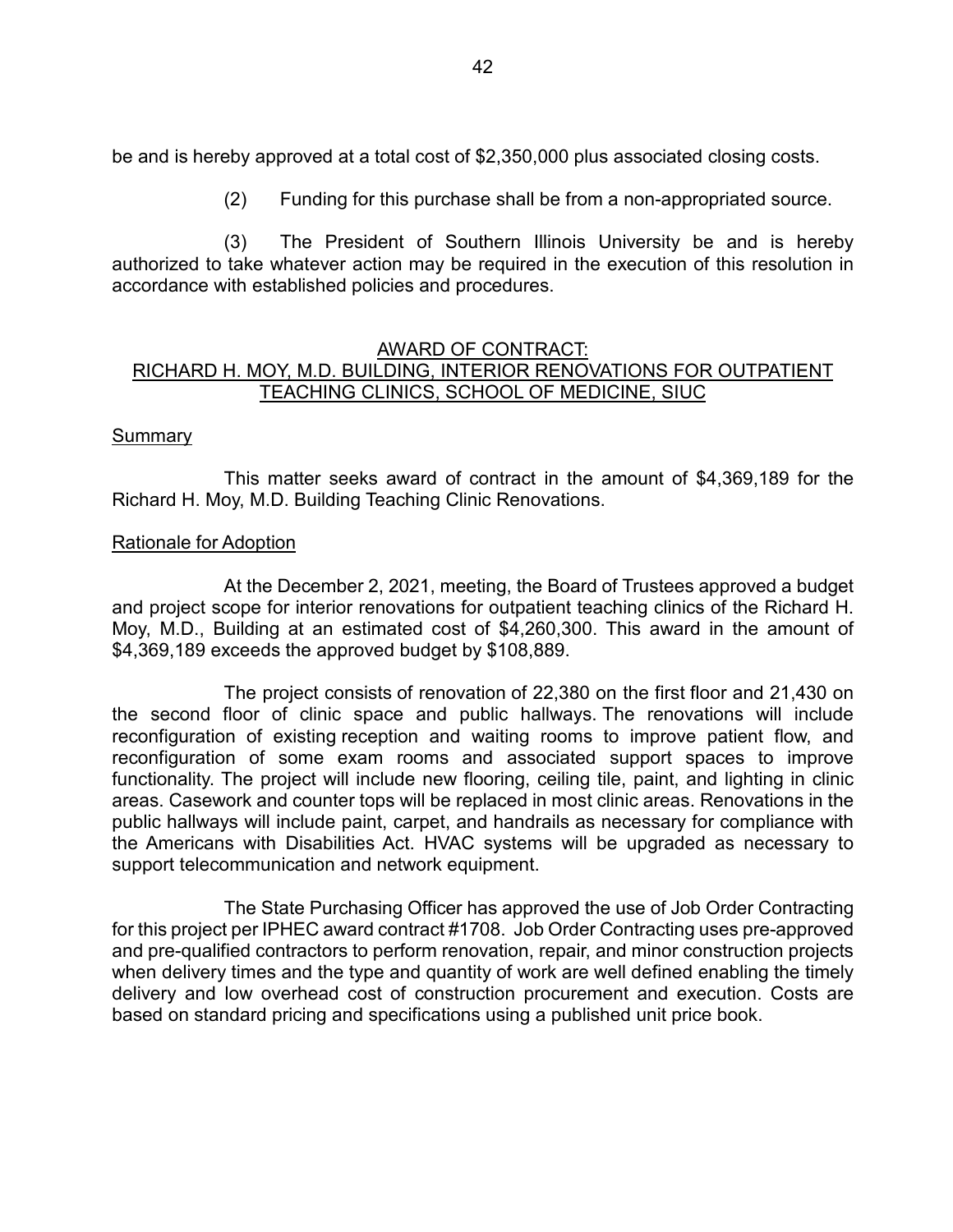Funding for this project will come from non-appropriated funds. If the total project budget increases by 10% or more, board approval for a budget increase will be requested as required by 6 Policies of the Board B.1.a. This matter is recommended by the Chancellor and the Dean and Provost of the School of Medicine.

#### Considerations Against Adoption

This project will require the temporary relocation of outpatient teaching clinics to other owned and leased property on the School of Medicine campus while work is completed.

#### **Resolution**

BE IT RESOLVED, By the Board of Trustees of Southern Illinois University in regular meeting assembled, That:

(1) The contract for construction work including general construction, electrical, HVAC and signage for the Richard H. Moy, M.D., Building Outpatient Teaching Clinic Renovations be and is hereby awarded to CORE Construction, Peoria, IL, in the amount of \$4,369,189.

(2) Funding for the project will come from non-appropriated funds available to the School of Medicine.

(3) The President of Southern Illinois University be and is hereby authorized to take whatever action may be required in the execution of this resolution in accordance with established policies and procedures.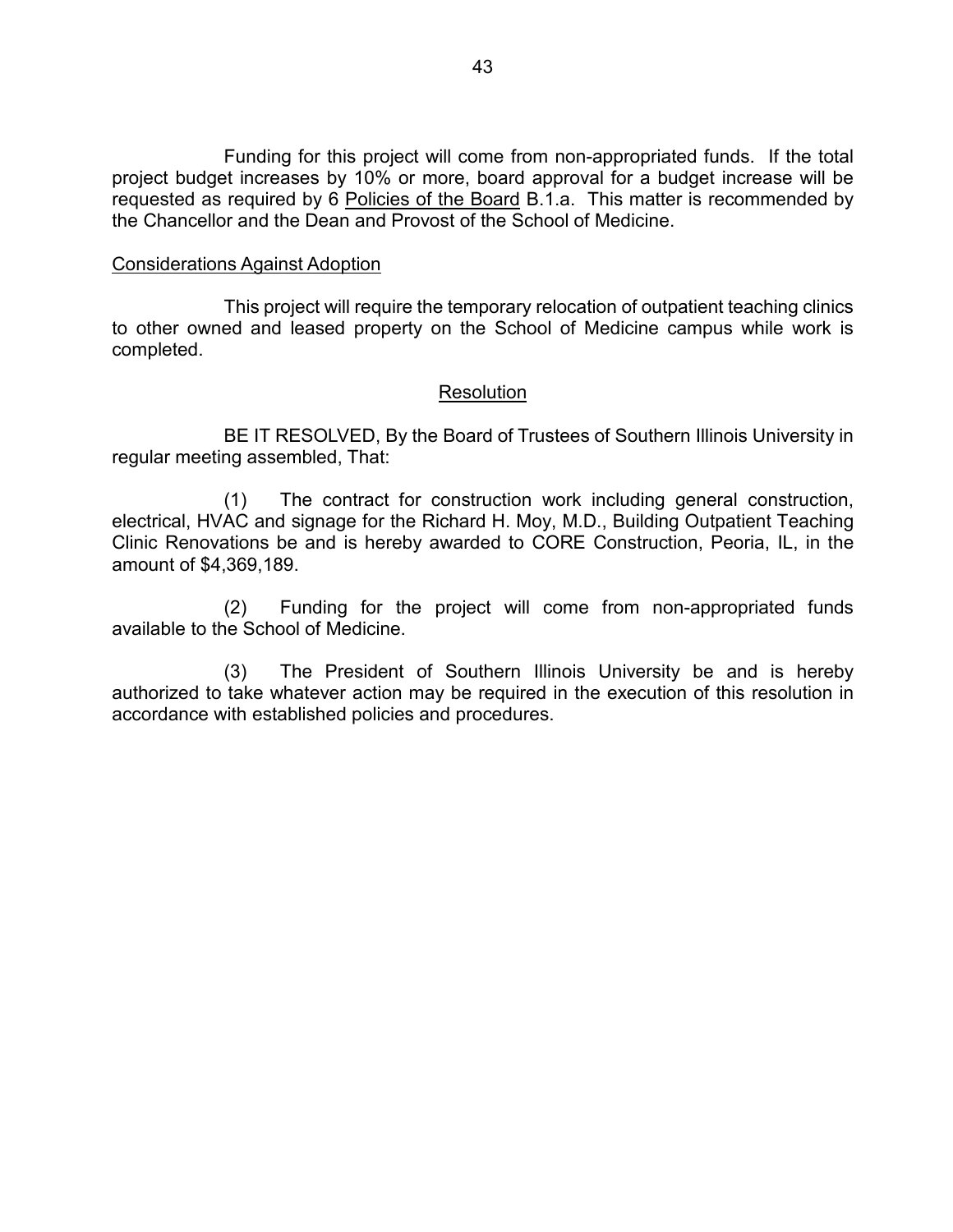## AWARD OF CONTRACTS: CHILLER REPLACEMENT, EAST CAMPUS CHILLER PLANT CARBONDALE CAMPUS, SIUC

# **Summary**

This matter seeks to award the contracts for the replacement of the chillers at the East Campus Chiller Plant. Bids were received and the award of contracts is now requested.

# Rationale for Adoption

At the December 2, 2021, Board of Trustees meeting, the project to replace the three chillers that provide cooling for Schneider Hall, Mae Smith Hall, Neely Hall, Grinnell Hall, and Trueblood Hall was approved.

The East Campus Chiller Plant was built in 2002 and three steam absorption chillers were installed. This project will replace the 20-year-old chillers with three electric centrifugal chillers. This project will include new controls, a new exhaust system, and electrical upgrades. The existing cooling towers will remain. It is projected that construction will begin in the Fall 2022 and will take approximately six months to complete. The university will make every effort to mitigate the negative impact on students, faculty and staff during this critical infrastructure upgrade project.

Bids for this project were received and are shown on the attached bid tabs. The project will be funded by external and/or internal financing as determined by the Board Treasurer. The debt payment will be repaid with revenues generated by University Housing. This project was approved by the Illinois Board of Higher Education at their meeting on December 14, 2021.

The Chancellor, the Vice Chancellor for Student Affairs, and the Interim Executive Director for Finance, SIUC, have recommended this matter to the President.

# **Resolution**

BE IT RESOLVED, By the Board of Trustees of Southern Illinois University in regular meeting assembled, That:

(1) The contract for the HVAC work for the replacement of the chillers at the East Campus Chiller Plant, Carbondale Campus, SIUC, be and is hereby awarded to Southern Illinois Piping Contractors, Inc., Carbondale, IL, in the amount of \$1,298,000.

(2) The contract for the Electrical work for the replacement of the chillers at the East Campus Chiller Plant, Carbondale Campus, SIUC, be and is hereby awarded to W. J. Burke Electric Company, Inc., Murphysboro, IL, in the amount of \$473,500.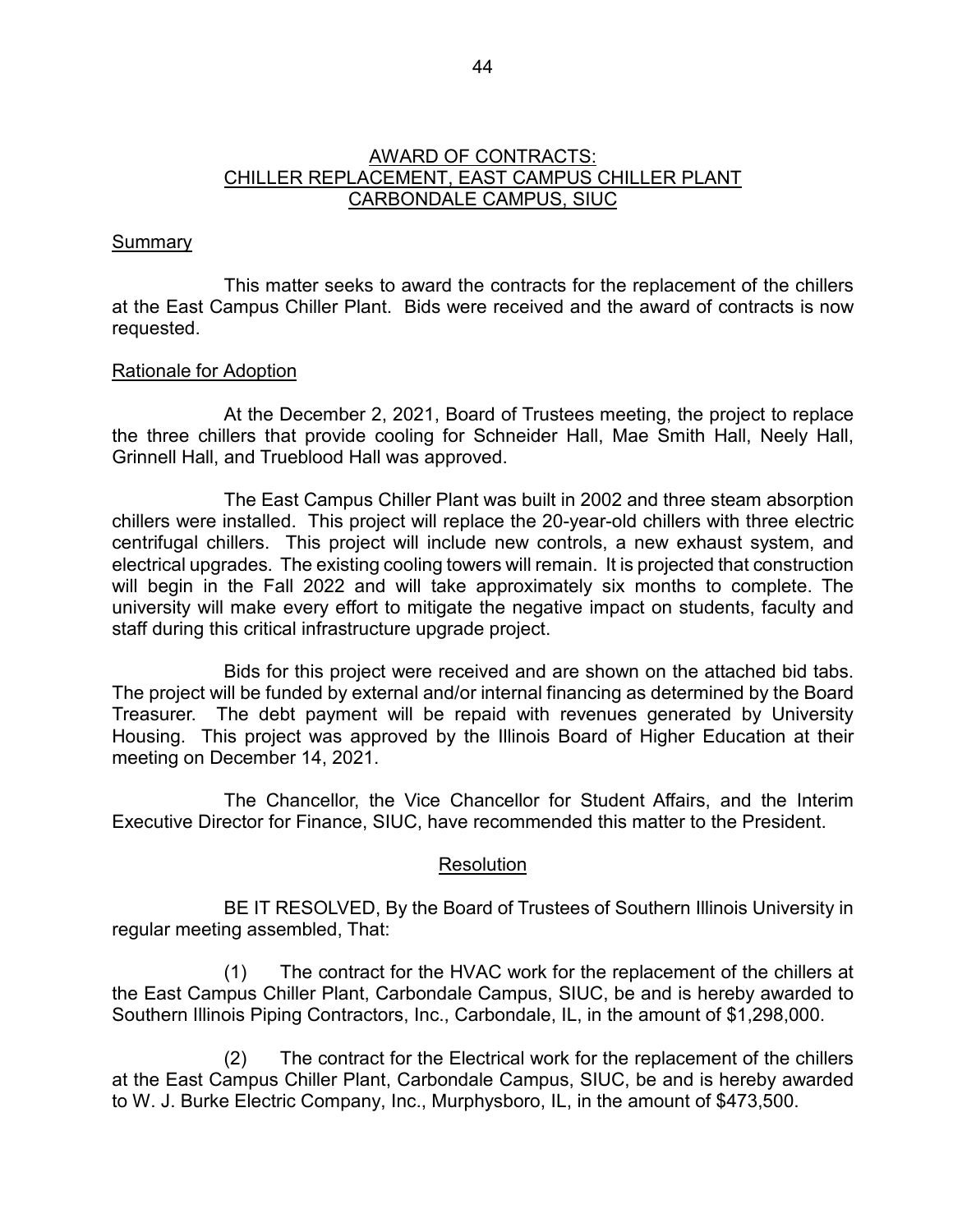(3) Funding for this project will come from external and/or internal financing as determined by the Board Treasurer. The debt payment will be repaid with revenues generated by University Housing.

(4) The President of Southern Illinois University be and is hereby authorized to take whatever action may be required in the execution of this resolution in accordance with established policies and procedures.

|                                                                                                                     |              |                            |                                                                                                       | <b>BID TABULATION</b>                                                                |                                                                                             |                                                                   |
|---------------------------------------------------------------------------------------------------------------------|--------------|----------------------------|-------------------------------------------------------------------------------------------------------|--------------------------------------------------------------------------------------|---------------------------------------------------------------------------------------------|-------------------------------------------------------------------|
| IFB M122321<br><b>HVAC</b>                                                                                          | GIR<br>21081 |                            | <b>Bid</b><br>Opening:                                                                                | East Campus Chiller Replacement<br>1/25/2022                                         |                                                                                             |                                                                   |
| SIU<br>Southern<br>Illinois<br>University<br>CARBONDALE<br>Invitations:<br>No Bid: 0<br>No Reply:<br><b>BIDDERS</b> |              | B<br>Α<br>S<br>E<br>B<br>D | Α<br>T<br>E<br>$\overline{\mathsf{R}}$<br>N<br>Α<br>T<br>E<br>$\sf B$<br>$\overline{1}$<br>D<br>$H-1$ | Α<br>T<br>E<br>$\mathsf{R}$<br>N<br>A<br>T<br>E<br>B<br>$\overline{1}$<br>D<br>$H-2$ | Α<br>Т<br>E<br>$\mathsf R$<br>N<br>Α<br>T<br>E<br>$\mathsf B$<br>$\mathbf{I}$<br>D<br>$H-3$ | $\sf T$<br>$\circ$<br>T<br>A<br>A<br>CCEPT<br>$\overline{E}$<br>D |
| Southern Illinois Piping<br>Contractors, Inc<br>PO Box 3130<br>Carbondale, IL 62901                                 |              | \$1,242,000                | \$196,000                                                                                             | \$16,000                                                                             | \$40,000                                                                                    | \$1,298,000                                                       |
| A & W Plumbing & Heating,<br>Inc.<br>11 Alliance Avenue<br>Murphysboro, IL 62966                                    |              | \$1,312,500                | \$1,538,000                                                                                           | \$13,600                                                                             | \$52,000                                                                                    | \$1,378,100                                                       |
| Alt H-1<br>Alt H-2<br>Alt H-3                                                                                       |              | Add Butterfly Valves       | <b>Add Magnetic Bearings</b><br><b>Add Chilled Water Piping</b>                                       |                                                                                      |                                                                                             |                                                                   |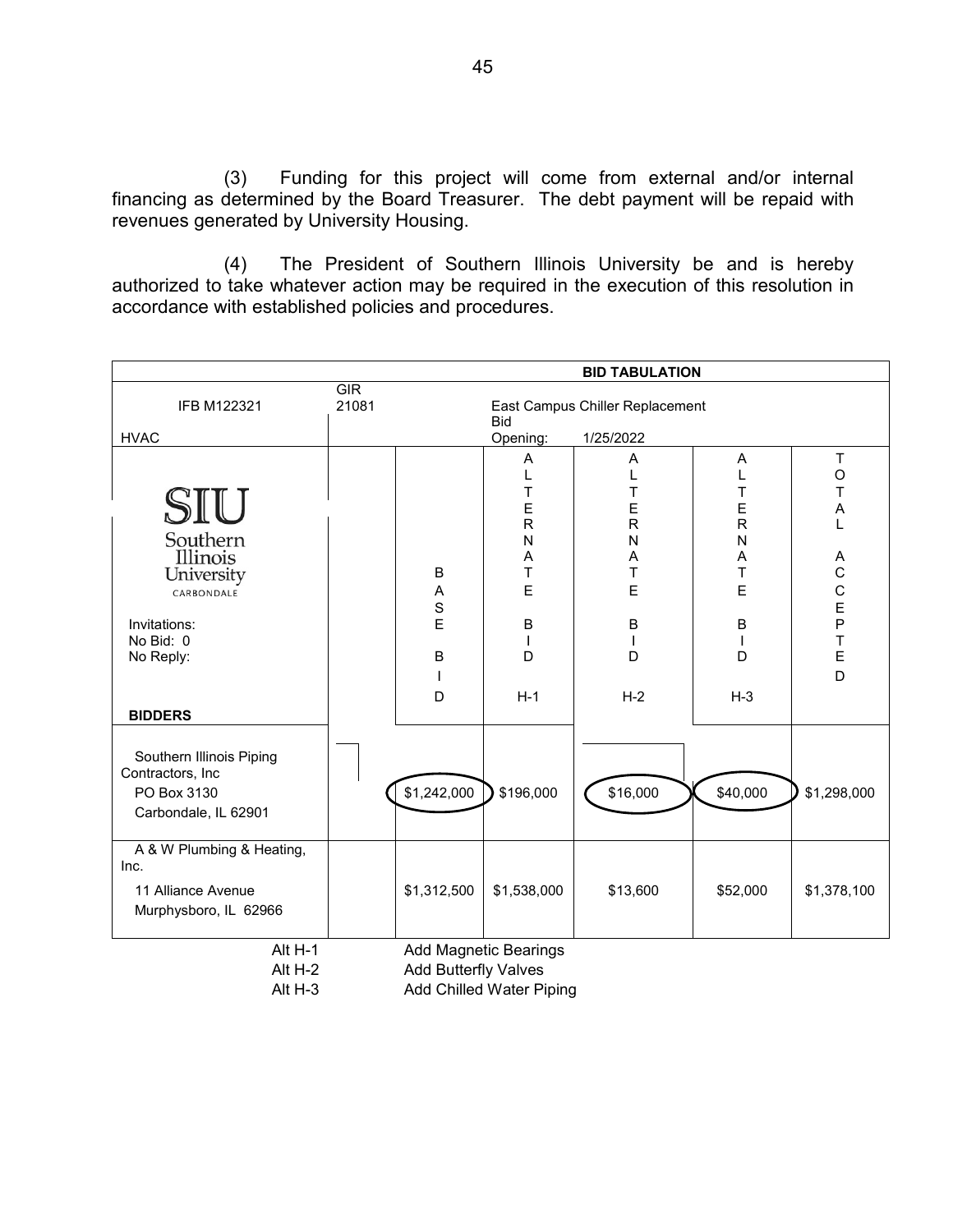

Trustee Tedrick moved approval of the receipt of the ratification of Changes in Faculty-Administrative Payroll – SIUC, SIUE, Office of the President and University-Wide Services; Endorsement of the SIU System Strategic Plan 2022-2026; Proposed Amendments to Board Legislation [Amendment to III Bylaws of the Board 3] and [Amendment to 2 Policies of the Board B.2]; Approval of Salary and Appointment: Executive Director, University Communications and Marketing, SIUC; Designation of Real Estate as Surplus and Authorization to Sell Real Estate, Edwardsville, IL, SIUE; Approval to Acquire Real Estate: Wabash Avenue, Springfield, School of Medicine, SIUC; Award of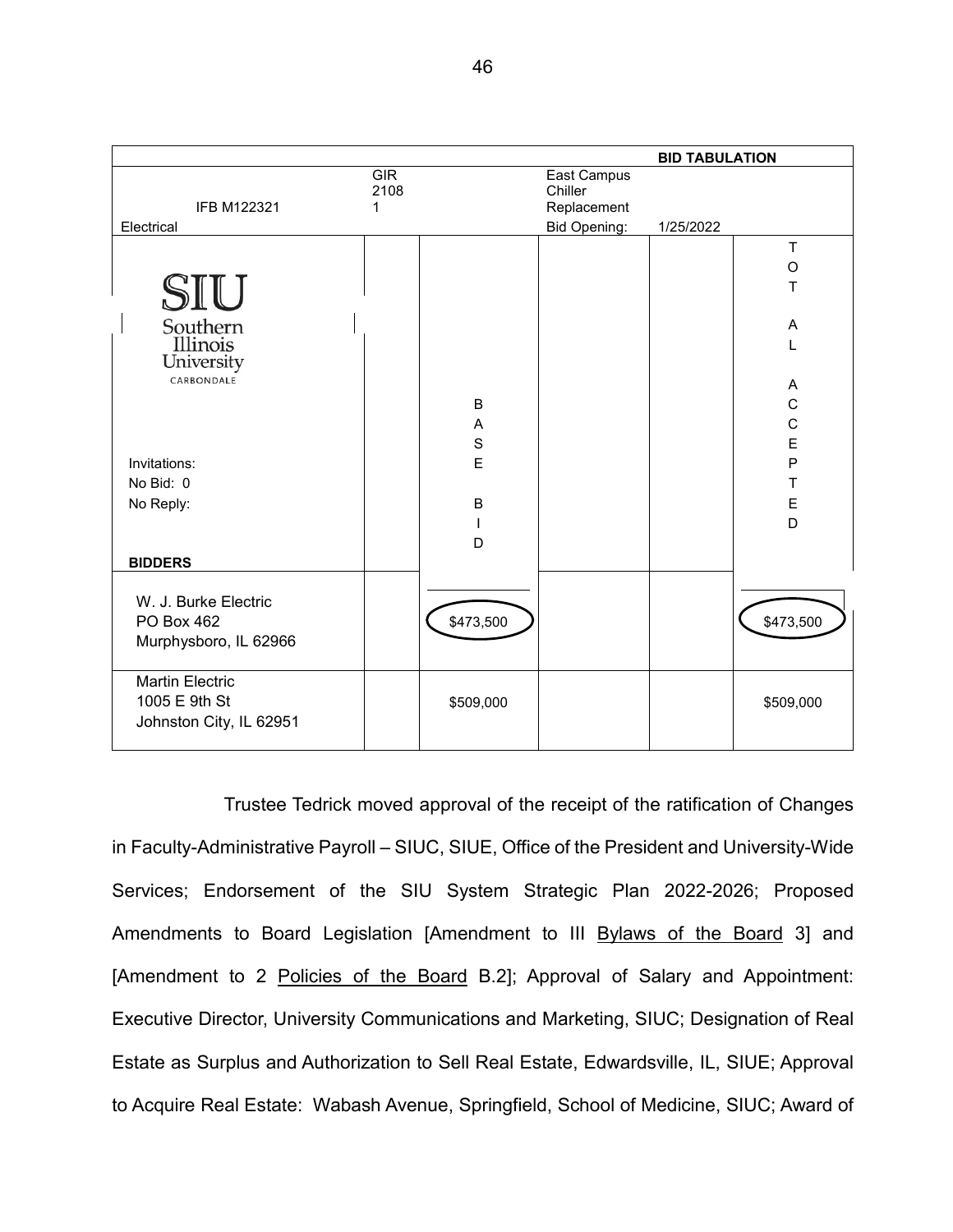Contract: Richard H. Moy, M.D. Building, Interior Renovations for Outpatient Teaching Clinics, School of Medicine, SIUC; and Award of Contracts: Chiller Replacement, East Campus Chiller Plant, Carbondale Campus, SIUC. The motion was duly seconded by Trustee Simmons. The motion carried by the following recorded vote: aye, Ms. Shaylee Clinton, Mr. Ed Curtis, Hon. J. Phil Gilbert, Dr. Ed Hightower, Dr. Subhash Sharma, Mr. John Simmons, Mr. Roger Tedrick; nay, none.

The following item was presented:

# REPORTS OF PURCHASE ORDERS AND CONTRACTS, OCTOBER, NOVEMBER, AND DECEMBER, 2021, SIUC

In accordance with 3 Bylaws 1 and 5 Policies of the Board C, summary reports of purchase orders and contracts awarded during the months of October, November, and December, 2021, were mailed to the members of the Board in advance of this meeting, copies were placed on file in the Office of the Board of Trustees, and these reports are hereby submitted for information and entry upon the minutes of the Board with respect to the actions of the Executive Committee.

Trustee Simmons moved approval of the receipt of the item. The motion was

duly seconded by Chair Gilbert. The motion carried by the following recorded vote: aye,

Ms. Shaylee Clinton, Mr. Ed Curtis, Hon. J. Phil Gilbert, Dr. Ed Hightower, Dr. Subhash

Sharma, Mr. John Simmons; nay, none. Mr. Roger Tedrick abstained from voting.

The following item was presented:

#### REPORTS OF PURCHASE ORDERS AND CONTRACTS, OCTOBER, NOVEMBER, AND DECEMBER, 2021, SIUE

In accordance with 3 Bylaws 1 and 5 Policies of the Board C, summary reports of purchase orders and contracts awarded during the months of October, November, and December, 2021, were mailed to the members of the Board in advance of this meeting, copies were placed on file in the Office of the Board of Trustees, and these reports are hereby submitted for information and entry upon the minutes of the Board with respect to the actions of the Executive Committee.